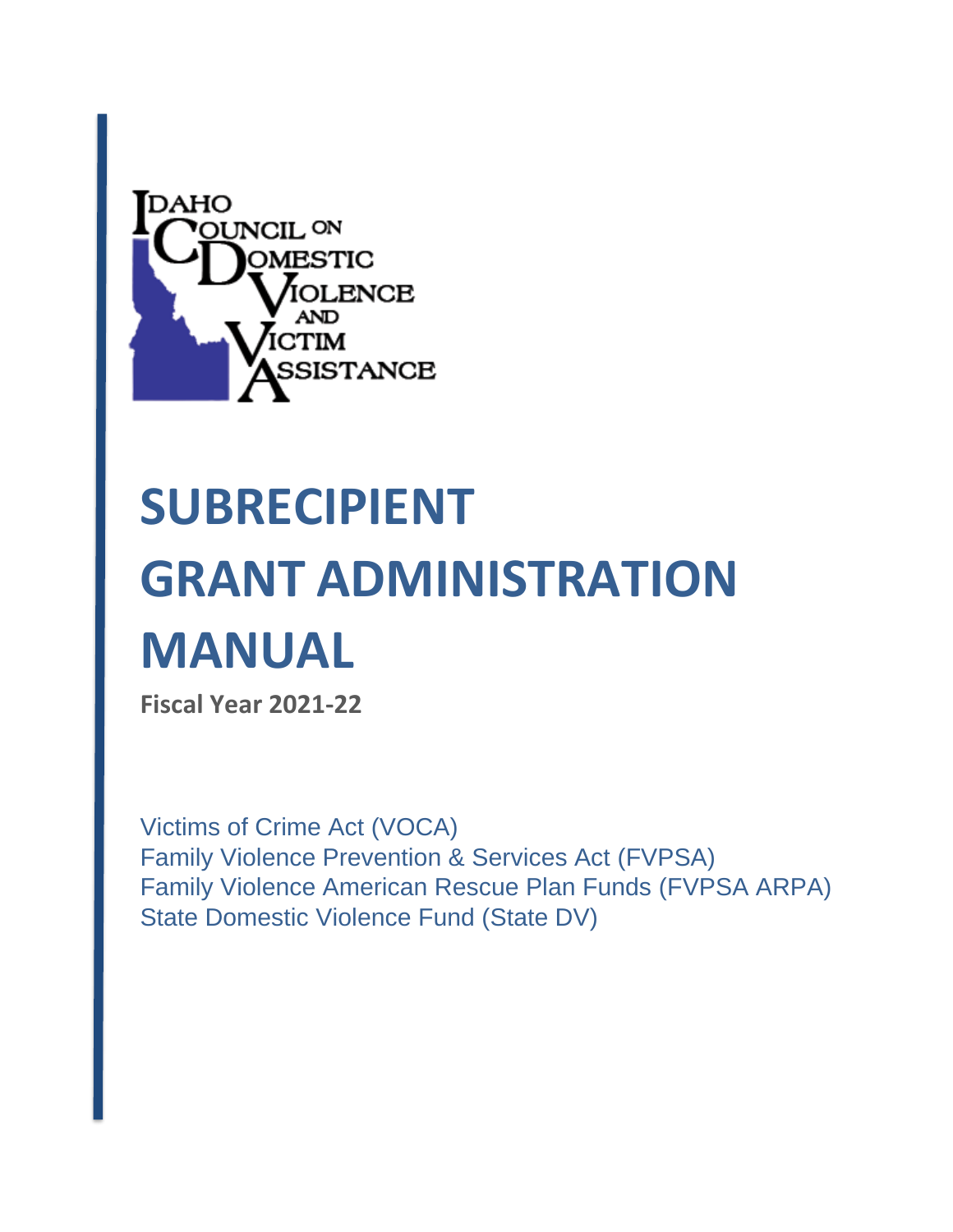| Idaho Council on Domestic Violence and Victim Assistance4     |  |
|---------------------------------------------------------------|--|
|                                                               |  |
|                                                               |  |
|                                                               |  |
|                                                               |  |
|                                                               |  |
|                                                               |  |
|                                                               |  |
|                                                               |  |
|                                                               |  |
|                                                               |  |
|                                                               |  |
|                                                               |  |
|                                                               |  |
|                                                               |  |
|                                                               |  |
|                                                               |  |
|                                                               |  |
|                                                               |  |
|                                                               |  |
|                                                               |  |
|                                                               |  |
|                                                               |  |
|                                                               |  |
|                                                               |  |
|                                                               |  |
| Family Violence Prevention and Services Act (FVSPA) Grants 25 |  |
|                                                               |  |
|                                                               |  |
|                                                               |  |
|                                                               |  |
|                                                               |  |
|                                                               |  |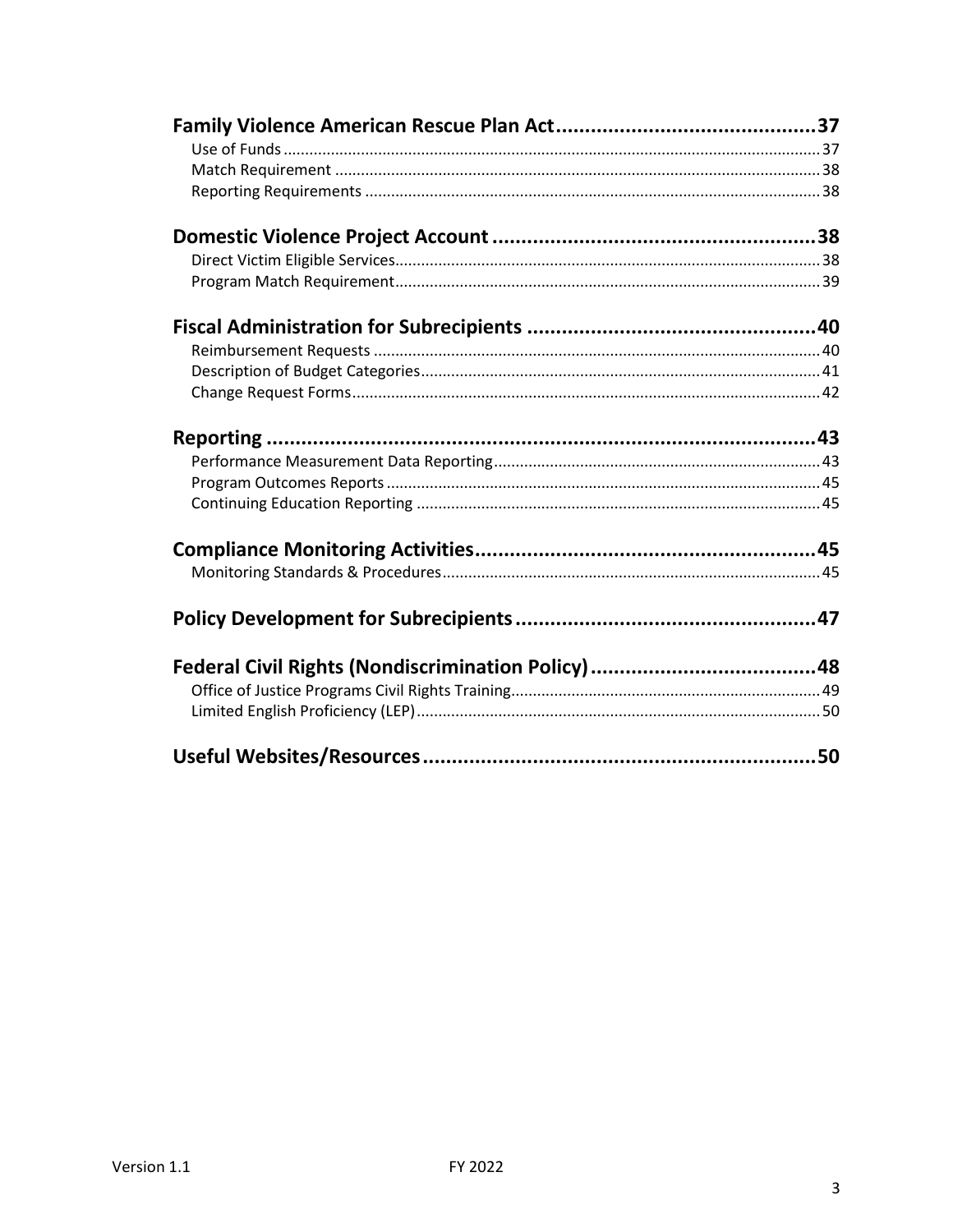# <span id="page-3-1"></span><span id="page-3-0"></span>**Idaho Council on Domestic Violence and Victim Assistance Staff and Council Member Contact Information**

304 North 8th Street, Suite 140 Phone: (208) 332-1540 Boise, Idaho 83702 [info@icdv.idaho.gov](mailto:info@icdv.idaho.gov)

PO Box 83720 Boise, ID 83720-0036

### <span id="page-3-2"></span>**ICDVVA Team**

Heather A. Cunningham Angie Lindsey Executive Director **Administrative Assistant II Administrative Assistant II** (208) 332-1542 (208) 332-1540 [heather.cunningham@icdv.idaho.gov](mailto:nicole.fitzgerald@icdv.idaho.gov) [info@icdv.idaho.gov](mailto:info@icdv.idaho.gov)

Dana Wiemiller **Jessica Marshall** Grants Supervisor Supervisor Senior Research Analyst Offender Intervention Program Administrator 208-332-1546 208-332-1545 [jessica.marshall@icdv.idaho.gov](mailto:jessica.marshall@icdv.idaho.gov) [dana.wiemiller@icdv.idaho.gov](mailto:dana.wiemiller@icdv.idaho.gov)

Amy Duque **Amy Duque Community** Contract Community Contract Community Contract Community Community Community Community Community Community Community Community Community Community Community Community Community Community Com Grants Manager Grants Manager Regions 1, 2, and 4 Regions 3, 5, 6, and 7 208-332-1541 208-332-1544

### **Council Members**

Wes Somerton, Region 1 and 1 Jessica Uhrig, Region 2

[09diaz@live.com](mailto:09diaz@live.com) Council Chair

Rachel Kaschmitter, Region 5 Council Vice-Chair **Alan Boehme, Region 6** and Council Vice-Chair [rachel@exploretherapy.org](mailto:rachel@exploretherapy.org) and [alanb@bannockcounty.us](mailto:alanb@bannockcounty.us)

Client Lemieux, Region 7 [clemieux@co.teton.id.us](mailto:clemieux@co.teton.id.us)

[amy.duque@icdv.idaho.gov](mailto:amy.duque@icdv.idaho.gov) https://www.faritima.larkin@icdv.idaho.gov

[wsomerton@cdaid.org](mailto:wsomerton@cdaid.org) in the set of the set of the set of the set of the set of the set of the set of the set of the set of the set of the set of the set of the set of the set of the set of the set of the set of the set of t

Laura Diaz, Region 3 Jodi Nafzger, Region 4 [jnafzger@collegeofidaho.edu](mailto:jnafzger@collegeofidaho.edu)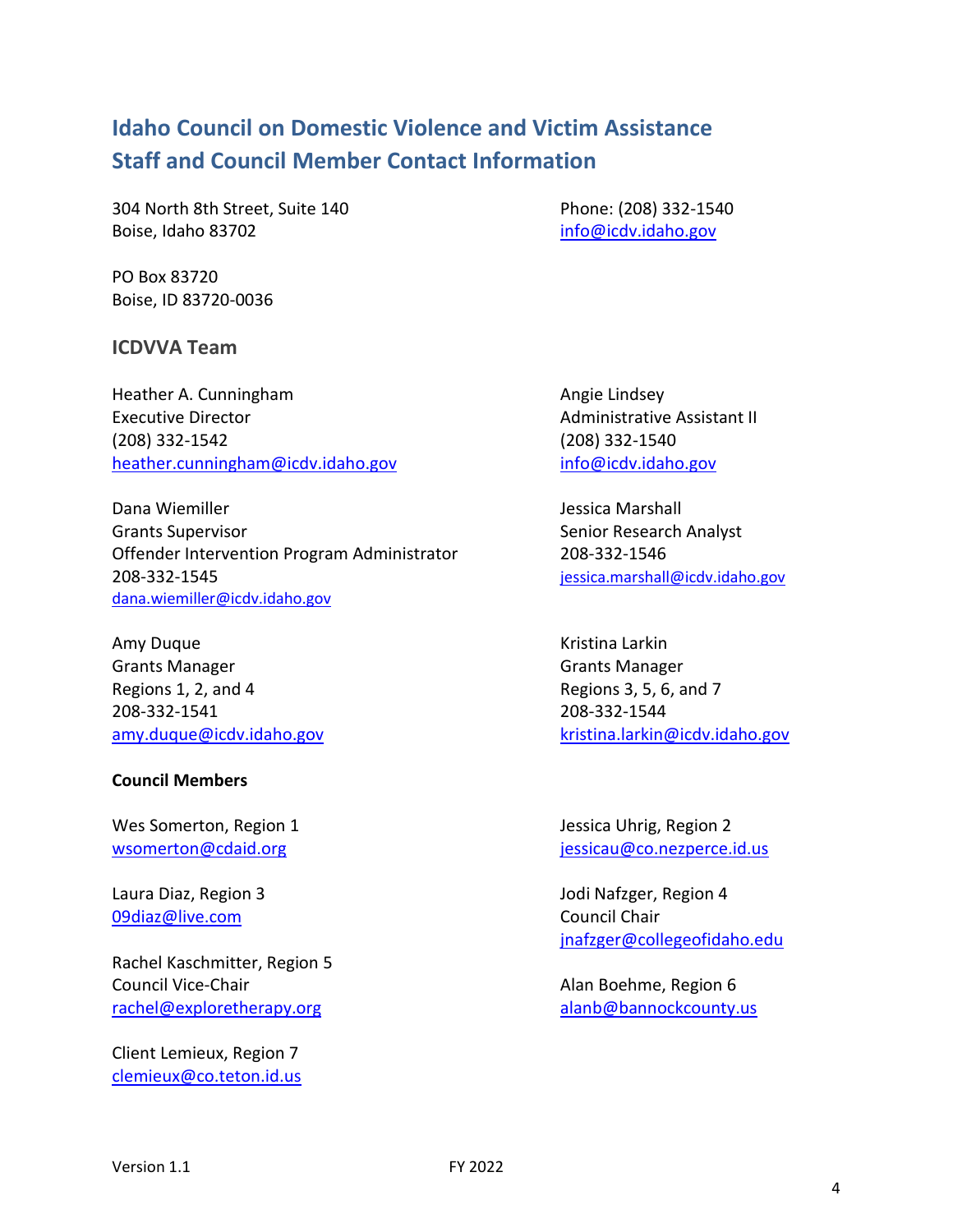# <span id="page-4-0"></span>**Introduction**

The Idaho Council on Domestic Violence and Victim Assistance (ICDVVA) created this manual to help subrecipients navigate some of the complexities associated with their Victims of Crime Act (VOCA), Family Violence Prevention and Services Act (FVPSA), and State DV grants. This manual is not comprehensive, and you may still encounter issues or questions related to managing your grant that are not covered here.

This manual does not replace the requirements in your Special Conditions. These conditions still govern your use of VOCA funds. However, this manual should help you implement and abide by those special conditions more effectively.

This manual is one of many tools to guide the administration of your FY2022 VOCA, FVPSA, and State DV subgrants. What follows is a detailed, though not exhaustive, description of the programmatic and financial guidelines you must follow to administer your grant funds successfully. The VOCA information contained in this manual is based on th[e DOJ Financial Guide.](https://ojp.gov/financialguide/doj/pdfs/DOJ_FinancialGuide.pdf) ICDVVA encourages subrecipients to download this manual and refer to it as often as needed when encountering questions or concerns related to their VOCA grant.

Please note that ICDVVA may also update this manual from time to time as legislation changes, new policies or guidance come from DOJ and/or HHS, new reimbursement or grant management policies are instituted at ICDVVA, or to address emerging issues subrecipients face. Staff will do their best to alert subrecipients about changes in this manual. You will know which version of the manual is the most recent by referencing the cover page of this document. Grant managers will also email project directors when a new version is available on the ICDVVA website.

We have tried to make this manual as user-friendly as possible. All of the text that is hyperlinked in this manual is fully functional  $-$  to go to the webpage containing the information that is referred to in the text, simply click on the hyperlinked text.

If you feel the Council has not covered a certain topic thoroughly enough, or you see a gap in the topics covered in this manual, please give your feedback to one of the staff members listed on the cover page.

Thank you for all the work you do on behalf of victims of crime in the state of Idaho. We appreciate your service and dedication.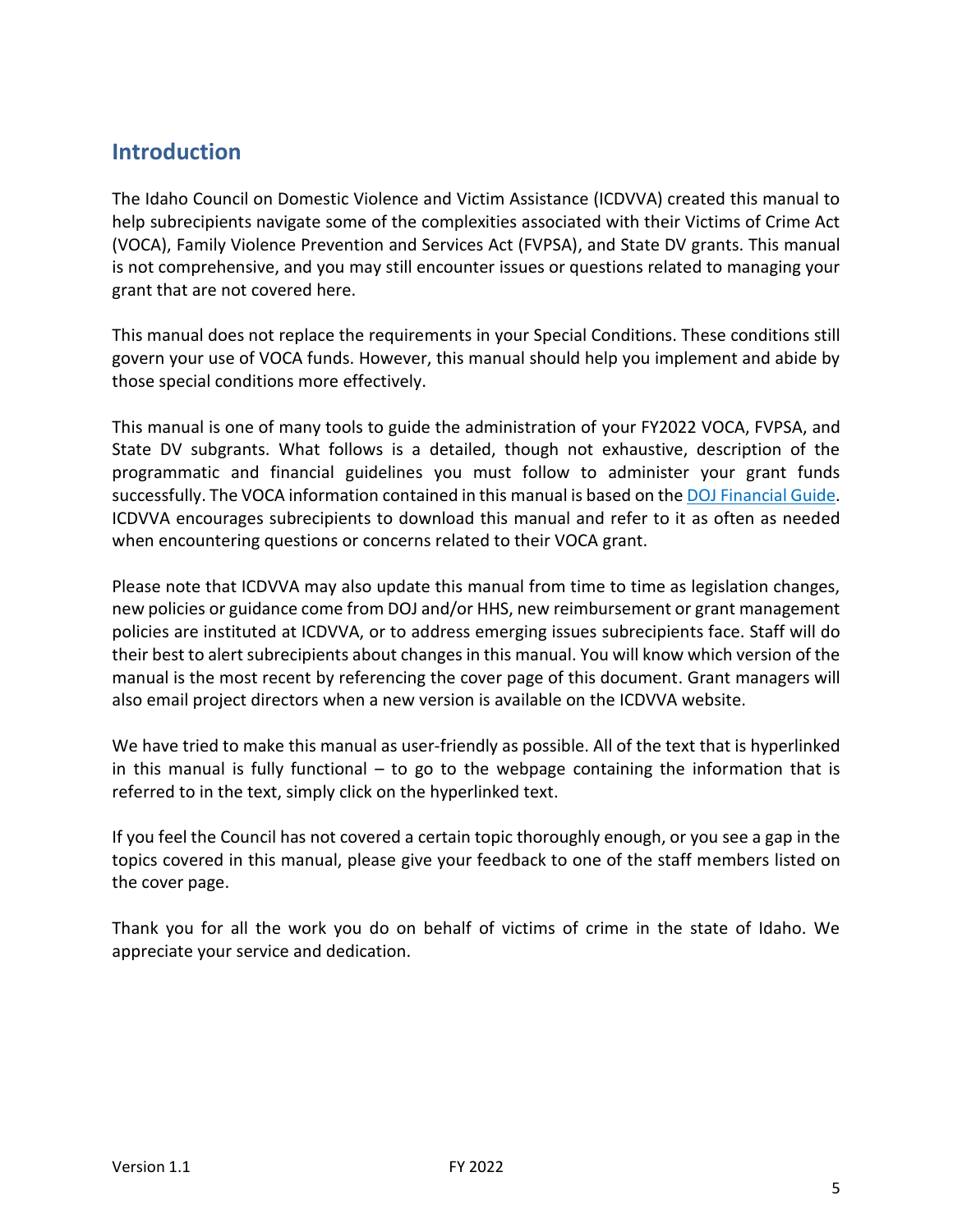# <span id="page-5-0"></span>**Overview of ICDVVA**

### <span id="page-5-1"></span>**Our Purpose**

The Idaho Council on Domestic Violence and Victim Assistance (ICDVVA) is the state of Idaho's advisory body for programs and services affecting victims of domestic violence and other crimes in Idaho. (Pursuant to [Idaho code title 39-5201.](https://legislature.idaho.gov/statutesrules/idstat/title39/t39ch52/sect39-5201/))

### <span id="page-5-2"></span>**Our Mission**

To ensure victims of domestic violence, sexual assault, child abuse, and other violent crimes in Idaho have access to quality victim services which adequately address their needs and help them heal from trauma.

ICDVVA manages and subgrants federal formula funds and funds allocated to the State of Idaho Domestic Violence Project Fund. In addition to administering these grants, ICDVVA also pursues other funds for victim services and applies for competitive funding in partnership with subrecipient and local agencies through the Office for Victims of Crime, Family and Youth Services Bureau, and others as appropriate.

### <span id="page-5-3"></span>**Grant Administration Overview**

As the State Administering Agency (SAA) for VOCA funds & FVPSA funds, ICDVVA provides financial and programmatic management of your VOCA & FVPSA subawards. ICDVVA produces Requests for Proposal (RFPs) each year, collects and reviews applications, and makes award recommendations to the governing Council. Upon the Council's approval, ICDVVA is also responsible for opening and closing each subaward in accordance with federal guidelines.

Financial management encompasses the following activities:

- Budget review and approval during the application process
- Activating awards through the award packet issuance and review and approval process
- Budget management through Subgrant Adjustment Requests (SARs)
- Reviewing, approving, and processing payments via reimbursement requests
- Closing awards at the end of the fiscal year

ICDVVA provides programmatic management through the following activities:

- Program activity review and approval during the application process
- Reporting on service outputs and outcomes
- Fidelity to VOCA & FVPSA guidelines on allowable activities
- Adherence to core services
- Ensuring availability and accessibility of services across the state
- Facilitating communication and coordination of ICDVVA funded programs with other stakeholders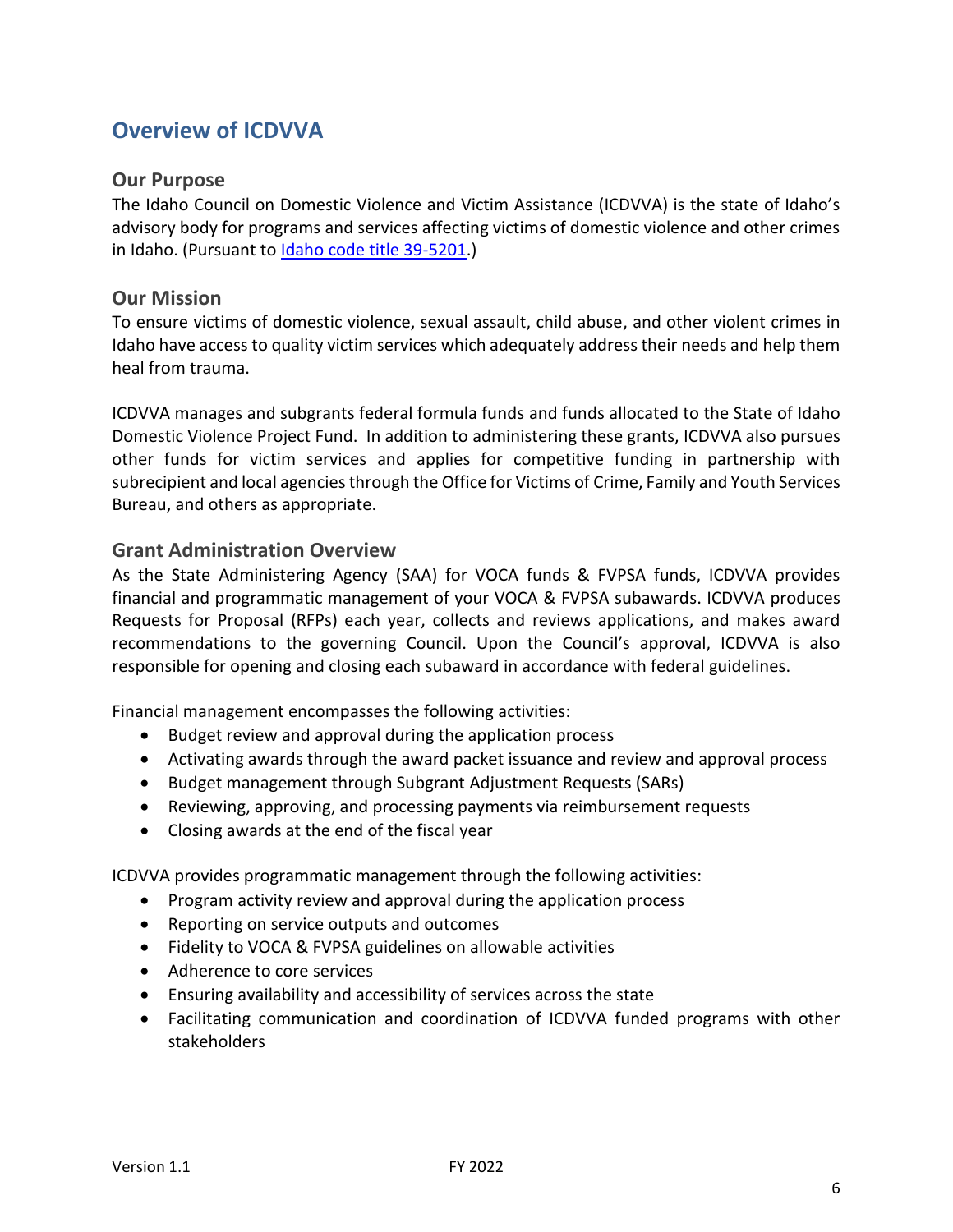ICDVVA also provides grants management to its subrecipients by conducting compliance monitoring activities such as onsite and remote monitoring and providing Training and Technical Assistance.

More information on each aspect of the grant management process is included in the subsequent sections. The appendix also includes numerous guides and resources to help you manage your agency's award.

# <span id="page-6-0"></span>**Idaho Safety & Resilience Conference**

June 1 and 2, 2022 – We anticipate an in-person conference in 2022. Registration will open in March 2022. We anticipate releasing a request for proposals this fall to solicit those who would like to present at the conference to propose the training sessions they would like to provide.

# <span id="page-6-1"></span>**Subrecipient Required and Ongoing Trainings**

Mandatory Trainings conducted annually by ICDVVA staff:

- Grant Application Webinar
- Grant Administration Webinar
- Data Collection and Reporting Webinar

Ongoing Trainings:

- [Victim Assistance Training](https://www.ovcttac.gov/views/TrainingMaterials/dspOnline_VATOnline.cfm)
- [Human Trafficking Awareness Training](https://www.dhs.gov/blue-campaign/awareness-training)
- [Polyvictimization in Later Life](https://www.ovcttac.gov/views/TrainingMaterials/dspOnline_polyvictimization.cfm)
- [Office of Justice Programs Civil Rights Training](https://icdv.idaho.gov/resources/civil-rights/)

# <span id="page-6-2"></span>**Applying for ICDVVA Funds**

ICDVVA posts a Request for Proposals (RFP) annually. The RFP contains all information required for each application, including application instructions and guidelines on allowable and unallowable costs. Generally, the application requires basic agency information, contact information, brief narratives on program activities and target population demographics, and a budget for the use of VOCA & FVPSA funds. The application also requires submission of data on VOCA & FVPSA purpose areas, underserved populations, agency financial information, and other documentation as requested.

Once the application period has closed, ICDVVA employees and Council members review applications and make award recommendations to the governing Council. The Council members vote to approve or deny applicants and funding amounts.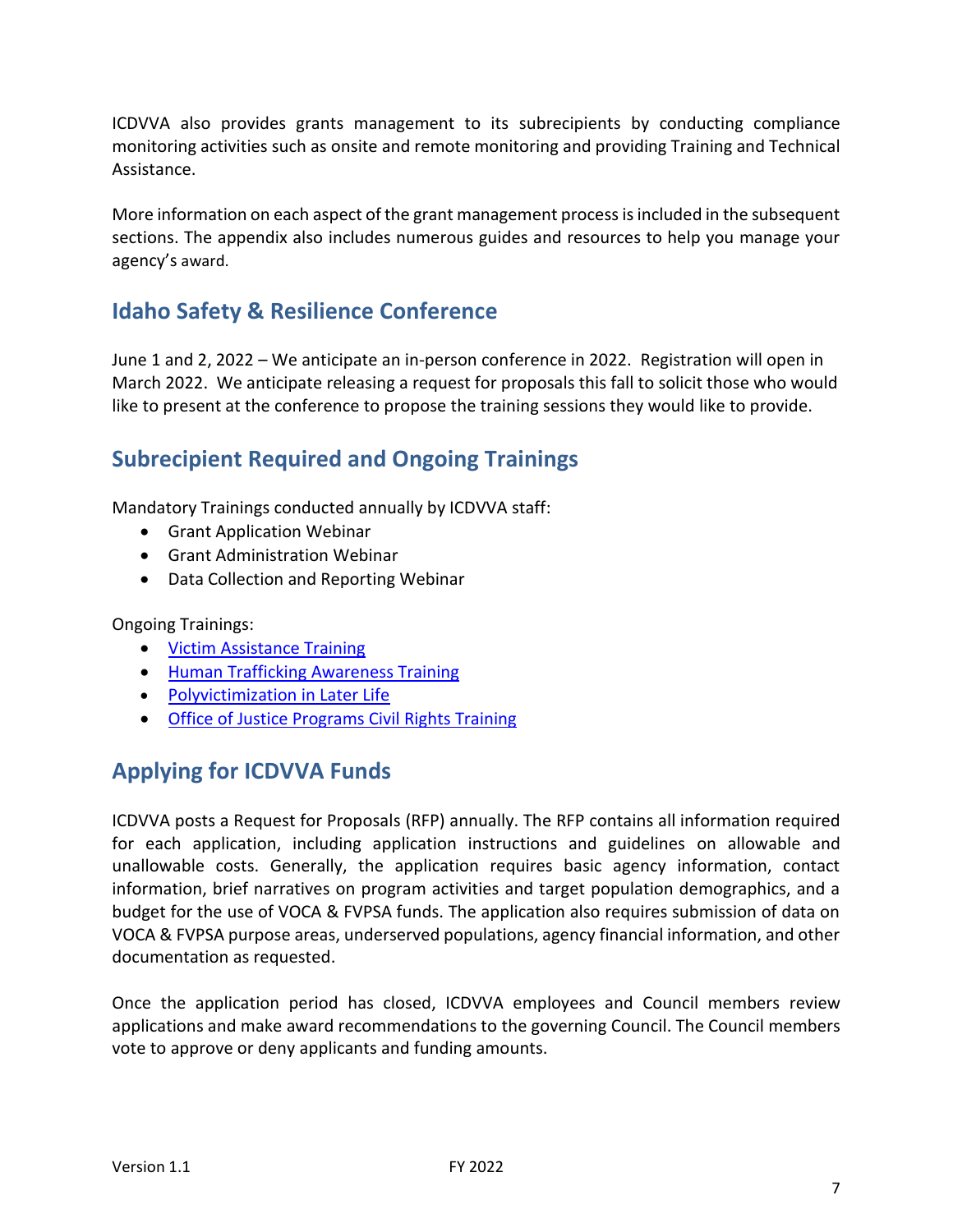# <span id="page-7-0"></span>**Eligible Applicants**

Eligible applicants must be a program operated by a public, tribal, or nonprofit organization, or a combination of such organizations, and provide direct services to crime victims. They must:

- Meet requirements specified by ICDVVA
- Use funds to provide or improve services to victims of crimes
- Not use funding to supplant other types of funding

# <span id="page-7-1"></span>**Eligibility Requirements**

To be eligible to receive funding from the Council, programs must meet all the following requirements:

- Promote community efforts to aid crime victims.
- Not discriminate in admissions or services.
- Demonstrate providing effective services to crime victims that include a history of providing services in a cost-effective manner and accessing financial and other support from other sources.
- Require staff and volunteers to hold confidential any information that would identify individuals unless required by law to disclose or disclosure is requested by the individual in writing consistent with the Council's Confidentiality Policy and state and federal law.
- Use volunteers unless compelling reasons exist to waive this requirement. The program must submit the request for a waiver in writing. This request must have written approval from ICDVVA.
- Provide crime victims with information and/or assistance in applying for crime victim compensation benefits.
- Provide services to victims at no charge.
- Provide services to victims of federal crimes.
- Meet basic applicable standards as established by ICDVVA. Domestic Violence Shelters must comply with ICDVVA standards at the time of application.
- Comply with all contractual, program and financial standards, reporting, monitoring, and training requirements of ICDVVA. Failure to comply may result in the reduction, suspension, or termination of funding.
- Provide in-kind and/or cash match. Must retain documentation supporting match.
- Provide current certificates of worker's compensation insurance at the time of application and during the grant award contract.
- Provide current proof of a \$500,000.00 minimum comprehensive general liability insurance policy, including personal injury, broad form liability endorsement or blanket contractual liability at the time of application and during the grant award contract.
- Provide current proof of professional (malpractice) liability insurance, if applicable, at the time of application and during the grant award contract. (Can use ICDVVA funds.)
- Ensure that ICDVVA funds will not be used to supplant federal, state, or other local funds.
- Comply with state and federal rules regulating grants and abide by the guidelines set forth.
- Report any criminal, civil, or administrative investigations and/or convictions, and any audit findings regarding the funded program in writing to ICDVVA within five (5) business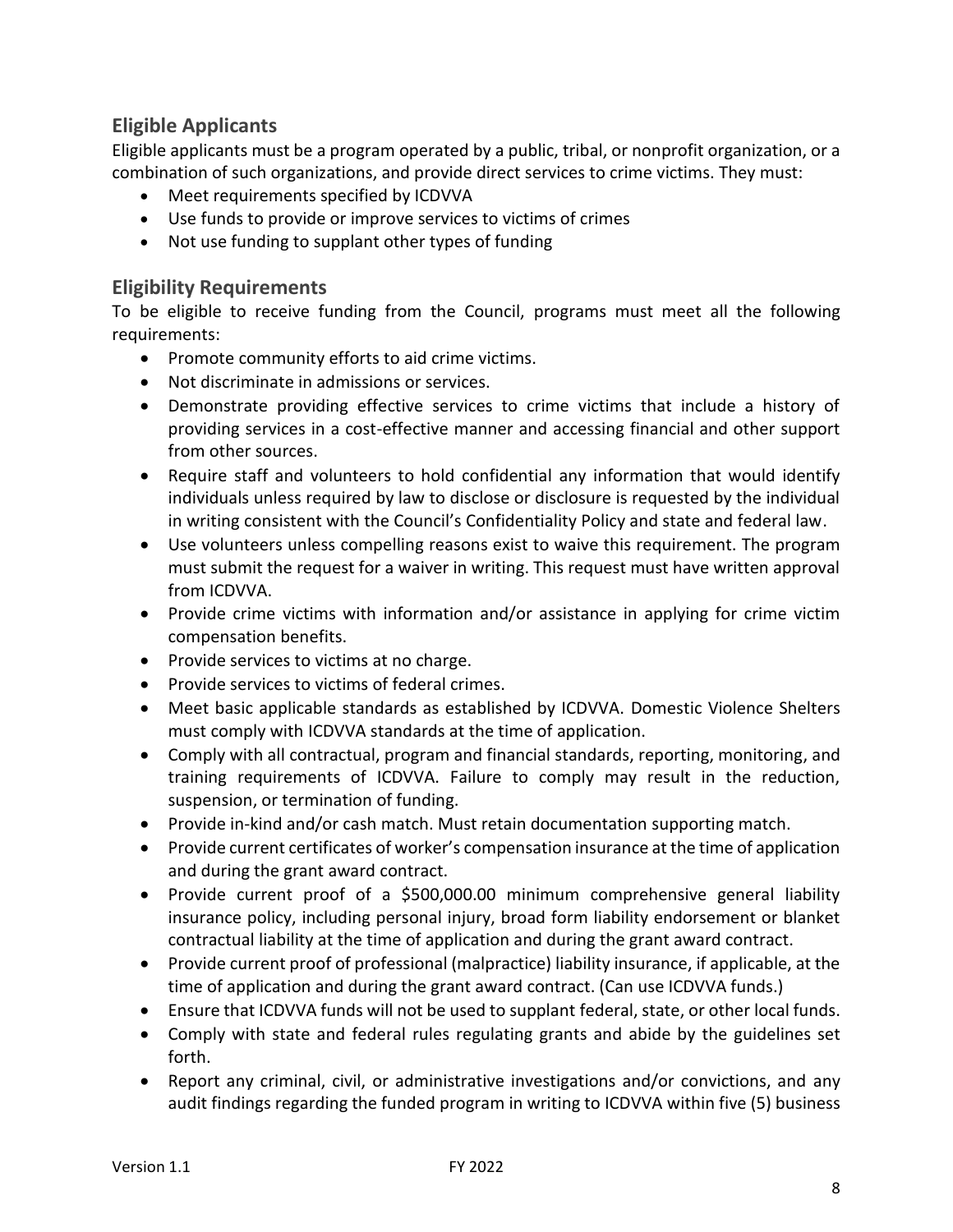days.

• Provide current proof of an active registration with SAM (System for Award Management). An active registration must be maintained for the entire period of the grant award.

# <span id="page-8-0"></span>**Preparedness to Administer Grant**

ICDVVA conducts annual organizational risk assessments for all programs/organizations prior to receiving funds. ICDVVA requires that programs demonstrate they have:

- Successfully delivered services and meet program objectives specified in the contact/grant
- Consistently submitted reports accurately and in a timely manner
- Ensured that staff that are in key (funded) positions have been appropriately trained.

# <span id="page-8-1"></span>**Activating Your ICDVVA Award**

Successful applicants that choose to accept the ICDVVA grant award will sign a subaward agreement. The subaward agreement will be provided by the Department of Health and Welfare and subrecipients will submit the signed agreement directly to DHW. The award is effective when the subaward agreement has been signed by both parties or on the start date of the current grant year, whichever is later.

# <span id="page-8-2"></span>**Available Funding Sources**

Funding Sources: ICDVVA funding sources are:

- Victims of Crime Act (VOCA)
- Family Violence Prevention & Services (FVPSA)
- FVPSA American Rescue Plan Funds (FVPSA ARPA)
- State Domestic Violence Project (Funds from assessments collected on Idaho marriage license and divorce filing fees)

Subrecipient budgets are finalized before the start of the grant year. A subrecipient may not charge costs to the grant that are not included in the final signed budget. Any changes to the final budget may occur only with approval in writing from appropriate ICDVVA employees.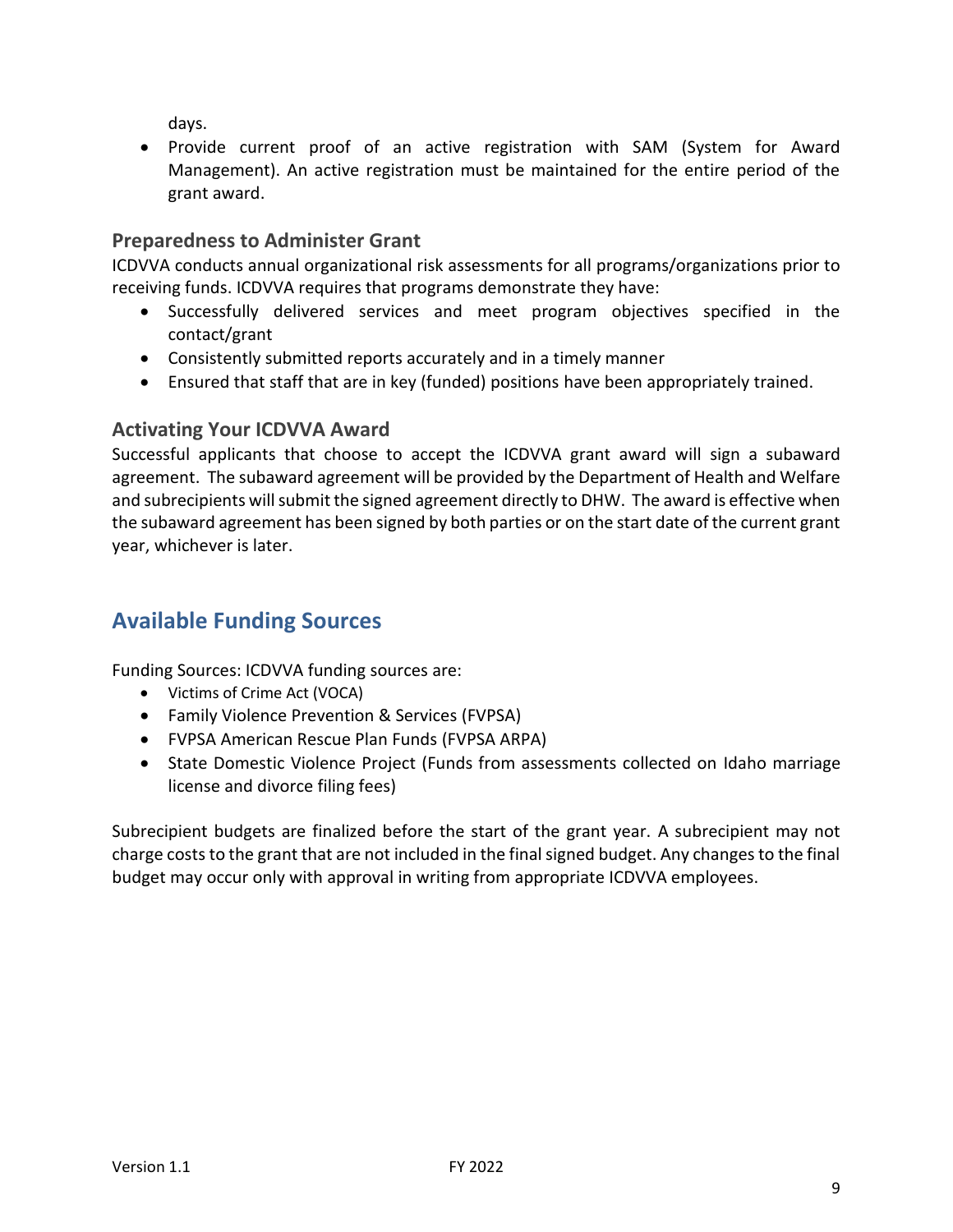# <span id="page-9-0"></span>**Victims of Crime Act (VOCA) Assistance Grants**

# <span id="page-9-1"></span>**Purpose of the Grant**

The VOCA Formula Grant Program, created under the Victims of Crime Act (VOCA) of 1984, as amended, 34 U.S.C. § 20110(e) and the regulation implementing the Victim of Crime Act Victim Assistance Program, 28 C.F.R. § 94.114, provides federal funding to support victim assistance and compensation programs to benefit victims, to provide training for diverse professionals who work with victims, to develop projects to enhance victims' rights and services, and to undertake public education and awareness activities on behalf of crime victims. The Victims of Crime Act established the Crime Victims Fund, which is the funding source for state formula VOCA grants.

VOCA is the largest federal victims' services funding stream in Idaho. This funding supports direct services to crime victims (i.e., persons who have suffered physical, sexual, financial, or emotional harm because of the commission of a crime). The federal Office for Victims of Crime (OVC) makes annual formula grants to states, which in turn are subgranted to local organizations, to ensure that crime victims' rights are upheld and that they play a meaningful role in the criminal justice process. VOCA funds help local agencies comply with the requirements in Idaho's Crime Victim's Bill of Rights (Article 1, § 22), Idaho Code 39-5201-5213, along with providing services that help crime victims confront the trauma and hardship associated with victimization. VOCA funds may be used to serve victims of many different types of crime including (but not limited to) child abuse, child sexual abuse, domestic violence or intimate partner violence, sexual assault, physical and financial elder abuse, identity theft, robbery, and burglary.

For questions regarding VOCA program guidelines, please refer to your grant manager or the following resources from OVC:

[Final Program Guidelines](https://www.ovc.gov/voca/vaguide.htm) (VOCA) [Federal Register VOCA Final Rule](https://www.govinfo.gov/content/pkg/FR-2016-07-08/pdf/2016-16085.pdf)

# <span id="page-9-2"></span>**VOCA Subrecipient Organization Requirements**

VOCA establishes eligibility criteria that must be met by all organizations that receive VOCA funds. These funds are to be awarded to subrecipients only for providing services to victims of crime through their staff. Each subrecipient organization shall meet the following requirements:

### **Program Match Requirements**

The purpose of matching contributions is to increase the amount of resources available to the projects supported by grant funds. VOCA considers the total cost of your project to be the grant award plus the match amount. Matching contributions of 20% (cash or in-kind) of this total project cost (VOCA grant plus match) are required for each VOCA-funded project and must be derived from non-federal sources, except as provided in the [DOJ Grants Financial Guide,](https://www.ojp.gov/sites/g/files/xyckuh241/files/media/document/DOJ_FinancialGuide_1.pdf) effective edition (Part III. Post Award Requirements, Chapter 3. Matching or Cost Sharing). All funds designated as match are restricted to the same uses as the VOCA victim assistance funds and must be expended within the grant period. Match must be provided on a project-by-project basis. Any deviation from this policy must be approved by OVC. Native American Tribes/Organizations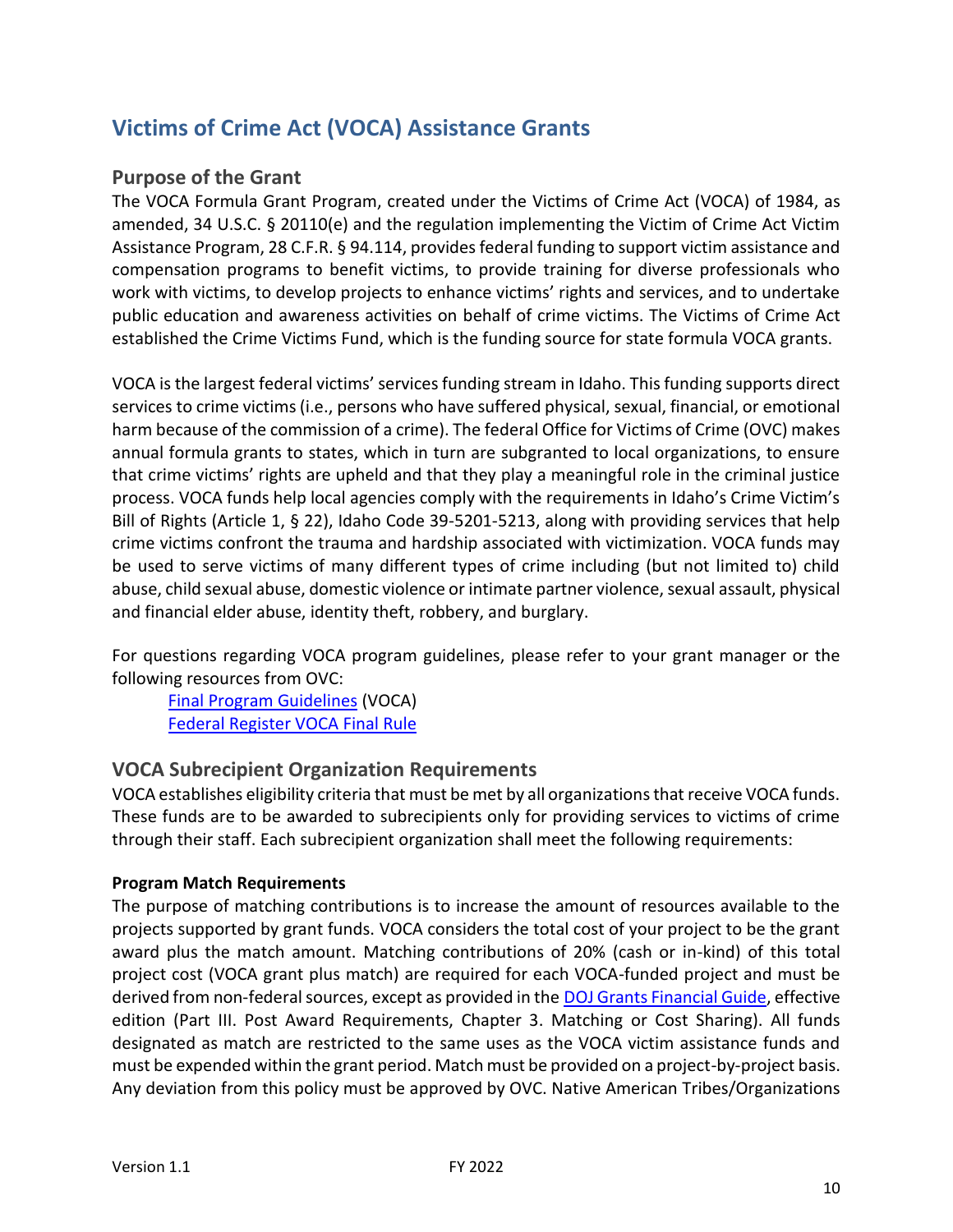are not required to meet the match requirement.

### **Cash or In-Kind Project Match**

For the purposes of this program, in-kind match may include donations of expendable equipment, office supplies, workshop or classroom materials, workspace, or the monetary value of time contributed by professionals and technical personnel and other skilled and unskilled labor, if the services they provide are an integral and necessary part of a funded project. The value placed on donated services must be consistent with the rate of compensation paid for similar work in the subrecipient's organization. If the required skills are not found in the subrecipient's organization, the rate of compensation must be consistent with the labor market. In either case, fringe benefits may be included in the valuation. The value placed on loaned or donated equipment may not exceed its fair market value. The value of donated space may not exceed the fair rental value of comparable space as established by an independent appraisal of comparable space and facilities in privately-owned buildings in the same locality. [\(28 CFR](https://www.law.cornell.edu/cfr/text/28/94.118)  [§94.118\)](https://www.law.cornell.edu/cfr/text/28/94.118)

Cash match may include, but is not limited to:

- County or state funds (excluding ICDVVA-administered state funds)
- Private donations
- Any other non-federal money

In-kind match may include, but is not limited to:

- Donations of equipment, office supplies the value placed on loaned or donated equipment may not exceed its fair market value
- Workspace (pro-rated) the value of donated space may not exceed the fair rental value of comparable space and facilities in a privately owned building in the same locality
- Non-VOCA funded victim assistance activities The monetary value of these services must reflect the rate of compensation for those employees performing the service and may include the costs of benefits. Services may include performing direct services, coordinating, or supervising those services, training victim assistance providers, or advocating for victims
- Volunteers Volunteer services furnished by third-party professional and technical personnel, consultants, and other skilled and unskilled labor may be counted as cost sharing or matching if the service is an integral and necessary part of an approved project or program. Rates for third-party volunteer services must be consistent with those paid for similar work by the non-federal entity. In those instances in which the required skills are not found in the non-federal entity, rates must be consistent with those paid for similar work in the labor market in which the non-federal entity competes for the kind of services involved. In either case, paid fringe benefits that are reasonable, necessary, allocable, and otherwise allowable may be included in the valuation  $(2 \text{ CFR } \S$  200.306(e)).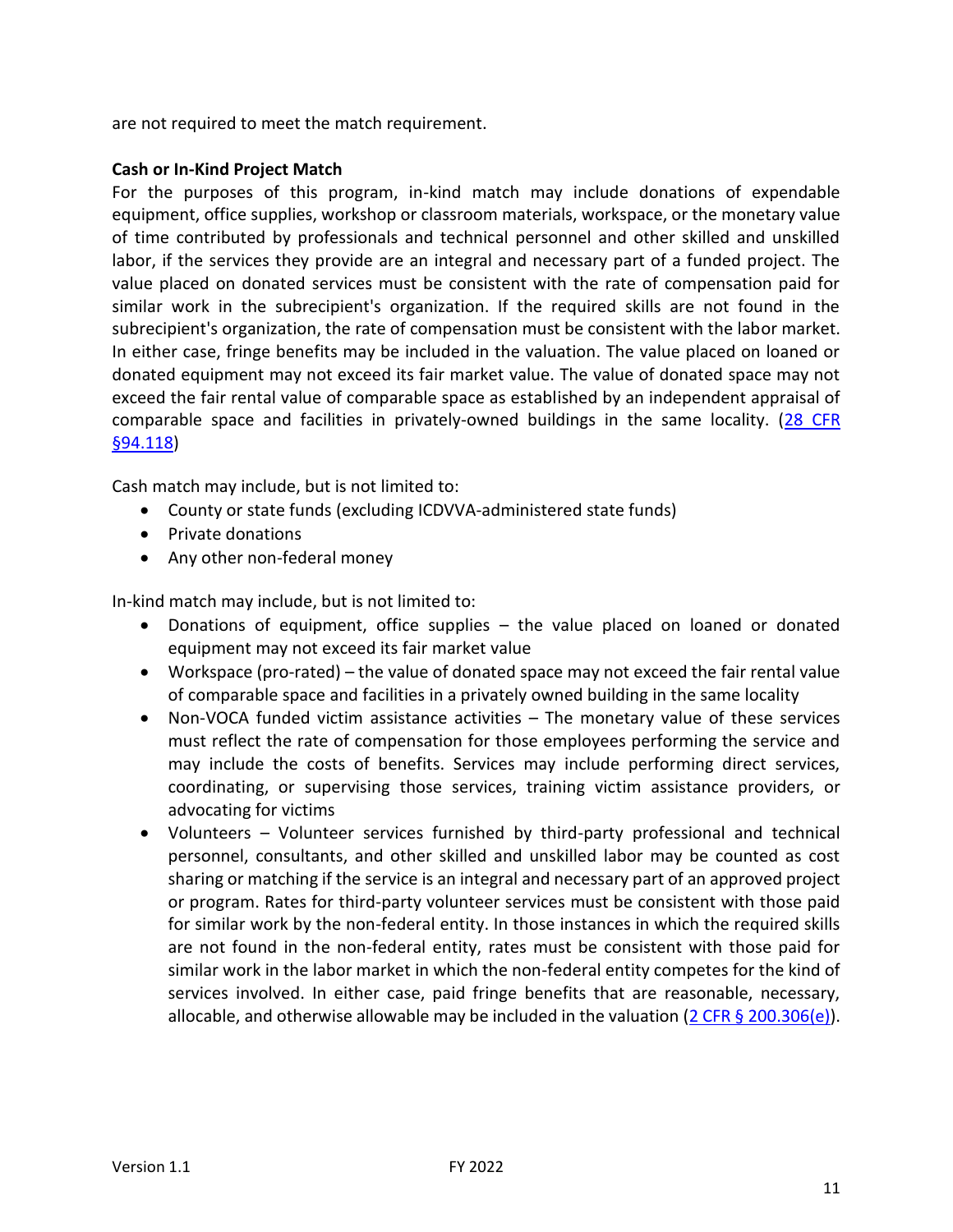### **Calculating Project Match**

The method of calculation is the same for both VOCA and FVPSA grants. Here we will use a VOCA grant as an illustration. If the VOCA award is \$50,000, match is computed by dividing the amount of the award by 0.80 and subtracting the amount of the award from the figure obtained. Thus, an organization that receives a \$50,000 VOCA award would be required to provide \$12,500 in match (\$50,000/0.80 = \$62,500, less the \$50,000 award amount, for a match totaling \$12,500).

| <b>Calculating Match Examples:</b>                                                                           |                                         |
|--------------------------------------------------------------------------------------------------------------|-----------------------------------------|
| <b>TOTAL VOCA AWARD</b>                                                                                      | \$50,000                                |
| Total Project Cost: (50,000/.80)<br><b>Total VOCA Award</b><br><b>Total Match Required</b>                   | \$62,500<br>$-$ \$50,000<br>$= $12,500$ |
| <b>OR</b>                                                                                                    |                                         |
| Total Project Cost: (50,000/.80)<br>Total Project Cost x 0.20 (62,500 x 0.20)<br><b>Total Match Required</b> | \$62,500<br>.20<br>$= $12,500$          |

### **Required Match Documentation**

Subrecipients must maintain records that clearly show the source, the amount, and the period during which the match was allocated. The basis for determining the value of personal service, materials, equipment, and space must be documented. Volunteer services must be documented utilizing timesheets and a supervisor's signature. Match documentation must be submitted with the quarterly financial reports.

All matching contributions must be:

- Verifiable from the applicant's records.
- Not included as a contribution for any other federal funds.
- Necessary and reasonable to accomplish the project's goals.
- Allowable charges.
- Not paid by the applicant from federal funds received under another agreement.
- Included in the budget approved by ICDVVA.
- In accordance with all other federal and state requirements.

### **VOCA Match Waiver**

Effective July 22, 2021, The VOCA Fix to Sustain the Crime Victims Fund Act of 2021 was enacted. Section 3, Waiver of Matching Requirement, provides that each state must establish and make public a policy regarding match waivers, and that beginning on the date a national emergency is declared with respect to a pandemic and ending one year after the expiration of such national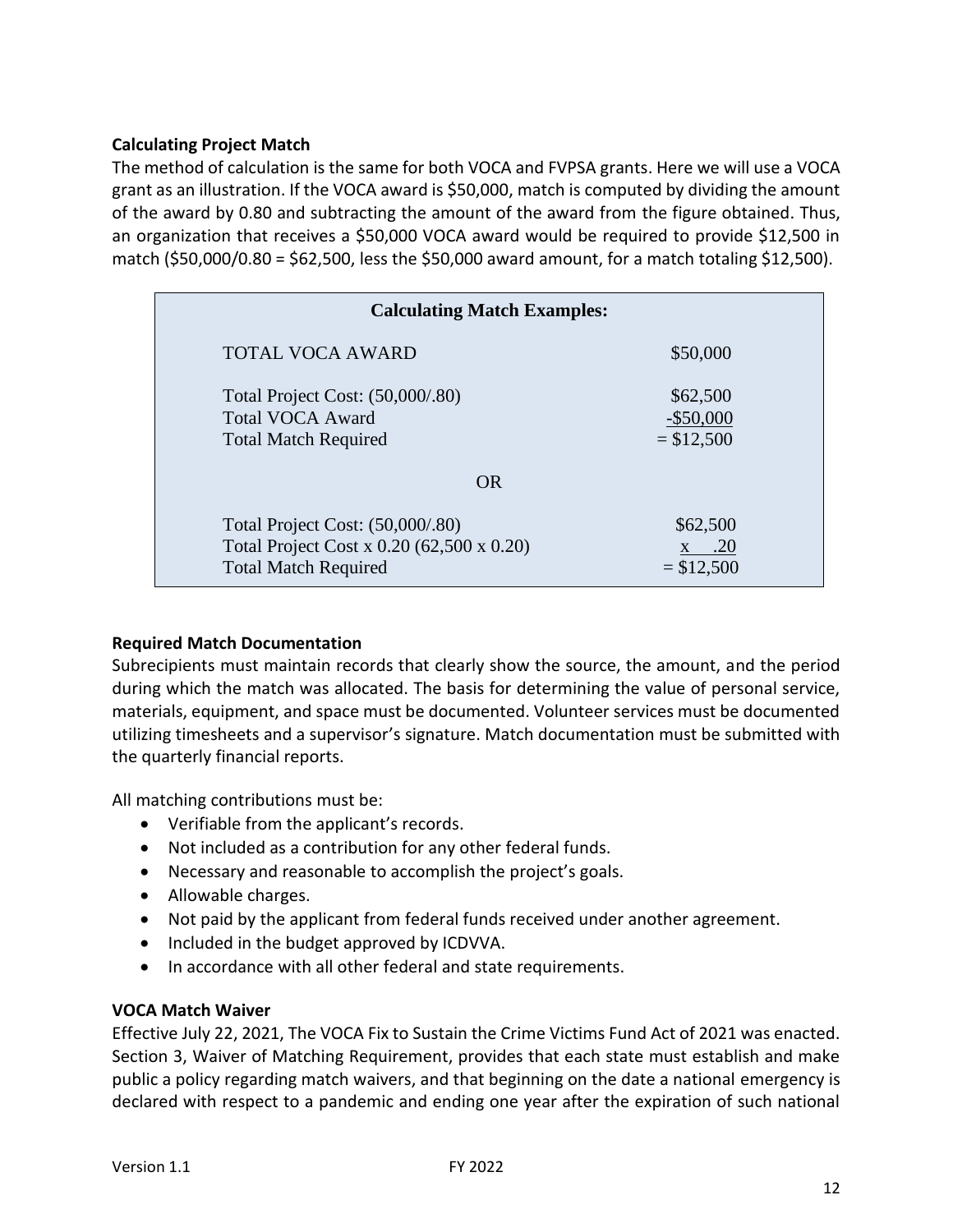emergency, match waivers shall be issued for all eligible programs to waive the VOCA match requirements in their entirety. This is not automatic; we have to receive and document requests.

**All VOCA subrecipients must complete a match waiver for FY22. The form to request a match waiver is available at this** [link.](https://form.jotform.com/212227074866155) Tribes are not required to match federal funds.

### **Volunteers**

Subrecipient organizations must use volunteers unless ICDVVA determines there is a compelling reason to waive this requirement. A "compelling reason" may be a statutory or contractual provision concerning liability or confidentiality of counselor/victim information, which bars using volunteers for certain positions, or the inability to recruit and maintain volunteers after a sustained and aggressive effort.

### **Promote Community Efforts to Aid Crime Victims**

Promote, within the community, coordinated public and private efforts to aid crime victims. Coordination may include, but is not limited to, serving on state, federal, local, or Native American task forces, commissions, working groups, coalitions, and/or multidisciplinary teams. Coordination efforts also include developing written agreements that contribute to better and more comprehensive services for crime victims. Coordination efforts qualify an organization to receive VOCA victim assistance funds but are not activities that can be supported with VOCA funds.

### **Help Victims Apply for Compensation Benefits**

Such assistance may include identifying and notifying crime victims of the availability of compensation, assisting them with application forms and procedures, obtaining necessary documentation, and/or checking on claim status.

### **Comply with Federal Rules Regulating Grants**

Subrecipients must comply with the applicable provisions of VOCA, the Program Guidelines, and the requirements of the **DOJ Grants Financial Guide**, effective edition, which includes maintaining appropriate programmatic and financial records that fully disclose the amount and disposition of VOCA funds received. This includes:

- Financial documentation for reimbursements;
- Daily time and attendance records specifying time devoted to allowable VOCA victim services;
- Client files;
- The portion of the project supplied by other sources of revenue;
- Job descriptions;
- Contracts for services; and
- Other records which facilitate an effective audit.

### **Maintain Civil Rights Information**

Maintain statutorily required civil rights statistics on victims served by race, national origin, sex, age, and disability, within the timetable established by the state grantee; and permit reasonable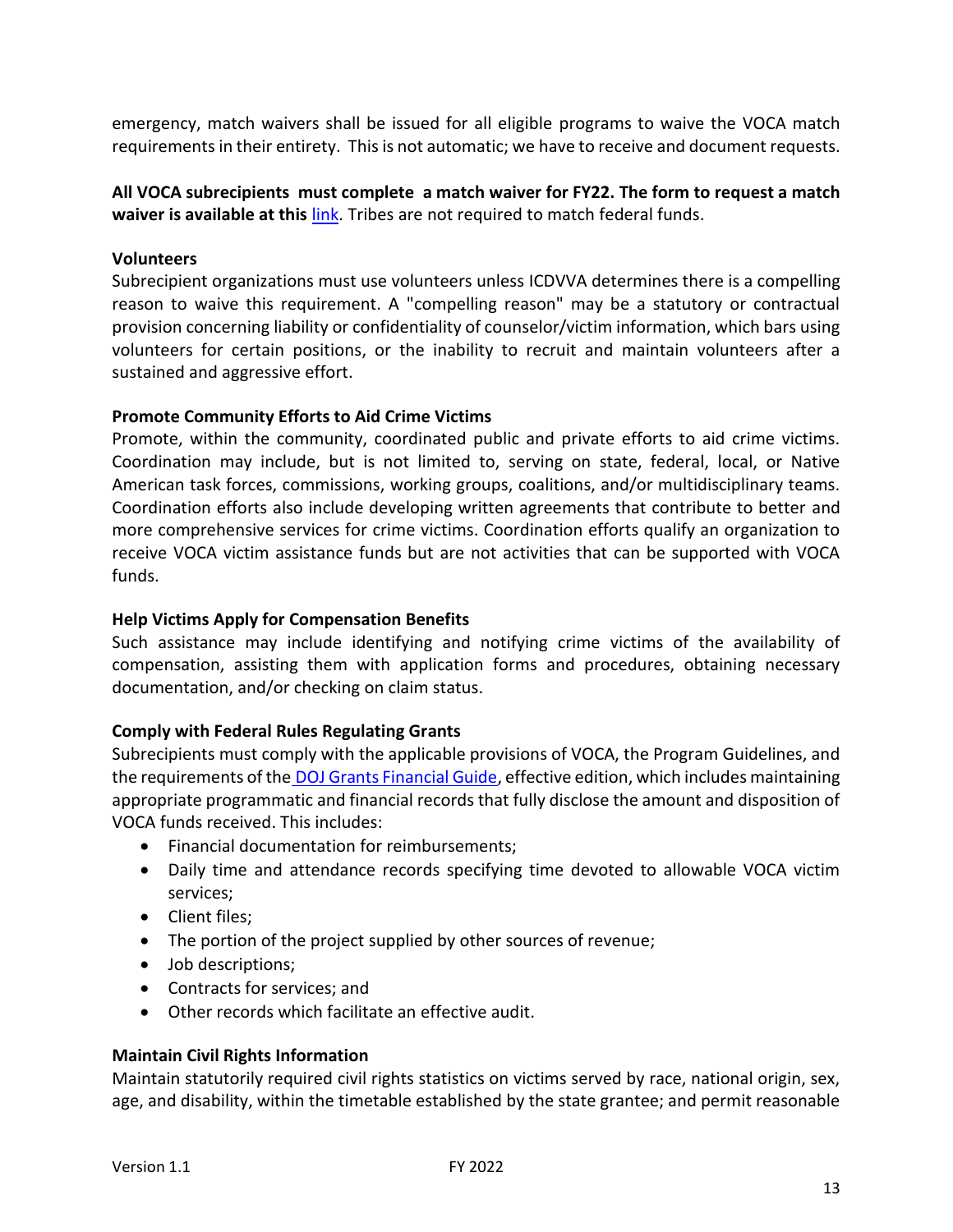access to its books, documents, papers, and records to determine whether the subrecipient is complying with applicable civil rights laws. This requirement is waived when providing a service, such as telephone counseling, where soliciting the information may be inappropriate or offensive to the crime victim.

### **Comply with State Criteria.**

Subrecipients must abide by any additional eligibility or service criteria as established by the state grantee, including submitting statistical and programmatic information on the use and impact of VOCA funds, as requested by ICDVVA.

### **Services to Victims of Federal Crimes.**

Subrecipients must provide services to victims of federal crimes on the same basis as victims of state/local crimes.

### **No Charge to Victims for VOCA-Funded Services.**

Subrecipients must provide services to crime victims at no charge, through the VOCA-funded project. Any deviation from this provision requires prior approval by ICDVVA.

### **Client-Counselor and Research Information Confidentiality.**

Maintain confidentiality of client-counselor information, as required by state and federal law.

### **Confidentiality of Research Information.**

Except as otherwise provided by federal law, no recipient of monies under VOCA shall use or reveal any research or statistical information furnished under this program by any person and identifiable to any specific private person for any purpose other than the purpose for which such information was obtained in accordance with VOCA. Such information, and any copy of such information, shall be immune from legal process and shall not, without the consent of the person furnishing such information, be admitted as evidence or used for any purpose in any action, suit, or other judicial, legislative, or administrative proceeding. See Section 1407(d) of VOCA codified at [42 U.S.C. 10604](https://codes.findlaw.com/us/title-42-the-public-health-and-welfare/42-usc-sect-10604.html#:~:text=No%20person%20shall%20on%20the,made%20available%20under%20this%20chapter.).

### <span id="page-13-0"></span>**Allowable Direct Service Costs**

The following is a listing of services, activities, and costs that are eligible for support with VOCA grant funds:

### **Immediate Emotional, Psychological, and Physical Health and Safety**

Services which respond to the immediate emotional and physical needs (excluding medical care) of crime victims, such as crisis intervention; accompaniment to hospitals for medical examinations; hotline counseling; safety planning; emergency food, clothing, transportation, and shelter; window, door, or lock replacement or repair, and other repairs necessary to ensure a victim's safety; costs of the following, on an emergency basis (i.e., when the State's compensation program, the victims health insurance plan, Medicaid, or other health care funding source, is not reasonably expected to be available quickly enough to meet the emergency needs of a victim, typically within 48 hours of the crime): Non-prescription and prescription medicine,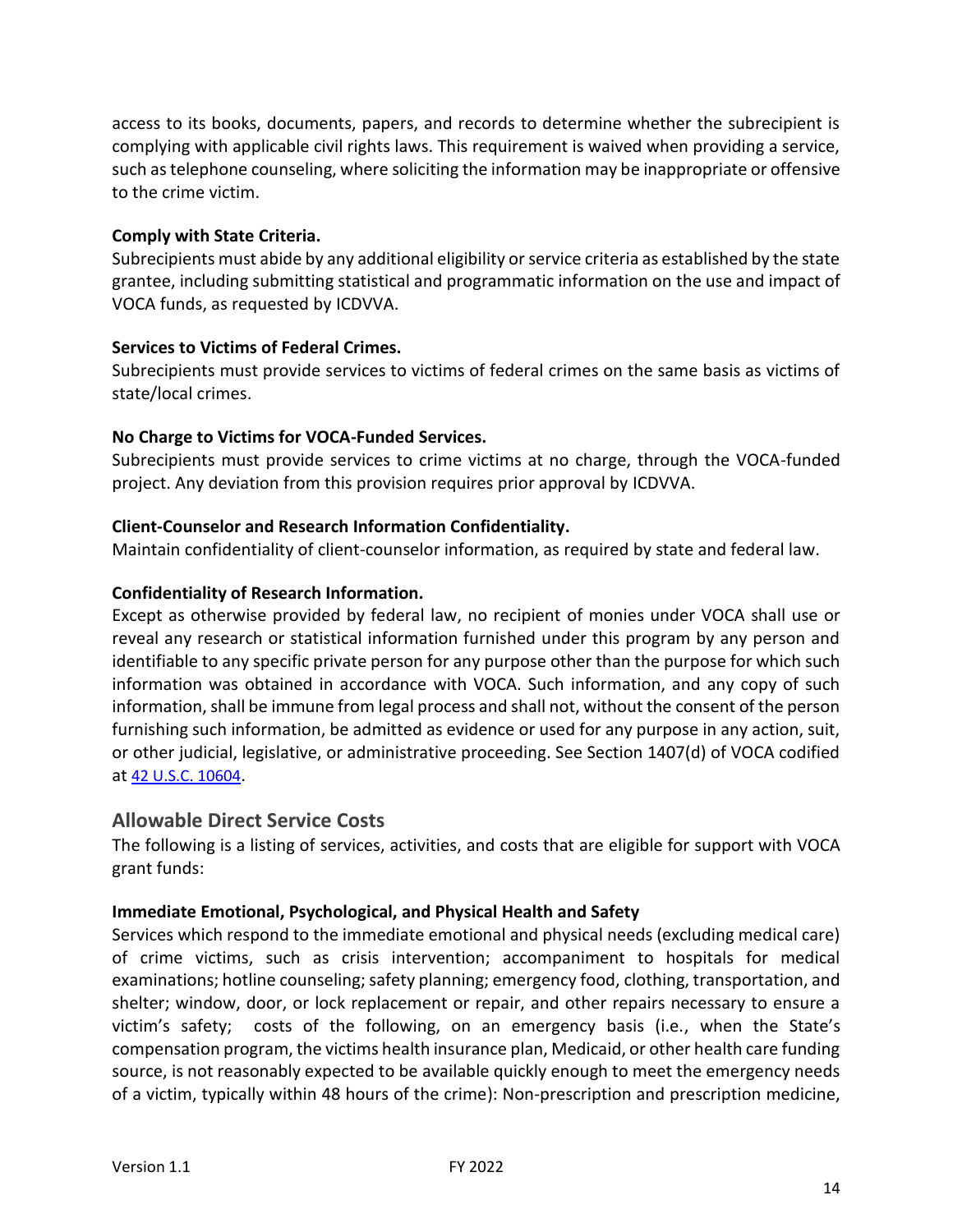prophylactic or other treatment to prevent HIV/AIDS infection or other infectious disease, durable medical equipment (such as wheelchairs, crutches, hearing aids, eyeglasses), and other healthcare items are allowed; and emergency legal assistance such as filing for restraining or protective orders, and obtaining emergency custody orders and visitation rights. Other allowable legal assistance expenses under the current guidelines include, but are not limited to: advocacy on behalf of crime victims during criminal proceedings; assistance in recovering restitution on behalf of crime victims; asserting crime victims' rights in criminal proceedings directly related to the victimization; and advocacy to protect victims' safety, privacy, or other interests as a victim in criminal proceedings. Additionally, in the civil proceeding context, services may include those that are reasonably needed as a direct result of the victimization, including but not limited to assistance in divorce, and child custody and support proceedings. Allowable legal assistance includes the funding of legal clinics. Criminal defense and tort lawsuits are not allowable legal expenses.

### **Personal Advocacy and Emotional Support**

Personal advocacy and emotional support, including, but not limited to: working with a victim to assess the impact of the crime; identification of victim's needs; case management; management of practical problems created by the victimization; identification of resources available to the victim; provision of information, referrals, advocacy, and follow-up contact for continued services, as needed; and traditional, cultural, and/or alternative therapy/healing (e.g., art therapy, yoga).

### **Mental Health Counseling and Care**

Mental health counseling and care, including, but not limited to, outpatient therapy/counseling (including, but not limited to, substance-abuse treatment so long as the treatment is directly related to the victimization) provided by a person who meets professional standards to provide these services in the jurisdiction in which the care is administered.

### **Peer-Support**

Peer-support, including, but not limited to, activities that provide opportunities for victims to meet other victims, share experiences, and provide self-help, information, and emotional support.

### **Facilitation of Participation in Criminal Justice and Other Public Proceedings Arising from the Crime**

The provision of services and payment of costs that help victims participate in the criminal justice system and in other public proceedings arising from the crime (e.g., juvenile justice hearings, civil commitment proceedings), including, but not limited to: advocacy on behalf of the victim; accompanying a victim to offices and court; transportation, meals, and lodging to allow a victim who is not a witness to participate in the proceeding; interpreting for a non-witness victim who is deaf or hard of hearing, or with limited English proficiency; providing childcare and respite care to enable a victim who is a caregiver to attend activities related to the proceeding; notification to victims regarding key proceeding dates (e.g., trial dates, case disposition, incarceration, and parole hearings); assistance with victim impact statements; assistance in recovering property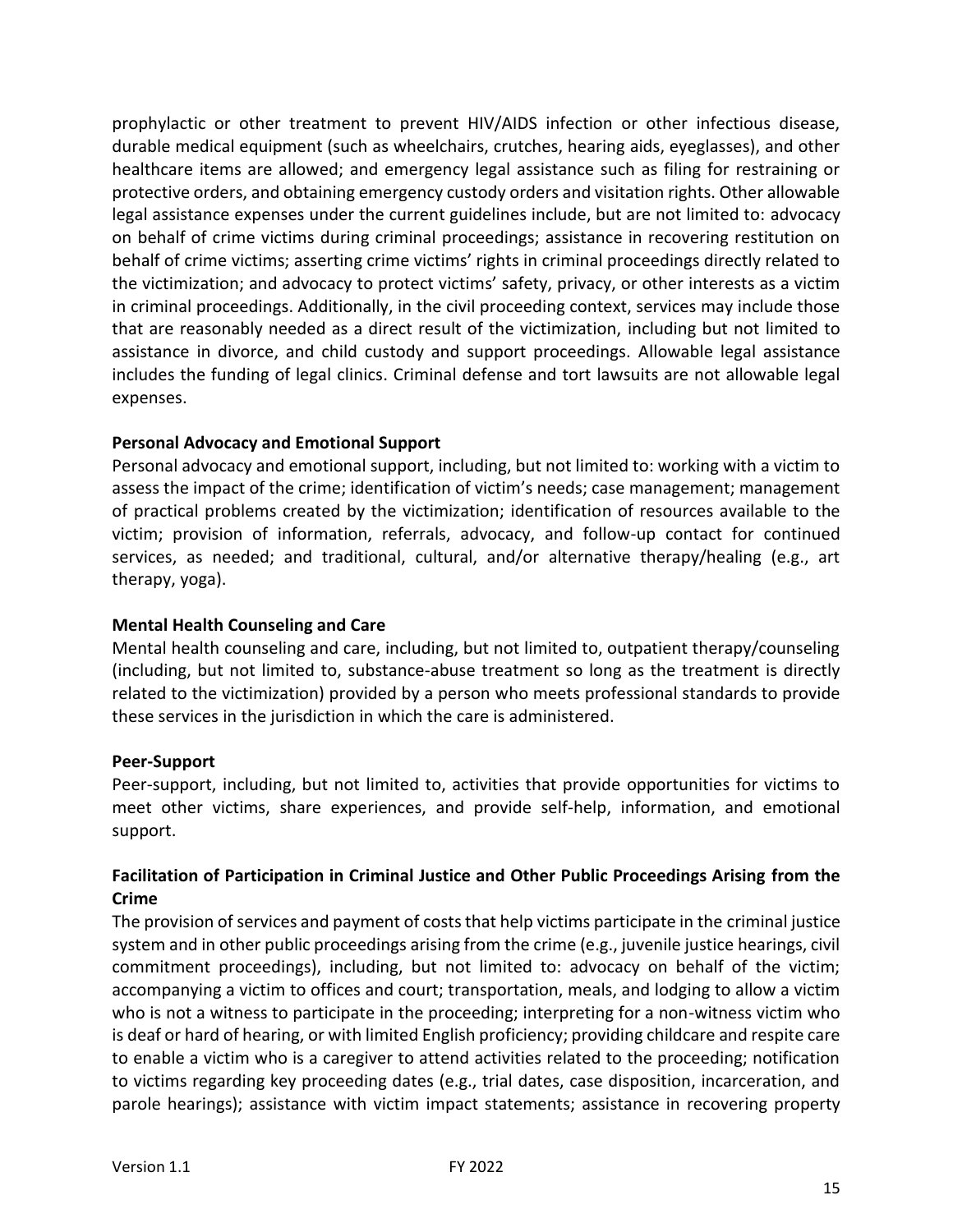that was retained as evidence; and assistance with restitution advocacy on behalf of crime victims.

### **Legal Assistance**

Legal assistance services (including, but not limited to, those provided on an emergency basis), where reasonable and where the need for such services arises as a direct result of the victimization. Such services include, but are not limited to: those (other than criminal defense) that help victims assert their rights as victims in a criminal proceeding directly related to the victimization, or otherwise protect their safety, privacy, or other interests as victims in such a proceeding; motions to vacate or expunge a conviction, or similar actions, where the jurisdiction permits such a legal action based on a person's being a crime victim; and those actions (other than tort actions) that, in the civil context, are reasonably necessary as a direct result of the victimization. Examples (not meant to be a comprehensive listing) of some circumstances where civil legal services may be appropriate: Proceedings for protective/restraining orders or campus administrative protection/stay-away orders; family, custody, housing, and dependency matters, particularly for victims of intimate partner violence, child abuse, sexual assault, elder abuse, and human trafficking; immigration assistance for victims of human trafficking, sexual assault, and domestic violence; intervention with creditors, law enforcement (e.g., to obtain police reports), and other entities on behalf of victims of identity theft and financial fraud; intervention with administrative agencies, schools/colleges, tribal entities, and other circumstances where legal advice or intervention would assist in addressing the consequences of a person's victimization. VOCA funds may also be used to allow victims to file a motion to vacate and/or expunge certain convictions based on their status of being a victim.

### **Forensic Medical Evidence Collection Examinations**

Forensic medical evidence collection examinations for victims, to the extent that other funding sources such as state appropriations are insufficient. Forensic medical evidence collection examiners are encouraged to follow relevant guidelines or protocols issued by the state or local jurisdiction. Subrecipients must provide appropriate crisis counseling and/or other types of victim services that are offered to the victim in conjunction with the examination. Subrecipients are also encouraged to use specially trained examiners such as Sexual Assault Nurse Examiners.

### **Forensic Interviews**

Forensic interviews, with the following parameters: results of the interview will be used not only for law enforcement and prosecution purposes, but also for identification of needs such as social services, personal advocacy, case management, substance abuse treatment, and mental health services; interviews are conducted in the context of a multidisciplinary investigation and diagnostic team, or in a specialized setting such as a child advocacy center; and the interviewer is trained to conduct forensic interviews appropriate to the developmental age and abilities of children, or the developmental, cognitive, physical, or communication disabilities presented by adults.

### **Transportation**

Transportation of victims to receive services and to participate in criminal justice proceedings.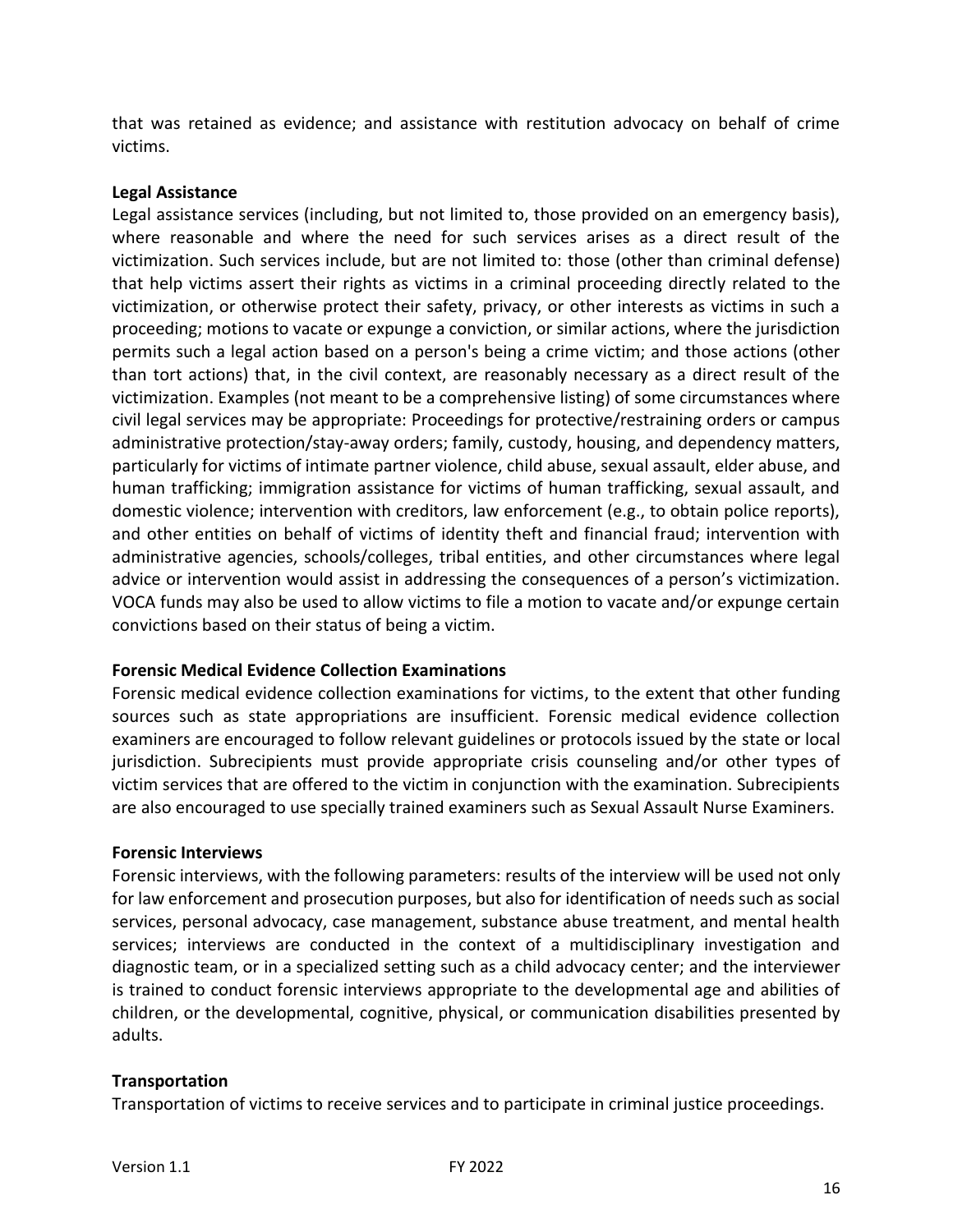### **Public Awareness**

Public awareness and education presentations (including, but not limited to, the development of presentation materials, brochures, newspaper notices, and public service announcements) in schools, community centers, and other public forums that are designed to inform crime victims of specific rights and services and provide them with (or refer them to) services and assistance.

### **Transitional Housing**

Subject to any restrictions set by the SAA on rent amount, length of time, and eligible crimes, transitional housing for victims (generally, those who have a particular need for such housing, and who cannot safely return to their previous housing, due to the circumstances of their victimization), including, but not limited to, travel, rental assistance, security deposits, utilities, and other costs incidental to the relocation to such housing, as well as voluntary support services such as childcare and counseling.

### **Relocation**

Subject to any restrictions set by the SAA on amount, length of time, and eligible crimes, relocation of victims (generally, where necessary for the safety and well-being of a victim), including, but not limited to, reasonable moving expenses, security deposits on housing, rental expenses, and utility startup costs.

### <span id="page-16-0"></span>**Allowable Costs for Activities Supporting Direct Services**

Supporting activities for which VOCA funds may be used include, but are not limited to, the following:

### **Coordination of Activities**

Coordination activities that facilitate the provision of direct services include, but are not limited to, statewide coordination of victim notification systems, crisis response teams, multidisciplinary teams, coalitions to support and assist victims, and other such programs, and salaries and expenses of such coordinators.

### **Supervision of Direct Service Providers**

State administrators may provide VOCA funds for payment of salaries and expenses of supervision of direct service providers when they determine that such supervision is necessary and essential to providing direct services to crime victims. For example, a state administrator may determine that using VOCA funds to support a coordinator of volunteers or interns is a costeffective way of serving more crime victims.

### **Multi-System, Interagency, Multidisciplinary Response to Crime Victim Needs**

Activities that support a coordinated and comprehensive response to crime victims' needs by direct service providers, including, but not limited to, payment of salaries and expenses of direct service staff serving on child and adult abuse multidisciplinary investigation and treatment teams, coordination with federal agencies to provide services to victims of federal crimes and/or participation on statewide or other task forces, work groups, and committees to develop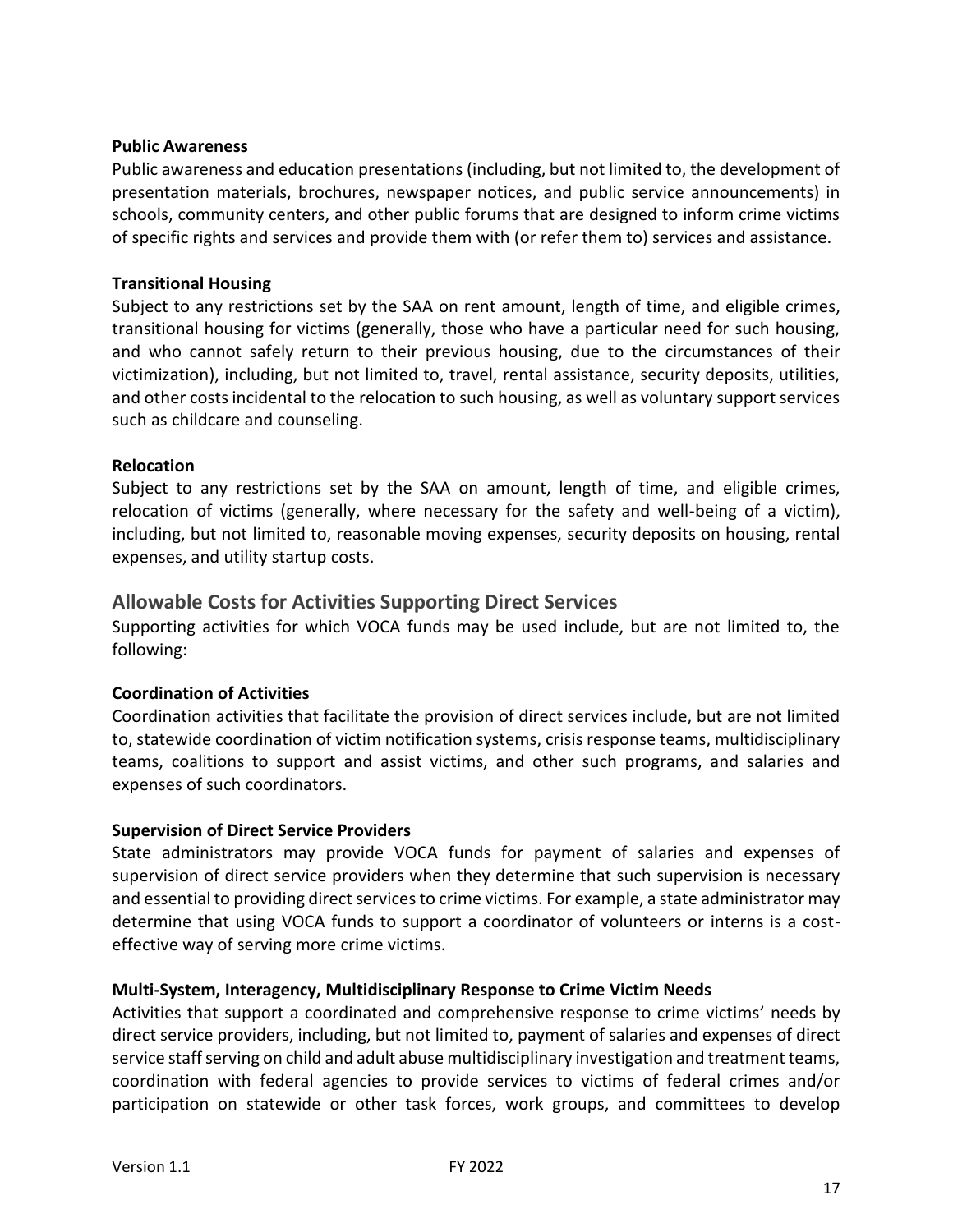protocols, interagency, and other working agreements.

### **Contracts for Professional Services**

Contracting for specialized professional services (e.g., psychological/psychiatric consultation, legal services, interpreters), at a rate not to exceed \$81.25/hour or \$650/day, that are not available within the organization.

### **Automated Systems and Technology**

Subject to the provisions of the DOJ Grants Financial Guide and government-wide grant rules relating to acquisition, use, and disposition of property purchased with federal funds, procuring automated systems and technology that support delivery of direct services to victims (e.g., automated information and referral systems, email systems that allow communication among victim service providers, automated case-tracking and management systems, smartphones, computer equipment, and victim notification systems), including, but not limited to, procurement of personnel, hardware, and other items, as determined by ICDVVA, considering: whether such procurement will enhance direct services; how any acquisition will be integrated into and/or enhance the program's current system; the cost of installation; the cost of training staff to use the automated systems and technology; the ongoing operational costs, such as maintenance agreements or supplies; and how additional costs relating to any acquisition will be supported.

### **Volunteer Trainings**

Activities in support of training volunteers on how to provide direct services when such services will be provided primarily by volunteers.

### <span id="page-17-0"></span>**Allowable Subrecipient Indirect Costs**

Administrative costs for which VOCA funds may be used by subrecipients include, but are not limited to, the following:

### **Administration**

Subrecipients may not use more than 5% of their award for administrative salaries and benefits. Admin includes time spent performing the following: completing VOCA-required time and attendance sheets and programmatic documentation, reports, and statistics; collecting and maintaining crime victims' records; conducting victim satisfaction surveys and needs assessments to improve victim services delivery in the project; and funding the prorated share of audit costs. Personnel Costs - Costs that are directly related to providing direct services, such as staff salaries and fringe benefits, including malpractice insurance; the cost of advertising to recruit VOCA- funded personnel; and the cost of training paid and volunteer staff.

### **Skills Training for Staff**

Training exclusively for developing the skills of direct service providers, including paid staff and volunteers (both VOCA-funded and not), so that they are better able to offer quality direct services, including, but not limited to, manuals, books, videoconferencing, electronic training resources, and other materials and resources relating to such training.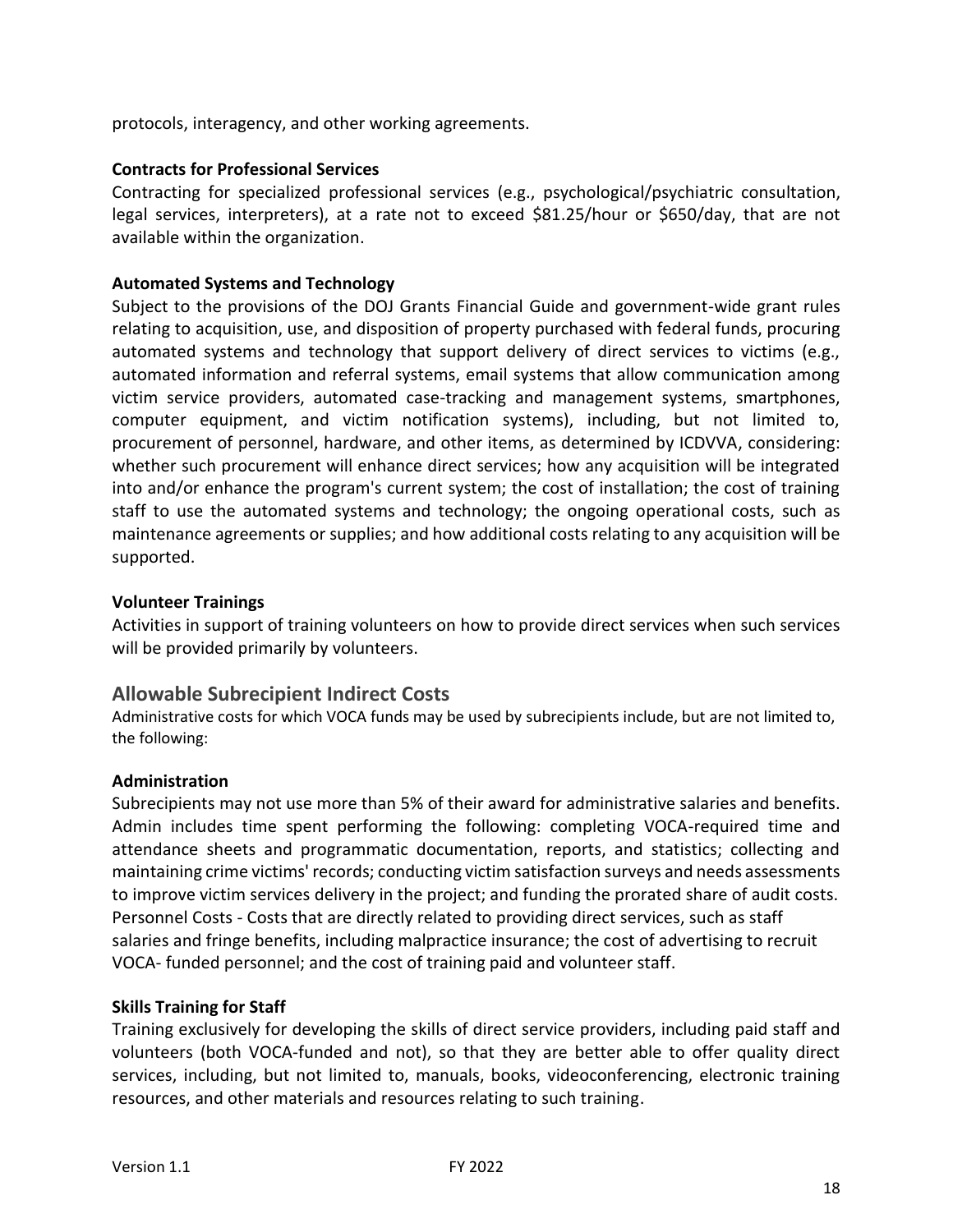### **Training-Related Travel**

Training-related costs such as travel (in-state, regional, and national), meals, lodging, and registration fees for paid direct-service staff (both VOCA-funded and not). Preapproval is required for any training/travel expenses over \$500 (total cost for all employees participating) via the ICDVVA Training/Travel Request Form. Alcoholic beverages and tips are not allowable expenses.

### **Organization Expenses**

Organizational expenses that are necessary and essential to providing direct services and other allowable victim services, including, but not limited to, the prorated costs of rent; utilities; local travel expenses for service providers; and required minor building adaptations necessary to meet the Department of Justice standards implementing the Americans with Disabilities Act and/or modifications that would improve the program's ability to provide services to victims.

### **Equipment and Furniture**

Expensesfor procuring furniture and equipment that facilitate the delivery of direct services (e.g., mobile communication devices, telephones, braille and TTY/TDD equipment, computers and printers, beepers, video cameras and recorders for documenting and reviewing interviews with children, two-way mirrors, colposcopes, digital cameras, and equipment and furniture for shelters, work spaces, victim waiting rooms, and children's play areas), except that the VOCA grant may be charged only the prorated share of an item that is not used exclusively for victimrelated activities.

### **Operating Costs**

Examples of allowable operating costs include supplies; equipment use fees, when supported by usage logs; property insurance; printing, photocopying, and postage; courier service; brochures that describe available services; books and other victim-related materials; computer backup files/tapes and storage; security systems; design and maintenance of websites and social media; and essential communication services, such as web hosts and mobile device plans. Food and beverages for office use are not allowable expenses, including water delivery and coffee supplies.

### **Training Materials**

VOCA funds can be used to purchase materials such as books, training manuals, and videos for direct service providers within the VOCA-funded organization and can support the costs of a trainer for in-service staff development when the amounts do not exceed federal standards. Staff from other organizations can attend in-service training activities that are held for the applicant staff. Food and beverages served at trainings are not allowable costs.

### **Maintenance, Repair, or Replacement of Essential Items**

Costs of maintenance, repair, and replacement of items that contribute to maintenance of a healthy or safe environment for crime victims (such as a furnace in a shelter; and routine maintenance, repair costs, and automobile insurance for leased vehicles), after considering, at a minimum, if other sources of funding are available. Repair or replacement costs that exceed \$500 must be pre-approved by ICDVVA staff via the appropriate request form.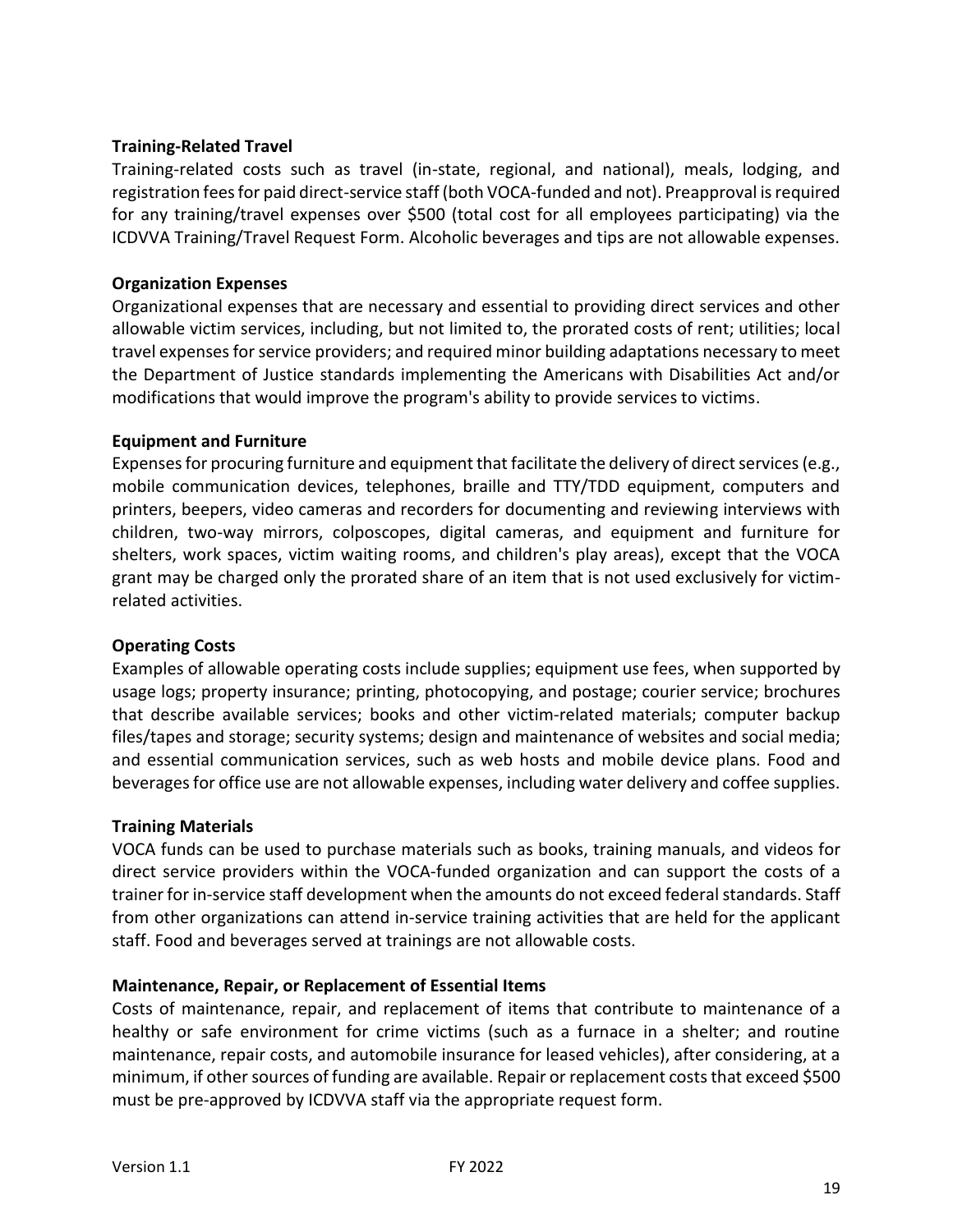### **Indirect Cost Rates**

Subrecipients that have a federally approved or state approved indirect cost rate may utilize their current agreed upon rate to request indirect rate reimbursement. Subrecipients must provide the appropriate documentation indicating the rate is approved and current. If no rate exists, the subrecipient may request a 10% de minimus rate as defined in the Code of Federal Regulations (annual edition) [Title 2 CFR 200.414 \(5\)\(f\).](https://www.law.cornell.edu/cfr/text/2/200.414) If either of these methods is chosen, these costs must be included in the approved budget.

### <span id="page-19-0"></span>**Unallowable Costs & Activities**

Applicants may not request funds for the following services or activities. NOTE: This list is not exhaustive and ICDVVA maintains discretion in allowing or disallowing budget requests:

### **Lobbying**

Lobbying or advocacy activities with respect to legislation or to administrative changes to regulations or administrative policy (cf. 18 U.S.C. 1913), whether conducted directly or indirectly. Research and Studies – Research and studies, except for project evaluation.

### **Active Investigation and Prosecution of Criminal Activities**

The active investigation and prosecution of criminal activity, except for the provision of victim assistance services (e.g., emotional support, advocacy, and legal services) to crime victims, under § 94.119, during such investigation and prosecution.

### **Victim-Offender Meetings**

Meetings that serve to replace criminal justice proceedings. Funds can cover costs associated with Restorative Justice for the victim ONLY. Any costs associated with the perpetrator's involvement in Restorative Justice efforts cannot be paid with VOCA funds. Funds cannot be used for Restorative Justice efforts or victim-offender mediation with the community.

### **Food or Beverages**

No funds can be used to purchase food and/or beverages for any meeting, conference, training or other event food and beverage costs are unallowable under any ICDVVA grant. This restriction does not impact direct payment of per diem amounts to individuals attending a meeting or conference if they fall within the guidelines. Alcoholic beverages are never allowable expenses under federal grants.

### **Prosecution Activities**

VOCA funds cannot be used to pay for activities that are directed at prosecuting an offender and/or improving the criminal justice system's effectiveness and efficiency, such as witness notification and management activities and expert testimony at a trial. In addition, victim witness protection costs and subsequent lodging and meal expenses are considered part of the criminal justice agency's responsibility and cannot be supported with VOCA funds.

### **Fundraising**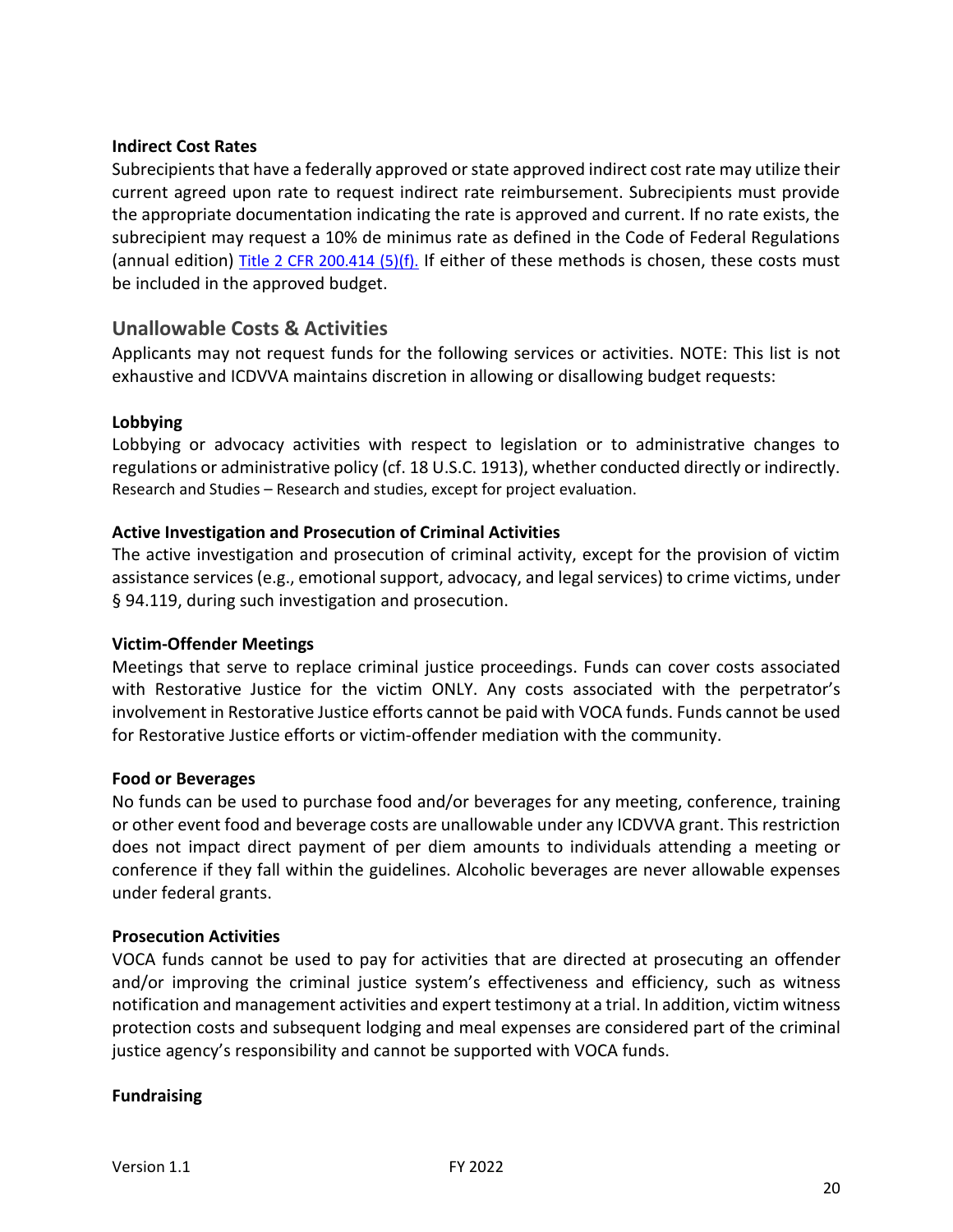Any activities related to fundraising.

### **Capital Expenses**

Capital improvements; property losses and expenses; real estate purchases; mortgage payments; and construction (except as specifically allowed elsewhere in this subpart).

### **Compensation for Victims of Crime**

Reimbursement of crime victims for expenses incurred because of a crime, except as otherwise allowed by other provisions of this subpart.

### **Medical Care**

Medical care, except as otherwise allowed by other provisions of this manual.

### **Salaries and Expenses of Management**

Salaries, benefits, fees, furniture, equipment, and other expenses of executive directors, board members, and other administrators (except as specifically allowed elsewhere). In FY22, ED salary coverage will be capped at 95%, even for those EDs who perform direct services daily. The preference of ICDVVA is to cover as little ED salary as possible.

### **Costs of Sending Individual Crime Victims to Conferences**

### **Activities Exclusively Related to Crime Prevention**

### **Matching other Federal Funds**

### <span id="page-20-0"></span>**Program Reporting Requirements**

Programs receiving VOCA funds are required to submit quarterly reports on the OVC PMT https://ojpsso.ojp.gov/. The quarterly report due October 15th includes an additional annual narrative reporting section. (See REPORTING section for more details and access to online forms.)

### **Quarterly Financial Report**

The table below details report due dates and time periods for the Quarterly Financial Report: This report includes match and match documentation

|                             | $Q1$ :              | $Q2$ :         | Q3:               | $Q4$ :             |
|-----------------------------|---------------------|----------------|-------------------|--------------------|
| <b>Quarter</b>              | July - September    | October -      | January - March   | April - June       |
|                             |                     | December       |                   |                    |
| <b>Report Period Ending</b> | September 30        | December 31    | March 31          | June 30            |
|                             | As part of          | As part of     | As part of        | As part of         |
|                             | Reimbursement       | Reimbursement  | Reimbursement     | Reimbursement      |
|                             | Workbook containing | Workbook       | Workbook          | Workbook           |
| <b>Report Due</b>           | September 30 in the | containing     | containing March  | containing June 30 |
|                             | expense period      | December 31 in | 31 in the expense | in the expense     |
|                             |                     | the expense    | period            | period             |
|                             |                     | period         |                   |                    |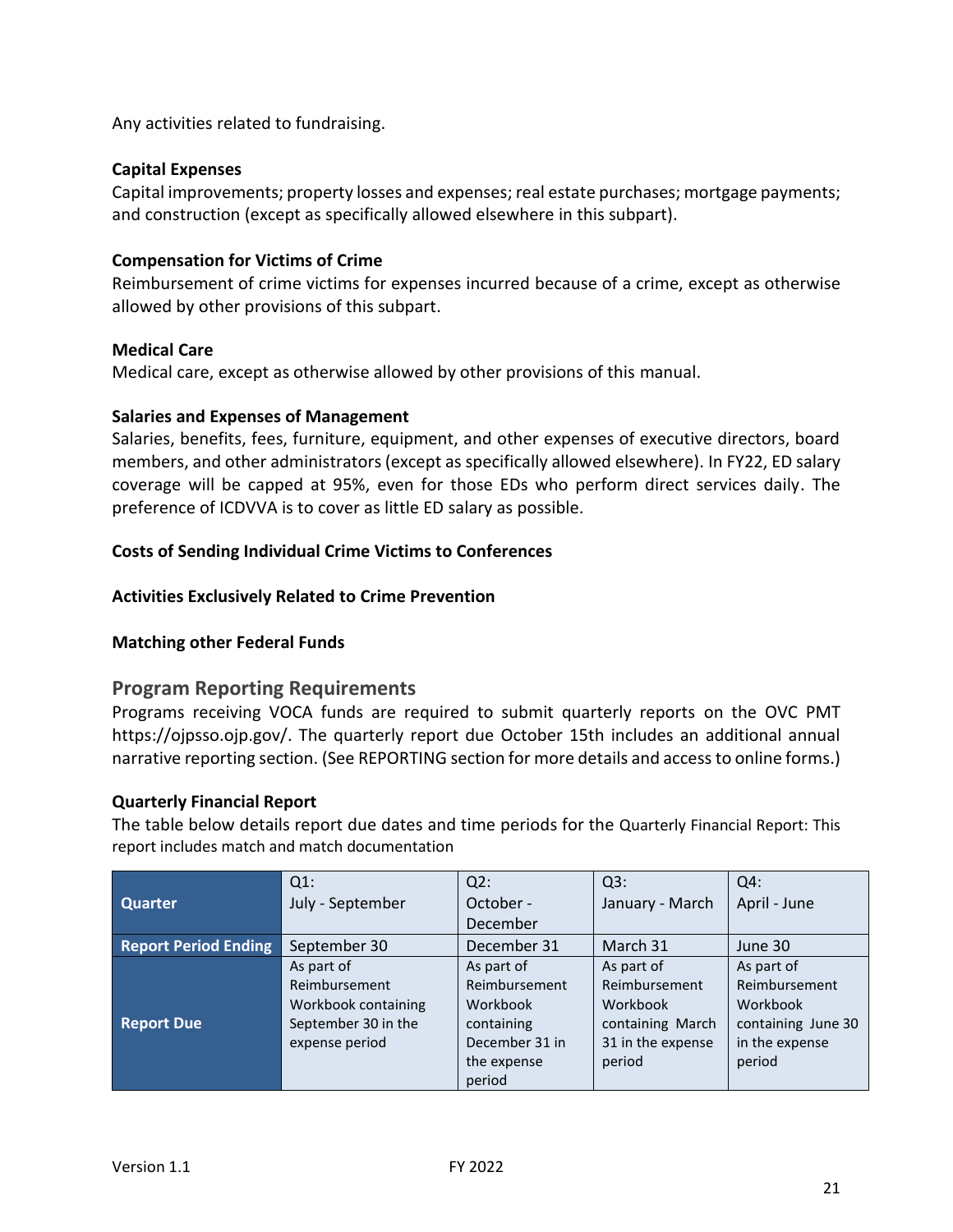### **Performance Measurement Data Report**

(See REPORTING section for more details and access to online forms)

### **Subgrant Award Report (SAR)**

The Subgrant Award Report (SAR) is a requirement for state agency recipients that receive VOCA funding. The state uses the SAR to collect basic information on subrecipients and the program activities to be implemented with VOCA plus match funds. The data is submitted into the federal reporting system. For FY22, there are two parts to the SAR. Programs will submit SAR information via Jotform and the system OVC PMT https://ojpsso.ojp.gov/. Subrecipient Project Directors will receive an email with log-in instructions to the PMT. The SAR is on Jotform and the OVC PMT each year on July 15th.

### <span id="page-21-0"></span>**VOCA Definitions of Service**

### **In-Person Crisis Counseling**

Refers to in-person crisis intervention, emotional support, and guidance and counseling provided by advocates, counselors, mental health professionals, or peers. Such counseling may occur at the scene of a crime, immediately after a crime, or be provided on an ongoing basis. Crisis Counseling also includes assisting with death notifications to families of victims.

### **Follow-Up Contact**

Refers to in-person contacts, telephone calls, and written communications with victims to offer emotional support, provide empathetic listening, check on a victim's progress, etc.

### **Therapy**

Refers to intensive psychological and/or psychiatric treatment from a licensed and trained professional for individuals, couples, and family members for ongoing trauma or emotional difficulty arising from the occurrence of a crime. This includes the evaluation of mental health needs, as well as the actual delivery of psychotherapy.

### **Group Treatment**

Refers to the coordination and provision of supportive group activities and includes self-help, peer social support, etc.

### **Assistance Placing Animals in Distress**

Refers to assistance with placement of an animal that belongs to a victim and that may be in danger in the victim's home to a shelter or other appropriate venue.

### **Assistance in Applying for TANF/Social Services**

Includes making victims aware of the availability of Temporary Assistance for Needy Families (TANF) benefits and related social services, assisting the victim in completing the required forms, gathering the needed documentation, etc. It may also involve accompanying the victim to the social service agency and making follow-up contact with the social service agency on behalf of the victim.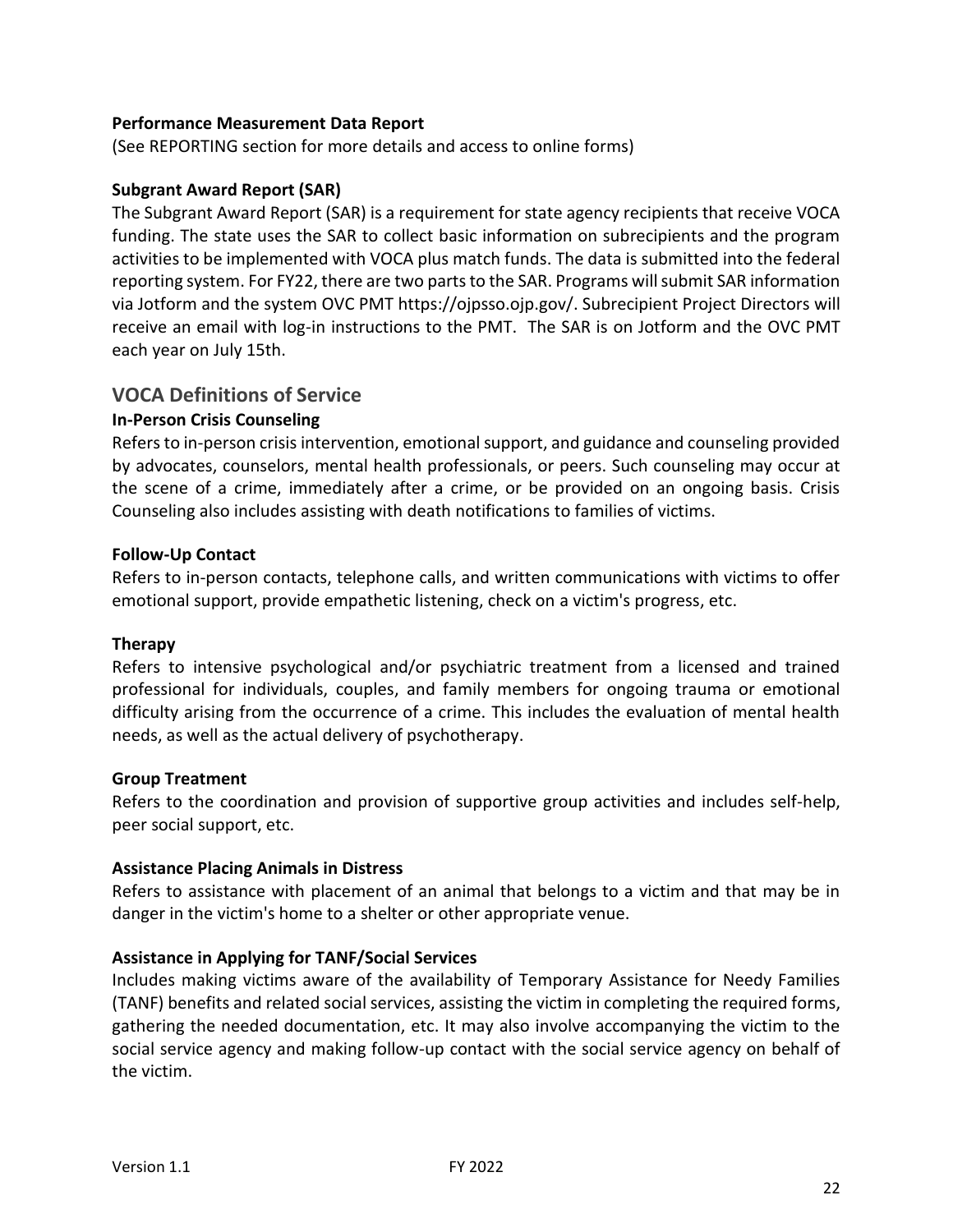### **Safe Shelter or Safe House**

Refers to offering short- and long-term housing and related support services to victims and families following a victimization. Includes transitional housing. Related support services include meals, clothing, toiletries, and other supplies provided to victims and family members (children) accompanying them in shelter.

### **In-Person Information/Referral**

Refers to in-person contacts with victims during which time services and available support are identified. Includes safety planning with victim, the entire intake process, case management contacts to determine if referrals were followed up & satisfactory, etc.

### **Criminal Justice Support/Advocacy**

Refers to support, assistance, and advocacy provided to victims at any stage of the criminal justice process, to include post-sentencing services and support. Can be provided by all victim assistance agencies. See list of specific services below provided by prosecution-based and law enforcement– based victim witness assistance programs.

### **Emergency Financial Support**

Refers to cash outlays for transportation, food, clothing, emergency housing, etc.

### **Emergency and Non-Emergency Legal Advocacy**

Emergency Legal Advocacy refers to filing of ex parte protection orders, injunctions, requesting bond conditions and other protective orders, elder abuse petitions, and child abuse petitions during emergency or crisis circumstances, but does not include criminal prosecution or the employment of attorneys for non-emergency purposes such as custody disputes, civil suits, etc. Includes assisting victims with the warrant application process and attending related pre-warrant court hearings.

Non-emergency Legal Advocacy refers to follow-up hearings related to converting ex parte protection orders to permanent orders; assistance at hearings regarding temporary protection order violations; filing for immigration status or immigration relief; assistance with civil matters such as custody or visitation that are necessary to keep the victim safe; legal assistance with eviction or adversary employment actions arising from the victimization; and the provision of information and advocacy about health insurance, harassment, and related legal issues.

### **Assistance in Filing Victims' Compensation**

- Notification of Eligibility Includes alerting the victim either in person, via mail, via telephone, or via email about the existence of the Crime Victims Compensation Program.
- Review of Eligibility Requirements Includes explaining to the victim either in person, via mail, via telephone, or via email what kinds of crimes are eligible for compensation, what kinds of expenses are compensable, the steps necessary to initiate an application, rules regarding the timeframe within which the crime must be reported, and an explanation about the likelihood of successful appeal if the victim fails to meet one of the preliminary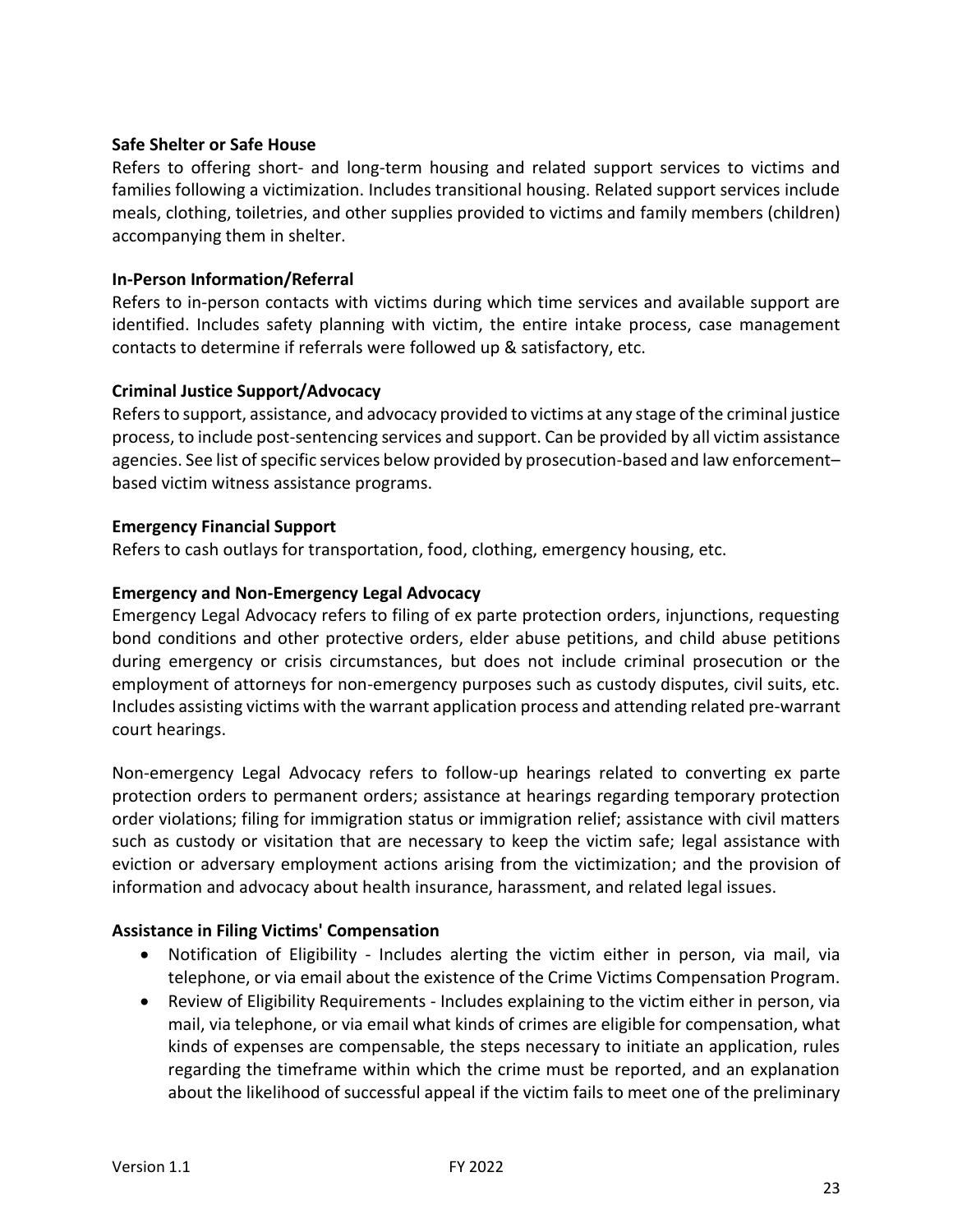requirements.

- Assistance Completing an Application Includes walking the victim through completing the compensation application either in person or via the telephone and explaining to the victim the necessary documents and fields within an application to make an application complete.
- Assistance Gathering Documents or Submitting an Application Includes helping the victim gather necessary documents such as law enforcement reports, itemized bills, and income verification forms to submit a complete victims' compensation application. Assisting the victim with gathering the documents and submitting the application, including mailing the application on the victim's behalf.
- Follow-up Includes contacting the Crime Victims Compensation Program to check the status of a victim's application, assisting the victim with an appeal, helping the victim respond to correspondence from the Crime Victims Compensation Program, or following up with providers regarding necessary itemized bills on the victim's behalf.

### **Personal Advocacy**

Refers to assisting victims in securing rights, remedies, and services from other agencies; locating emergency financial assistance; intervening with employers, school administrators, creditors, bill collectors, landlords, and others on behalf of the victim; assisting in filing for losses covered by public and private insurance programs; accompanying the victim to the hospital, etc. Does not include assistance filing for unemployment benefits, TANF, and other such services which should be reported under "Assistance Applying for TANF/Social Services."

### **Telephone Contacts**

Refers to provision of crisis hotline telephone counseling by trained professionals or volunteers on a 24 hour/7 day a week basis. Includes telephone contacts with victims during which services and available support are identified. Includes non-emergency safety planning with victim, initial assessment interviews, case management contacts to determine if referrals were followed up and satisfactory, etc.

### **Forensic Interviews**

Refers to the provision of a forensic interview of a victim in order to provide direct services, including referrals. This service may only be counted towards volunteer time if it meets the following criteria:

- Results of the interview will be used not only for law enforcement and prosecution purposes, but also for identification of needs such as social services, personal advocacy, case management, substance abuse treatment, and mental health services;
- Interviews are conducted in the context of a multidisciplinary investigation and diagnostic team, or in a specialized setting such as a child advocacy center;
- The interviewer is trained to conduct forensic interviews appropriate to the developmental age and abilities of children, or the developmental, cognitive, physical, or communication disabilities presented by adults; and
- VOCA victim assistance funds are not used to supplant other state and local public funding available for forensic interviews, including criminal justice funding.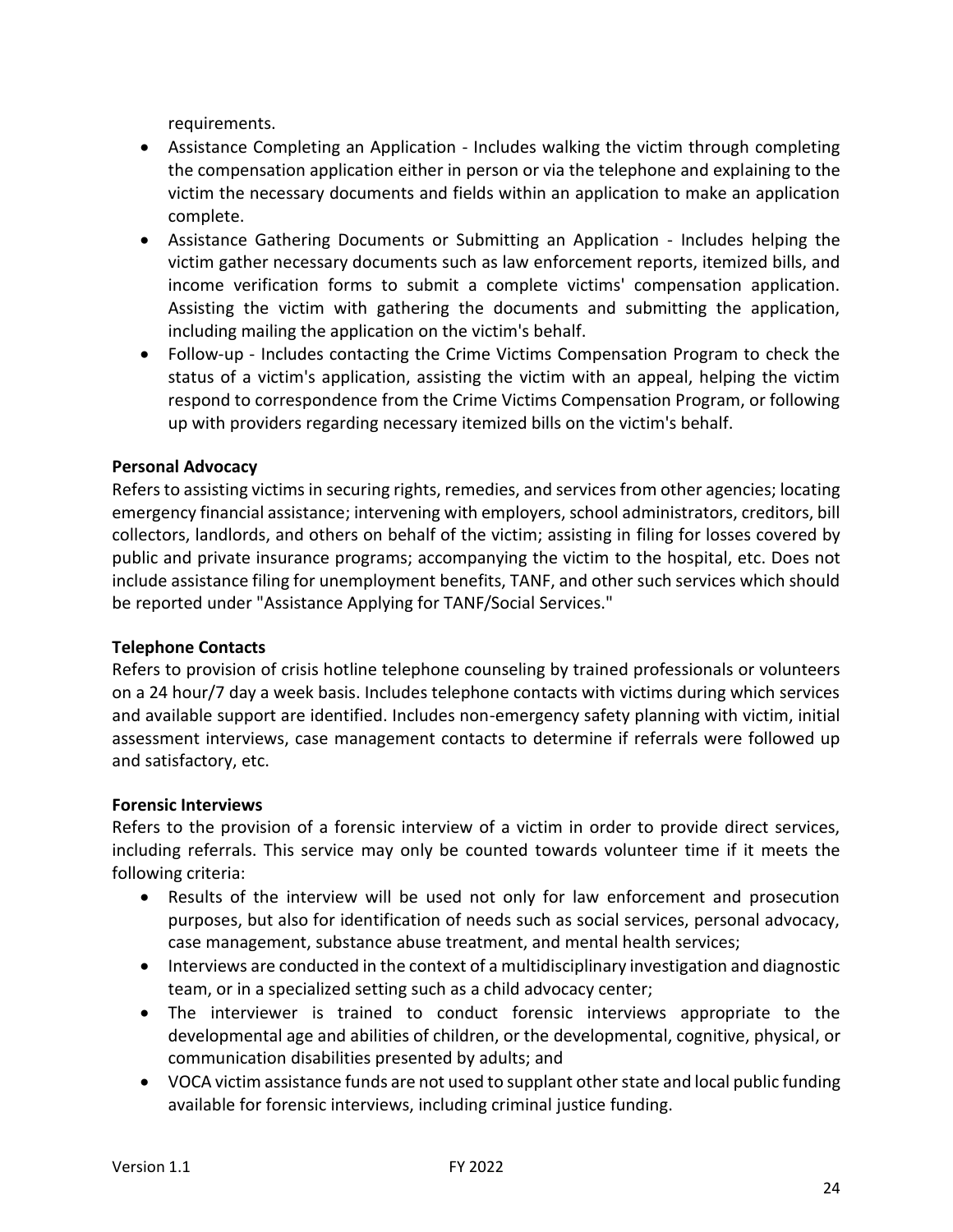# <span id="page-24-0"></span>**Family Violence Prevention and Services Act (FVSPA) Grants**

FVPSA funding, administered through the Administration on Children, Youth, and Families'(ACYF) Family and Youth Services Bureau (FYSB), is designed to assist states in their efforts to support the establishment, maintenance, and expansion of programs and projects to: 1) prevent incidents of family violence, domestic violence, and dating violence; 2) provide immediate shelter, supportive services, and access to community-based programs for victims of family violence, domestic violence, or dating violence, and their dependents; and 3) provide specialized services for children exposed to family violence, domestic violence, or dating violence; underserved populations; and victims who are members of racial and ethnic minority populations ([42 CFR §](https://www.law.cornell.edu/uscode/text/42/10406)   $10406.(a)(1)(2)(3)$ ).

The FVPSA state formula grant funds shall be used to identify and provide subgrants to eligible entities for programs and projects within the state that are designed to prevent incidents of family violence, domestic violence, and dating violence by providing immediate shelter and supportive services; and that may include paying for the operating and administrative expenses of the facilities for a shelter, for adult and youth victims of family violence, domestic violence, or dating violence, and their dependents; and that may be used to provide prevention services to prevent future incidents of family violence, domestic violence, and dating violence (42 U.S.C. § [10408\(a\)and 42 U.S.C. § 10408\(b\)\(1\)\(A\)](https://www.law.cornell.edu/uscode/text/42/10408)).

### <span id="page-24-1"></span>**Use of Funds**

In the distribution of FVPSA grant funds, ICDVVA must ensure that not less than 70 percent of the funds distributed are used for the primary purpose of providing immediate shelter and supportive services to adult and youth victims of family violence, domestic violence, or dating violence, and their dependents; not less than 25 percent of the funds will be used for the purpose of providing supportive services and prevention services (42 U.S.C. § 10408(b)(2)); and not more than 5 percent of the FVPSA grant funds may be used for state administrative costs (42 U.S.C. §  $10406(b)(1)$ ).

The FVPSA Grant is Intended to Fund:

- Provision, on a regular basis, of immediate shelter and related supportive services to adult and youth victims of family violence, domestic violence, or dating violence, and their dependents, including paying for the operating and administrative expenses of the facilities for such shelter  $(42 \text{ U.S.C. } § 10408(b)(1)(A));$  $(42 \text{ U.S.C. } § 10408(b)(1)(A));$  $(42 \text{ U.S.C. } § 10408(b)(1)(A));$
- Assistance in developing safety plans and supporting efforts of victims of family violence, domestic violence, or dating violence to make decisions related to their ongoing safety and well- being ([42 U.S.C.§ 10408\(b\)\(1\)\(B\)](https://www.law.cornell.edu/uscode/text/42/10408));
- Provision of individual and group counseling, peer support groups, and referral to community- based services to assist family violence, domestic violence, and dating violence victims, and their dependents, in recovering from the effects of the violence  $(42)$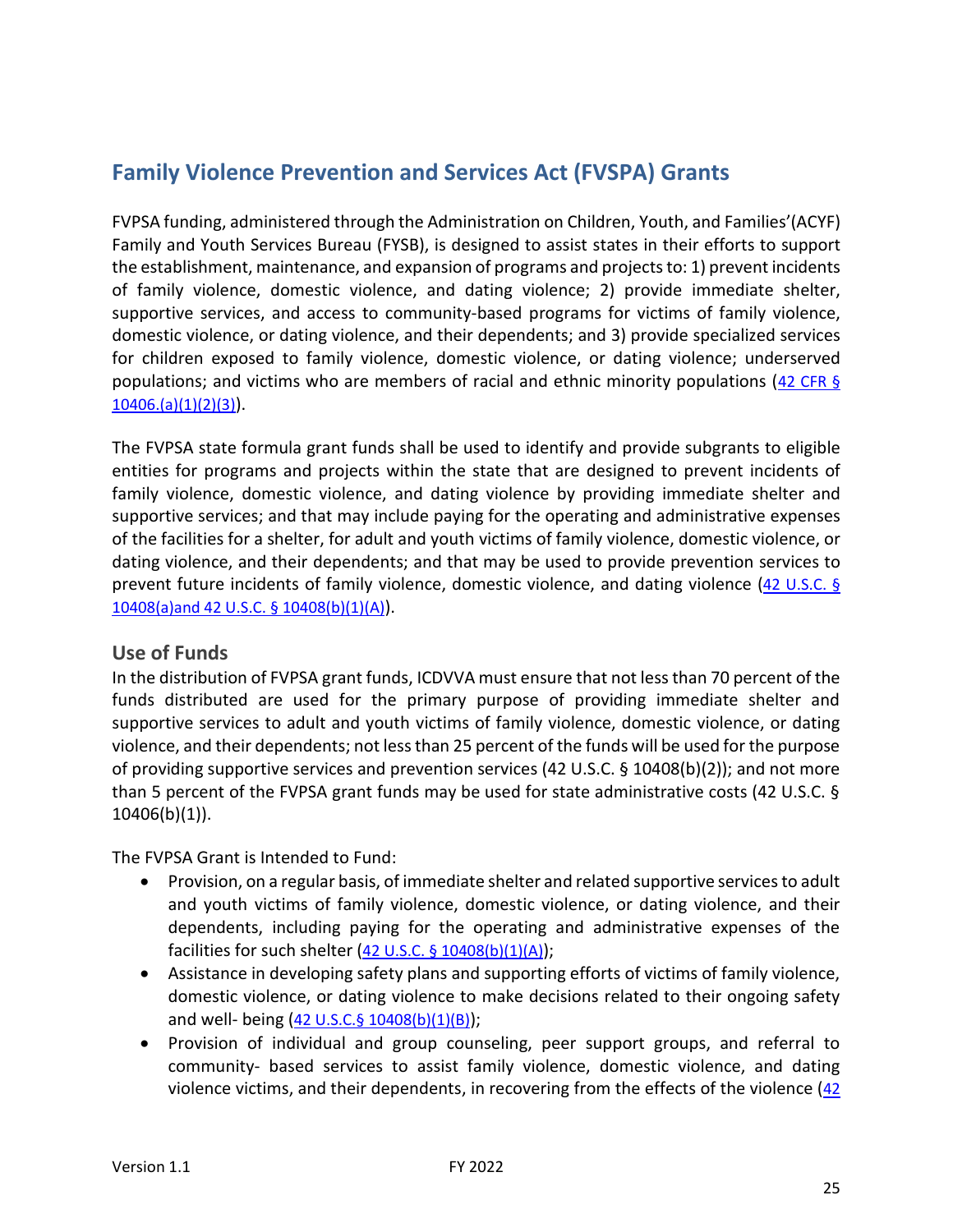### [U.S.C. § 10408\(b\)\(1\)\(C\)](https://www.law.cornell.edu/uscode/text/42/10408));

- Provision of services, training, technical assistance, and outreach to increase awareness of family violence, domestic violence, and dating violence, and increase the accessibility of family violence, domestic violence, and dating violence services  $(42 \text{ U.S.C. } \frac{6}{3})$ [10408\(b\)\(1\)\(D\)](https://www.law.cornell.edu/uscode/text/42/10408));
- Provision of culturally and linguistically appropriate services  $(42 \text{ U.S.C. } \frac{6}{5} \cdot 10408(b)(1)(E));$
- Provision of services for children exposed to family violence, domestic violence, or dating violence, including age-appropriate counseling, supportive services, and services for the non-abusing parent that support that parent's role as a caregiver, which may, as appropriate, include services that work with the non-abusing parent and child together ([42 U.S.C. § 10408\(b\)\(1\)\(F\)](https://www.law.cornell.edu/uscode/text/42/10408));
- Provision of advocacy, case management services, and information and referral services concerning issues related to family violence, domestic violence, or dating violence intervention and prevention, including: 1) assistance in accessing related federal and state financial assistance programs; 2) legal advocacy to assist victims and their dependents; 3) medical advocacy, including provision of referrals for appropriate health care services (including mental health, alcohol, and drug abuse treatment), which does not include reimbursement for any health care services; 4) assistance locating and securing safe and affordable permanent housing and homelessness prevention services; 5) provision of transportation, childcare, respite care, job training and employment services, financial literacy services and education, financial planning, and related economic empowerment services; and 6) parenting and other educational services for victims and their dependents  $(42 \text{ U.S.C. } 6 \text{ 10408(b)(1)(G)});$  and
- Provision of prevention services, including outreach to underserved populations (42 U.S.C.  $$10408(b)(1)(H)).$
- No funds provided under FVPSA may be used as direct payment to any victim of family violence, domestic violence, or dating violence, or to any dependent of such victim ([42](https://www.law.cornell.edu/uscode/text/42/10408)  [U.S.C. § 10408\(D\)\(1\)](https://www.law.cornell.edu/uscode/text/42/10408)).

The following list is eligible uses of FVPSA funds for survivors of family violence, domestic violence, or dating violence and their dependents. This list is not all inclusive:

- Immediate shelter and related supportive services
- Safety planning
- Individual and group counseling
- Peer support groups
- Information and referrals
- Prevention services and campaigns
- Training and technical assistance
- Public awareness and campaigns
- Culturally and linguistically appropriate services
- Services for children exposed to family violence, domestic violence, or dating violence
- Advocacy
- Case management services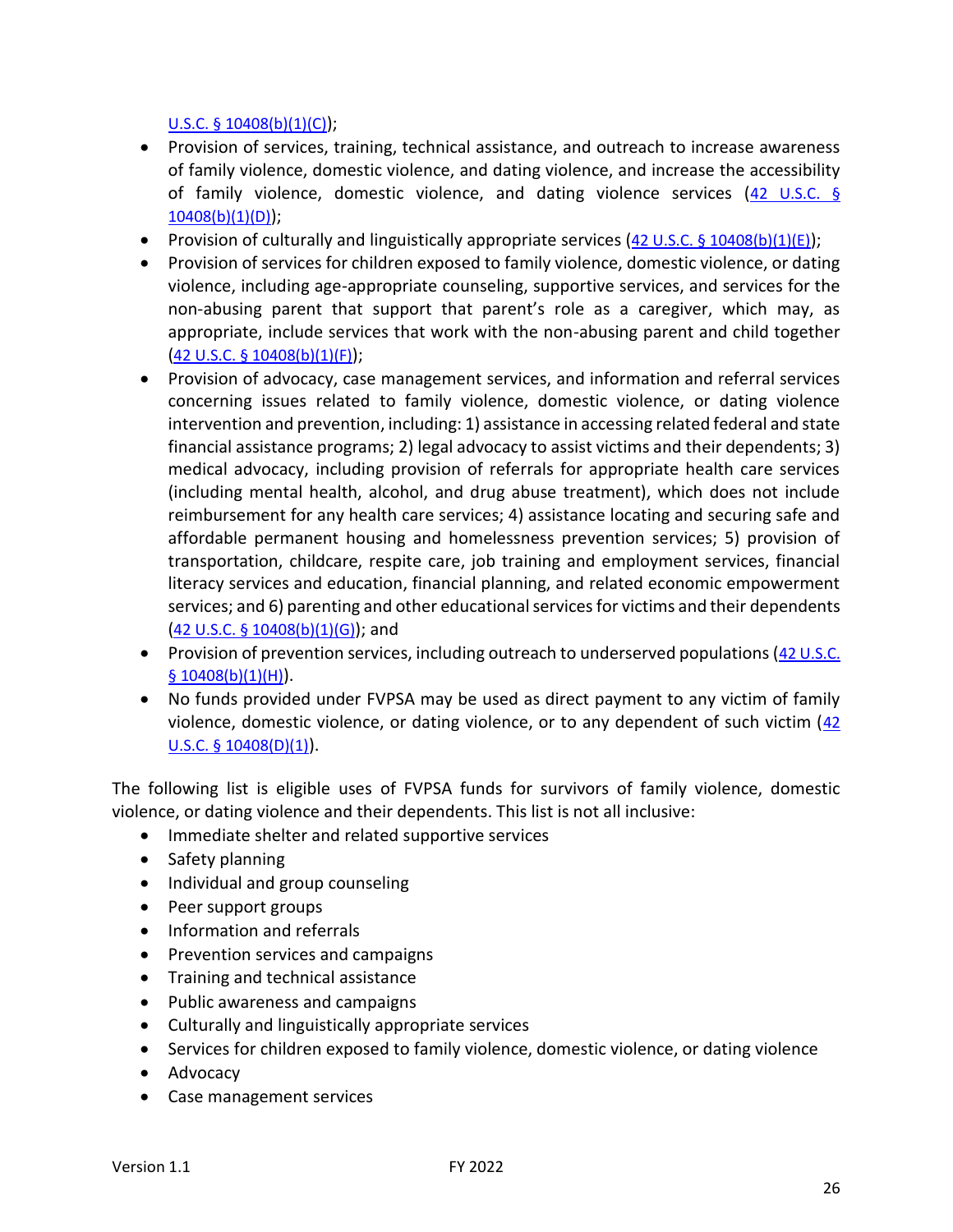- Legal and medical advocacy
- Assistance in securing other resources, including safe and affordable permanent housing and homelessness prevention services
- Transportation
- Childcare
- Job training and employment services
- Financial planning
- Literacy services
- Economic empowerment services
- Parenting and education services

### **Indirect Funds**

Personnel/Fringe. Regular salaries, FICA, Employee Benefits; permanent hourly labor, temporary/casual labor.

### **Travel**

Funds must be budgeted in compliance with State of Idaho Statewide Travel Regulations (e.g. mileage, meals, lodging, incidentals, and airfare) and for business purposes (e.g., training, meetings, etc.).

### **Equipment**

Office equipment must be listed in your budget proposal.

### **Supplies**

Supplies (e.g., office supplies, postage, copier usage, training supplies, publications, audio/video, office furniture, computer software, educational/therapeutic supplies). Please note that bottled water, food, and coffee supplies are not allowable under office supplies.

### **Printing**

Printed items (e.g., letterhead/envelopes, business cards, training materials).

### **Other Costs**

Office space lease and utilities, telephone, internet charges, pagers, cell phones, repairs/maintenance, insurance and bonding, dues & subscriptions, advertising, registration fees, client assistance.

### **Telecommunications/Telephone**

Telephone, internet charges, pagers, cell phones.

### **Training/Conferences**

Registration fees or tuition.

### **Travel**

Lodging, meals, use of vehicle for job-related activities mileage.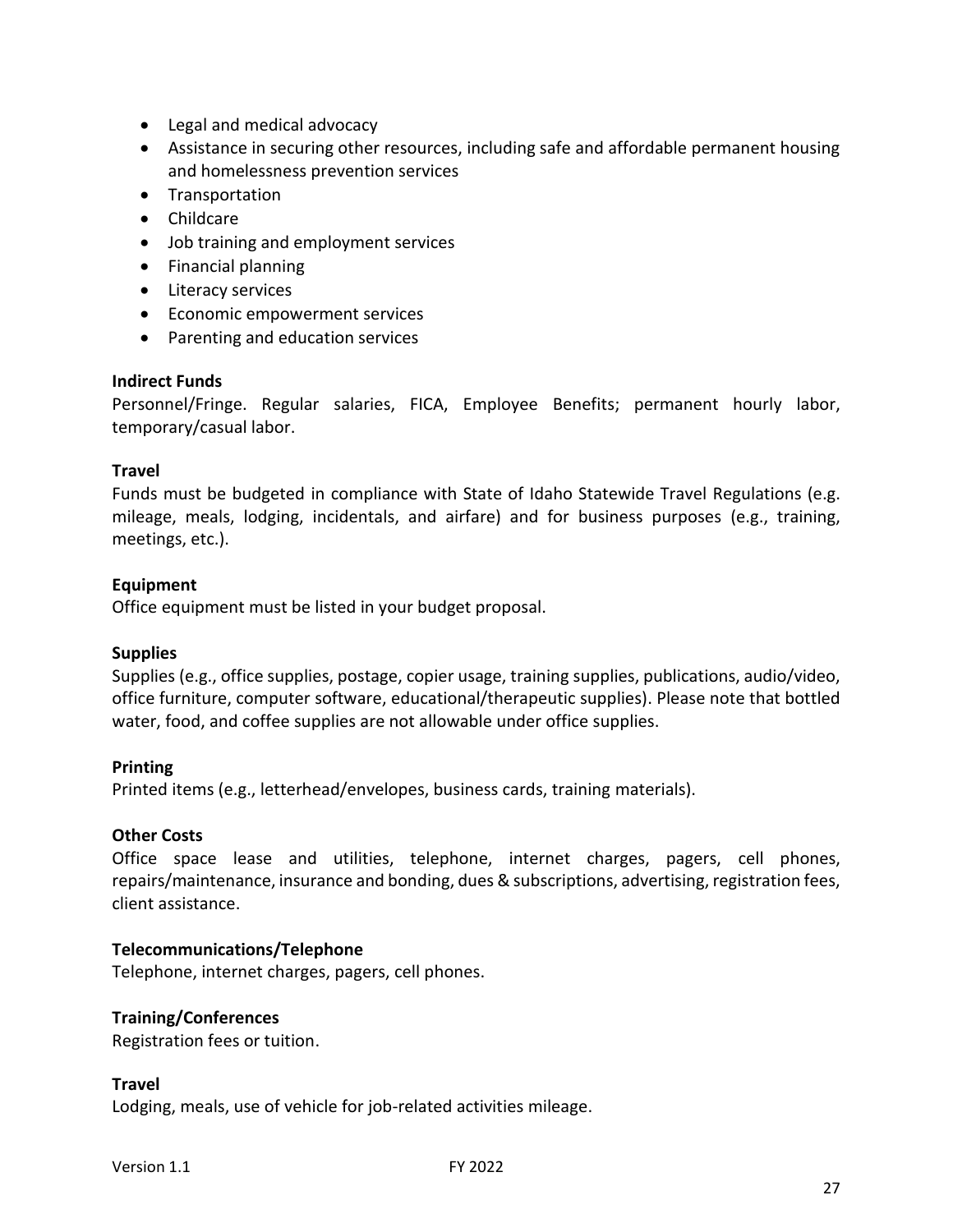# <span id="page-27-0"></span>**Unallowable Costs/Expenses**

- Active investigation and prosecution of criminal activities
- Awards, bonuses, or commissions
- Commingling of funds. Physical segregation of cash deposits are not required, however, the accounting system of all subrecipients must ensure that agency funds are not commingled with funds from other federal agencies. Each award must be accounted for separately. Commingling of funds is prohibited on either a program-by-program or project-by-project basis.
- Costs incurred outside the award period
- Construction, land and/or property acquisitions, modifications to buildings, or vehicle purchases are unallowable. This includes mortgage payments.
- Construction costs including capital improvements
- Corporate entertainment. Luncheons, dinners, banquets, receptions.
- Direct services may not teach or promote religion
- Federal employees' compensation and travel
- Food or Beverages (including both alcoholic and nonalcoholic)
- Fundraising
- Grant funds may not be used as direct payment to any victim (e.g., cash, gift cards, or checks written to clients). Subrecipients may submit specific gift card policies to ICDVVA; once approved by ICDVVA, the subrecipient may abide by its policy to provide clients with access to basic needs (groceries, gas, etc.) via gift cards. All gift cards should be distributed to victims during the grant year in which they were purchased.
- Lobbying
- Magazine subscriptions, printing or disseminating agency newsletters, or membership dues or fees
- Medical Care
- Military-type equipment
- Political activities including endorsement of any political candidate or party
- Property loss
- Research and Studies, Surveys, Evaluations, and Needs Assessment
- Supplanting of funds

# <span id="page-27-1"></span>**Program Match Requirements**

The purpose of matching contributions is to increase the amount of resources available to the projects supported by grant funds. FVPSA considers the total cost of your project to be the grant award plus the match amount. Matching contributions of 20% (cash or in-kind) of this total project cost (FVPSA grant plus match) are required for each FVPSA-funded project and must be derived from non-federal sources. All funds designated as match are restricted to the same uses as the FVPSA funds and must be expended within the grant period. Match must be provided on a project-by-project basis, and can be cash or in-kind. For more details on calculating match, see the description under VOCA Program Match Requirements.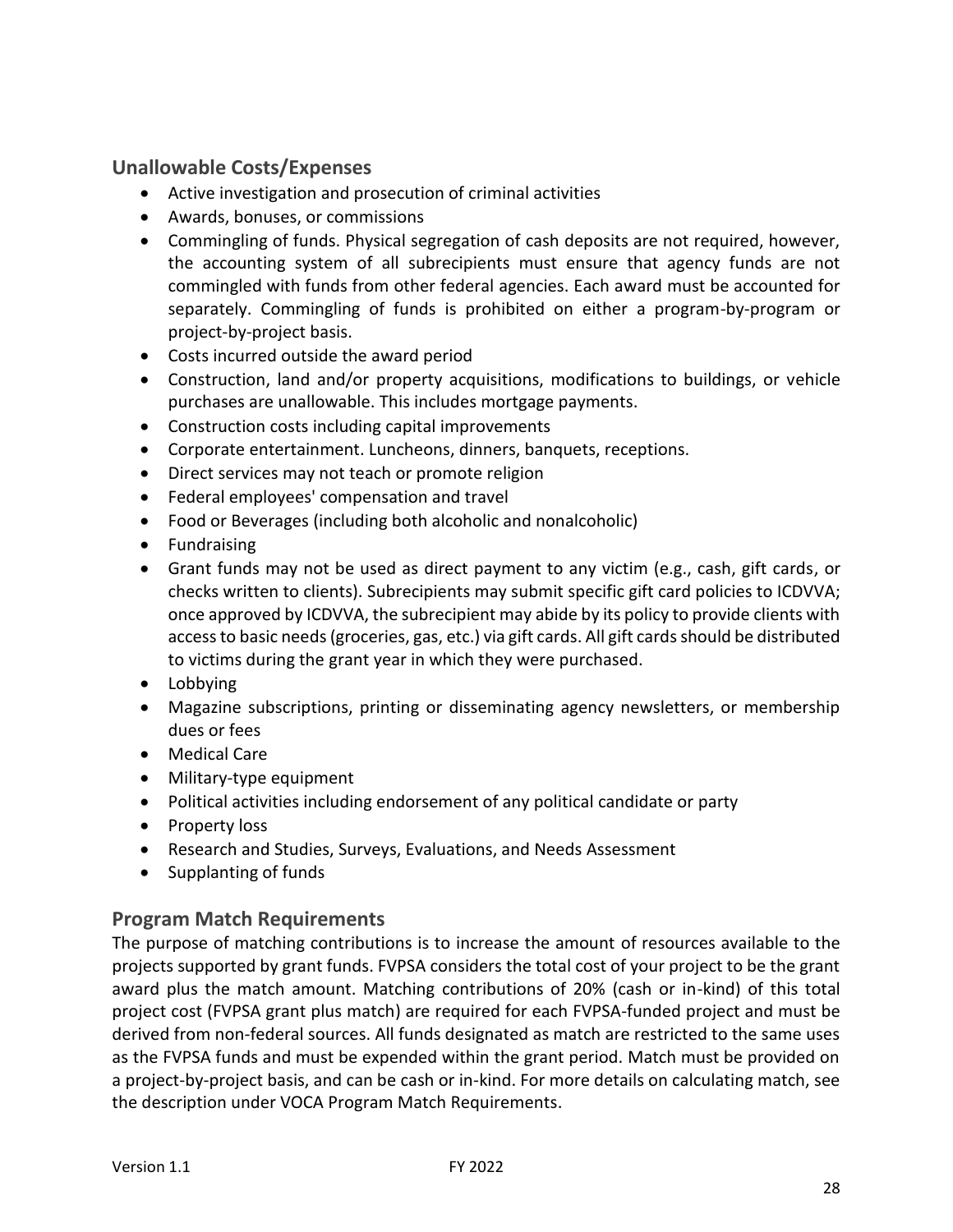# <span id="page-28-0"></span>**Program Reporting Requirements**

Subrecipients receiving FVPSA funds are required to submit quarterly reports to ICDVVA on the forms provided at <https://icdv.idaho.gov/grantees/forms-and-reporting/>.

### **Financial Report**

Reports must include match and match documentation.

|                             | $Q1:$ July -   | Q2: October -  | Q3: January-    | Q4: April - June |
|-----------------------------|----------------|----------------|-----------------|------------------|
| <b>Quarter</b>              | September      | December       | March           |                  |
| <b>Report Period Ending</b> | September 30   | December 31    | March 31        | June 30          |
|                             | As part of     | As part of     | As part of      | As part of       |
|                             | Reimbursement  | Reimbursement  | Reimbursement   | Reimbursement    |
|                             | Workbook       | Workbook       | Workbook        | Workbook         |
| <b>Report Due</b>           | containing     | containing     | containing      | containing June  |
|                             | September 30   | December 31 in | March 31 in the | 30 in the        |
|                             | in the expense | the expense    | expense period  | expense period   |
|                             | period         | period         |                 |                  |

### **Performance Measurement Data Report**

FVPSA quarterly Performance Measurement Data Reports are due October 15, January 15, April 15, and July 15. The federal fourth quarter report (due October 15th) includes an additional annual narrative reporting section. (See REPORTING section for more details and access to online forms.)

### <span id="page-28-1"></span>**Confidentiality Requirements**

To ensure the safety of adult, youth, and child victims of family violence, domestic violence, or dating violence, and their families, grantees and subrecipients under FVPSA shall protect the confidentiality and privacy of such victims and their families. Subrecipients shall not:

- Disclose any personally identifying information collected in connection with services requested (including services utilized or denied) through grantees' and subrecipients' programs.
- Reveal any personally identifying information without informed, written, reasonably time-limited consent by the person about whom information is sought, whether for this program or any other Federal, Tribal or State grant program, including but not limited to whether to comply with Federal, Tribal, or State reporting, evaluation, or data collection requirements.
- Require an adult, youth, or child victim of family violence, domestic violence, and dating violence to provide a consent to release his or her personally identifying information as a condition of eligibility for the services provided by the grantee or subrecipient.

Consent shall be given by the person, except in the case of an un-emancipated minor it shall be given by both the minor and the minor's parent or guardian; or in the case of an individual with a guardian it shall be given by the individual's guardian. A parent or guardian may not give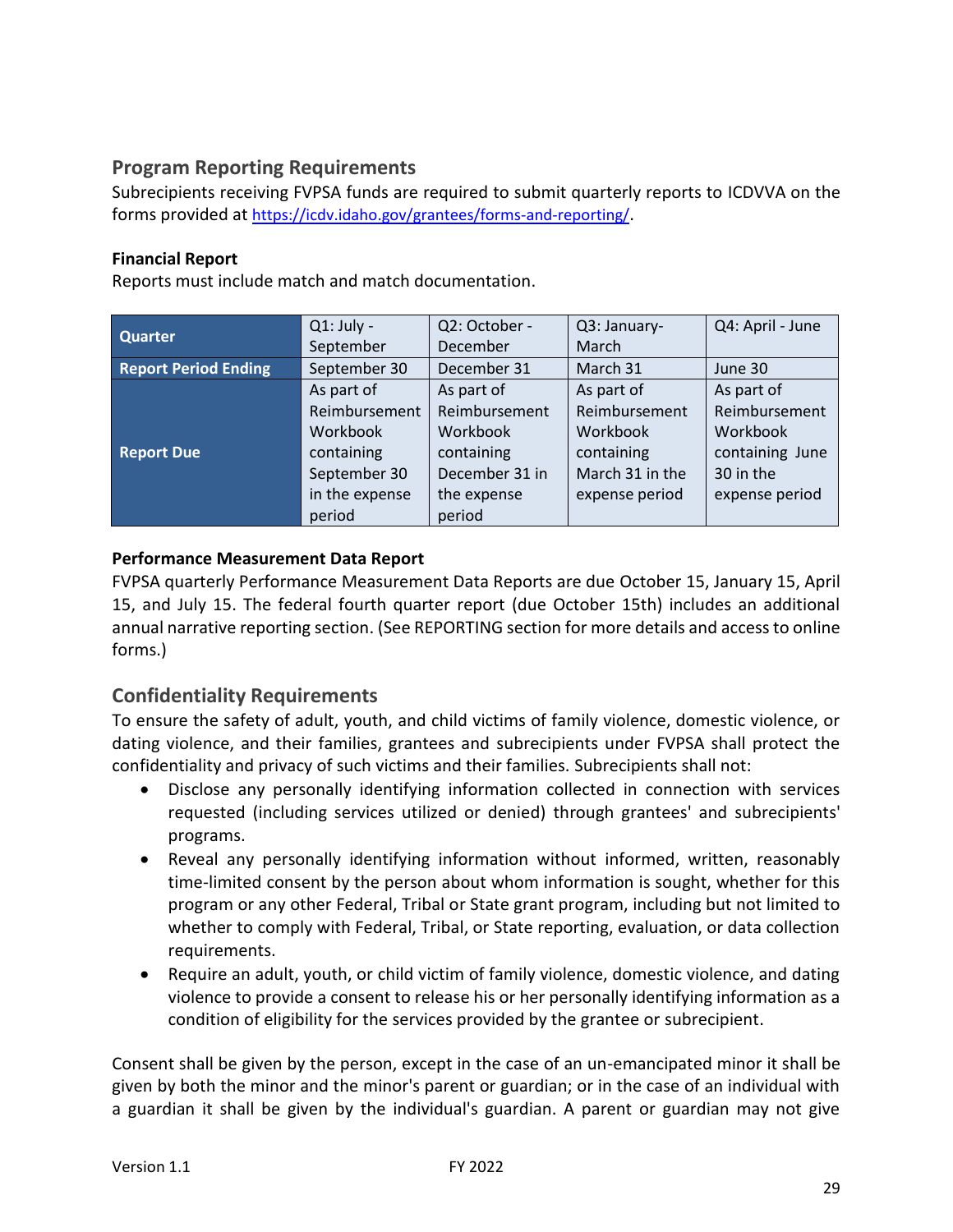consent if he or she is the abuser or suspected abuser of the minor or individual with a guardian; or, if he or she is the abuser or suspected abuser of the other parent of the minor. If a minor or a person with a legally appointed guardian is permitted by law to receive services without the parent's or guardian's consent, the minor or person with a guardian may release information without additional consent. Reasonable accommodations shall also be made for those who may be unable, due to disability or other functional limitation, to provide consent in writing.

If the release of information described above in this section is compelled by statutory or court mandate:

- Grantees and subrecipients shall make reasonable attempts to provide notice to victims affected by the release of the information.
- Grantees and subrecipients shall take steps necessary to protect the privacy and safety of the persons affected by the release of the information.

Grantees and subrecipients may share:

- Non-personally identifying information, in the aggregate, regarding services to their clients and demographic non-personally identifying information to comply with Federal, State, or Tribal reporting, evaluation, or data collection requirements.
- Court-generated information and law enforcement-generated information contained in secure, governmental registries for protective order enforcement purposes.
- Law enforcement- and prosecution-generated information necessary for law enforcement and prosecution purposes.
- Personally identifying information may be shared with a health care provider or payer, but only with the informed, written, reasonably time-limited consent of the person about whom such information is sought.

Nothing in this section prohibits a grantee or subrecipient, where mandated or expressly permitted by the State or Indian Tribe, from reporting abuse and neglect, as those terms are defined by law, or from reporting imminent risk of serious bodily injury or death of the victim or another person.

Nothing in this section shall be construed to supersede any provision of any Federal, State, Tribal, or local law that provides greater protection than this section for victims of family violence, domestic violence, or dating violence.

The address or location of any shelter facility assisted that maintains a confidential location shall, except with written authorization of the person or persons responsible for the operation of such shelter, not be made public.

Shelters which choose to remain confidential pursuant to this rule must develop and maintain systems and protocols to remain secure, which must include policies to respond to disruptive or dangerous contact from abusers.

Tribal governments, while exercising due diligence to comply with statutory provisions and this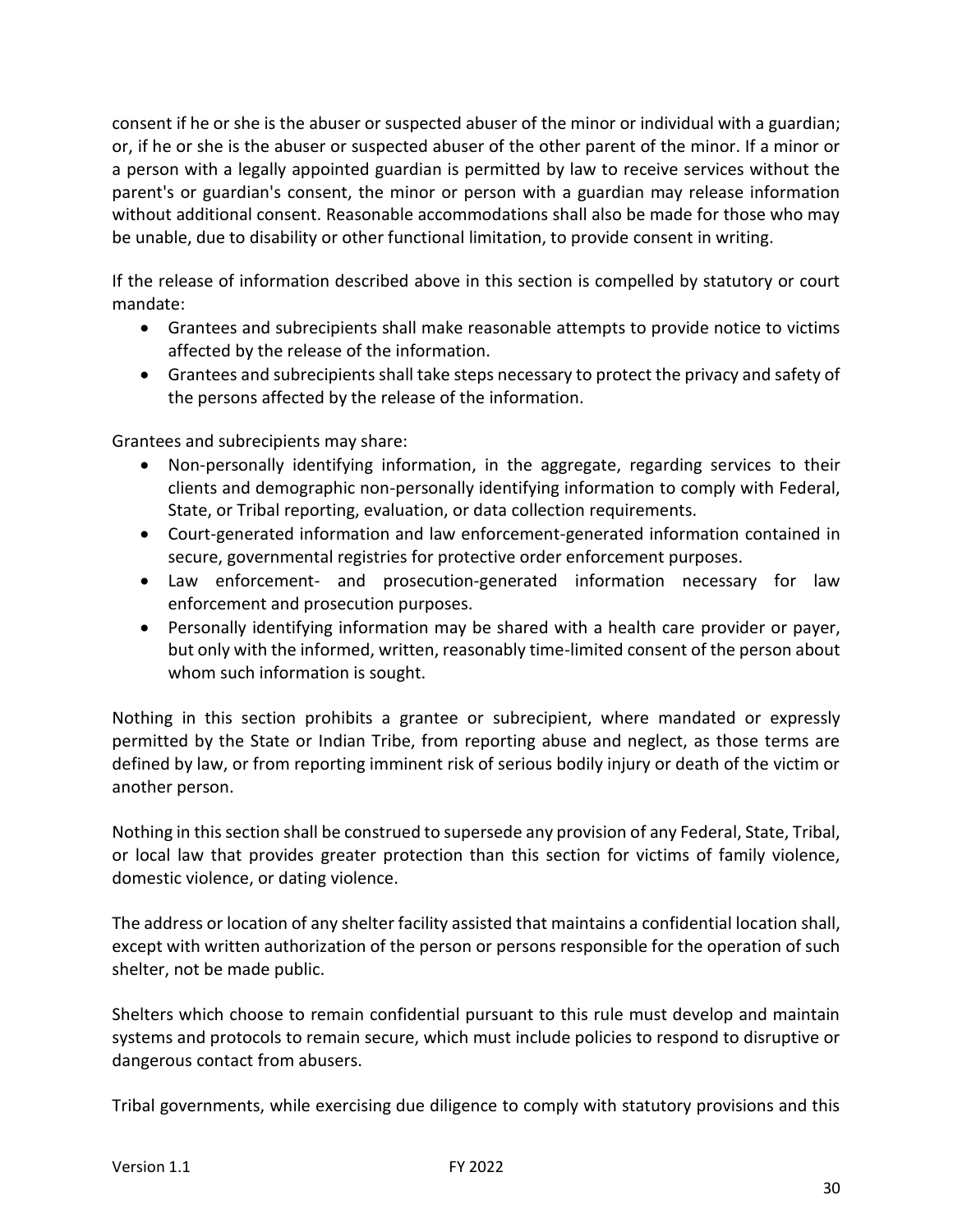rule, may determine how best to maintain the safety and confidentiality of shelter locations.

# <span id="page-30-0"></span>**Non-Discrimination Requirements**

No person shall on the ground of actual or perceived sex, including gender identity, be excluded from participation in, be denied the benefits of, or be subject to discrimination under, any program or activity funded in whole or in part through FVPSA.

FVPSA grantees and subrecipients must provide comparable services to victims regardless of actual or perceived sex, including gender identity. This includes not only providing access to services for all victims, including male victims, of family, domestic, and dating violence regardless of actual or perceived sex, including gender identity, but also making sure not to limit services for victims with adolescent children (under the age of 18) on the basis of the actual or perceived sex, including gender identity, of the children. Victims and their minor children must be sheltered or housed together, regardless of actual or perceived sex, including gender identity, unless requested otherwise or unless the factors or considerations identified in § 1370.5(a)(2) require an exception to this general rule.

No such program or activity is required to include an individual in such program or activity without taking into consideration that individual's sex in those certain instances where sex is a bona fide occupational qualification or a programmatic factor reasonably necessary to the essential operation of that particular program or activity. If sex segregation or sex-specific programming is essential to the normal or safe operation of the program, nothing in this paragraph shall prevent any such program or activity from consideration of an individual's sex. In such circumstances, grantees and subrecipients may meet the requirements of this paragraph by providing comparable services to individuals who cannot be provided with the sex-segregated or sex-specific programming, including access to a comparable length of stay, supportive services, and transportation as needed to access services. If a grantee or subrecipient determines that sexsegregated or sex-specific programming is essential for the normal or safe operation of the program, it must support its justification with an assessment of the facts and circumstances surrounding the specific program, including an analysis of factors discussed in paragraph (a)(3) of this section, and take into account established field-based best practices and research findings, as applicable. The justification cannot rely on unsupported assumptions or overly broad sexbased generalizations. An individual must be treated consistent with their gender identity in accordance with this section.

Factors that may be relevant to a grantee's or subrecipient's evaluation of whether sexsegregated or sex-specific programming is essential to the normal or safe operations of the program include, but are not limited, to the following: the nature of the service, the anticipated positive and negative consequences to all eligible beneficiaries of not providing the program in a sex-segregated or sex-specific manner, the literature on the efficacy of the service being sexsegregated or sex-specific, and whether similarly-situated grantees and subrecipients providing the same services have been successful in providing services effectively in a manner that is not sex-segregated or sex-specific. A grantee or subrecipient may not provide sex-segregated or sexspecific services for reasons that are trivial or based on the grantee's or subrecipient's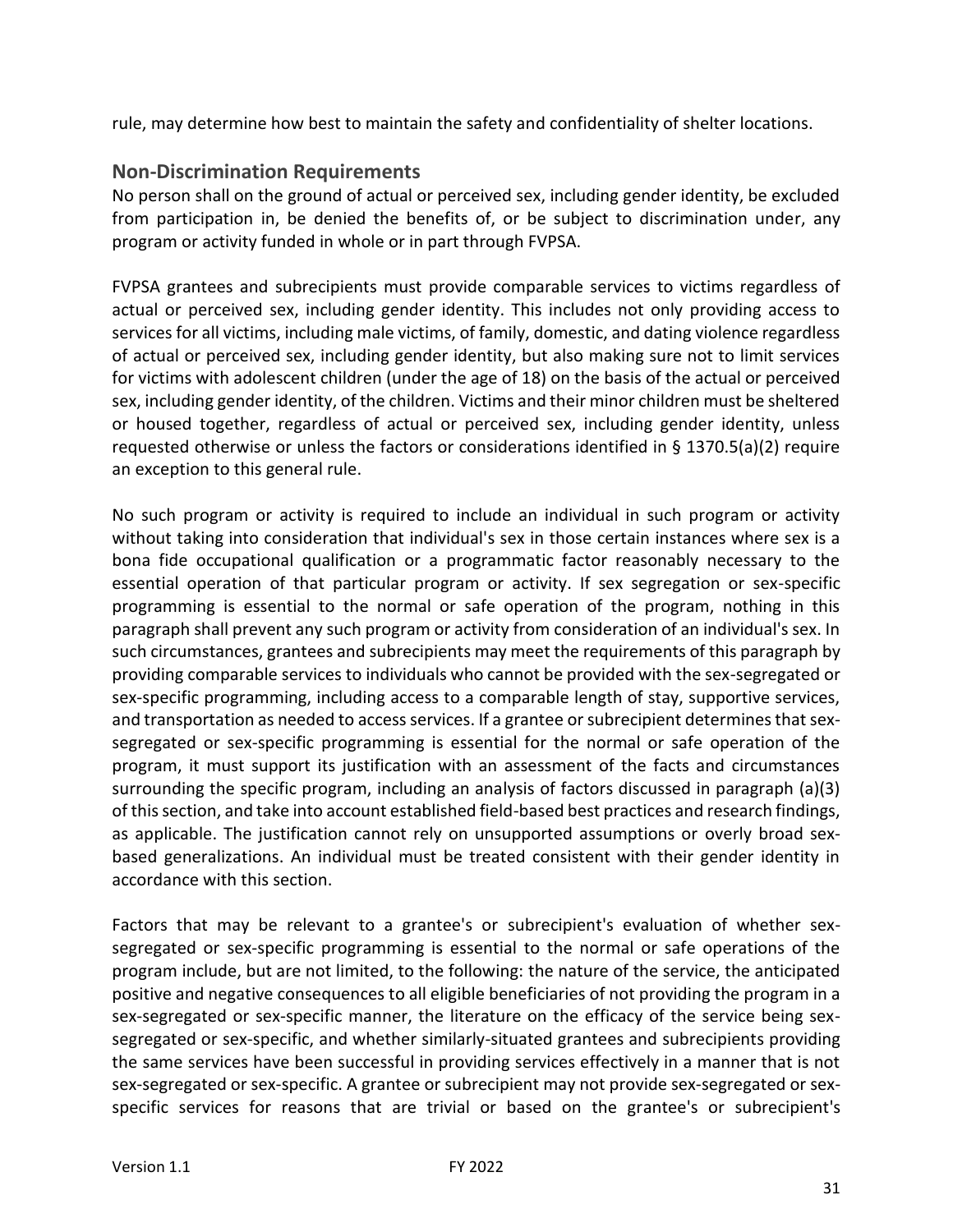convenience.

As with all individuals served, transgender and gender nonconforming individuals must have equal access to FVPSA-funded shelter and nonresidential programs. Programmatic accessibility for transgender and gender nonconforming survivors and minor children must be afforded to meet individual needs consistent with the individual's gender identity. ACF requires that a FVPSA grantee or subrecipient that makes decisions about eligibility for or placement into single-sex emergency shelters or other facilities offer every individual an assignment consistent with their gender identity. For assigning a service beneficiary to sex-segregated or sex-specific services, the grantee/subrecipient may ask a beneficiary which group or services the beneficiary wishes to join. The grantee/subrecipient may not, however, ask questions about the beneficiary's anatomy or medical history or make demands for identity documents or other documentation of gender. A victim's/beneficiary's or potential victim's/beneficiary's request for an alternative or additional accommodation for purposes of personal health, privacy, or safety must be given serious consideration in making the placement. For instance, if the potential victim/beneficiary requests to be placed based on his or her sex assigned at birth, ACF requires that the provider will place the individual in accordance with that request, consistent with health, safety, and privacy concerns of the individual. ACF also requires that a provider will not make an assignment or reassignment of the transgender or gender nonconforming individual based on complaints of another person when the sole stated basis of the complaint is a victim/client or potential victim/client's non-conformance with gender stereotypes or sex, including gender identity.

An organization that participates in programs funded through FVPSA shall not, in providing services, discriminate against a program beneficiary or prospective program beneficiary on the basis of religion, a religious belief, a refusal to hold a religious belief, or a refusal to attend or participate in a religious practice.

Dietary practices dictated by religious beliefs may require reasonable accommodation in cooking or feeding arrangements for beneficiaries as practicable. Additionally, other forms of religious practice may require reasonable accommodation including, but not limited to, shelters that have cleaning schedules that may need to account for a survivor's religion which prohibits him/her from working on religious holidays.

All FVPSA-funded services must be provided without requiring documentation of immigration status because HHS has determined that FVPSA-funded services do not fall within the definition of federal public benefit that would require verification of immigration status.

Grantees and subrecipients should create a plan to ensure effective communication and equal access, including:

- How to identify and communicate with individuals with Limited English Proficiency, and how to identify and properly use qualified interpretation and translation services, and taglines.
- How to take appropriate steps to ensure that communications with applicants, participants, beneficiaries, members of the public, and companions with disabilities are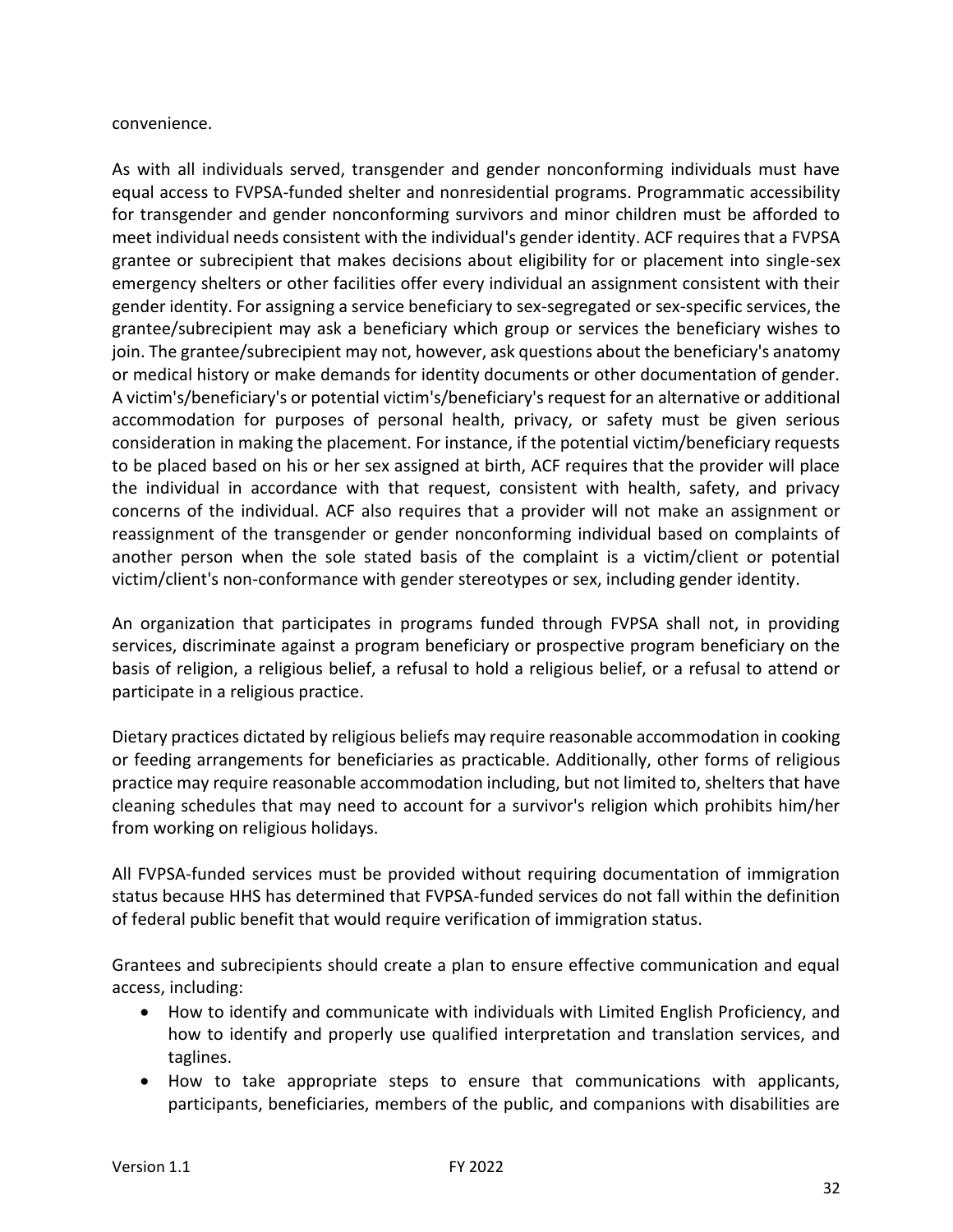as effective as communications with others; and furnish appropriate auxiliary aids and services where necessary to afford qualified individuals with disabilities, including applicants, participants, beneficiaries, and members of the public, an equal opportunity to participate in, and enjoy the benefits of, a service, program, or activity. Auxiliary aids and services include qualified interpreters and large print materials.

• Nothing in this section shall be construed to invalidate or limit the rights, remedies, procedures, or legal standards available to individuals under other applicable law.

### <span id="page-32-0"></span>**FVPSA Definitions**

### **Community Education**

Presentations or trainings about domestic violence and/or services related to victims of domestic violence and their children. Some examples may be a training session for health professionals or workshop for tribal leaders. This does not include health fairs, media interviews or advertising.

### **Criminal/Civil Legal Advocacy**

Assisting a client with civil legal issues, including preparing paperwork for protection orders; accompanying a client to a protection order hearing, or other civil proceedings; and all other advocacy within the civil justice system. This also includes accompanying a client to an administrative hearing, such as unemployment, Social Security, TANF, or food stamp hearing; assisting a client with criminal legal issues including notifying the client of case status, hearing dates, plea agreements, and sentencing terms; preparing paperwork such as victim impact statements; accompanying a client to a criminal court proceeding or law enforcement interview; and all other advocacy within the criminal justice system.

### **Crisis/Hotline Calls**

Calls received on any agency line that relate to an individual or family in need of service. A program does not have to have a dedicated hotline to count these calls.

### **Crisis Intervention**

Process by which a person identifies, assesses, and intervenes with an individual in crisis to restore balance and reduce the effects of the crisis in her/his life.

### **Dating Violence**

Violence committed by a person who is or has been in a social relationship of a romantic or intimate nature with the victim and where the existence of such a relationship shall be determined based on a consideration of the following factors: The length of the relationship, the type of relationship, and the frequency of interaction between the persons involved in the relationship. This part of the definition reflects the definition also found in Section 40002(a) of VAWA (as amended), 42 U.S.C. 13925(a), as required by FVPSA. Dating violence also includes but is not limited to the physical, sexual, psychological, or emotional violence within a dating relationship, including stalking. It can happen in person or electronically and may involve financial abuse or other forms of manipulation which may occur between a current or former dating partner regardless of actual or perceived sexual orientation or gender identity.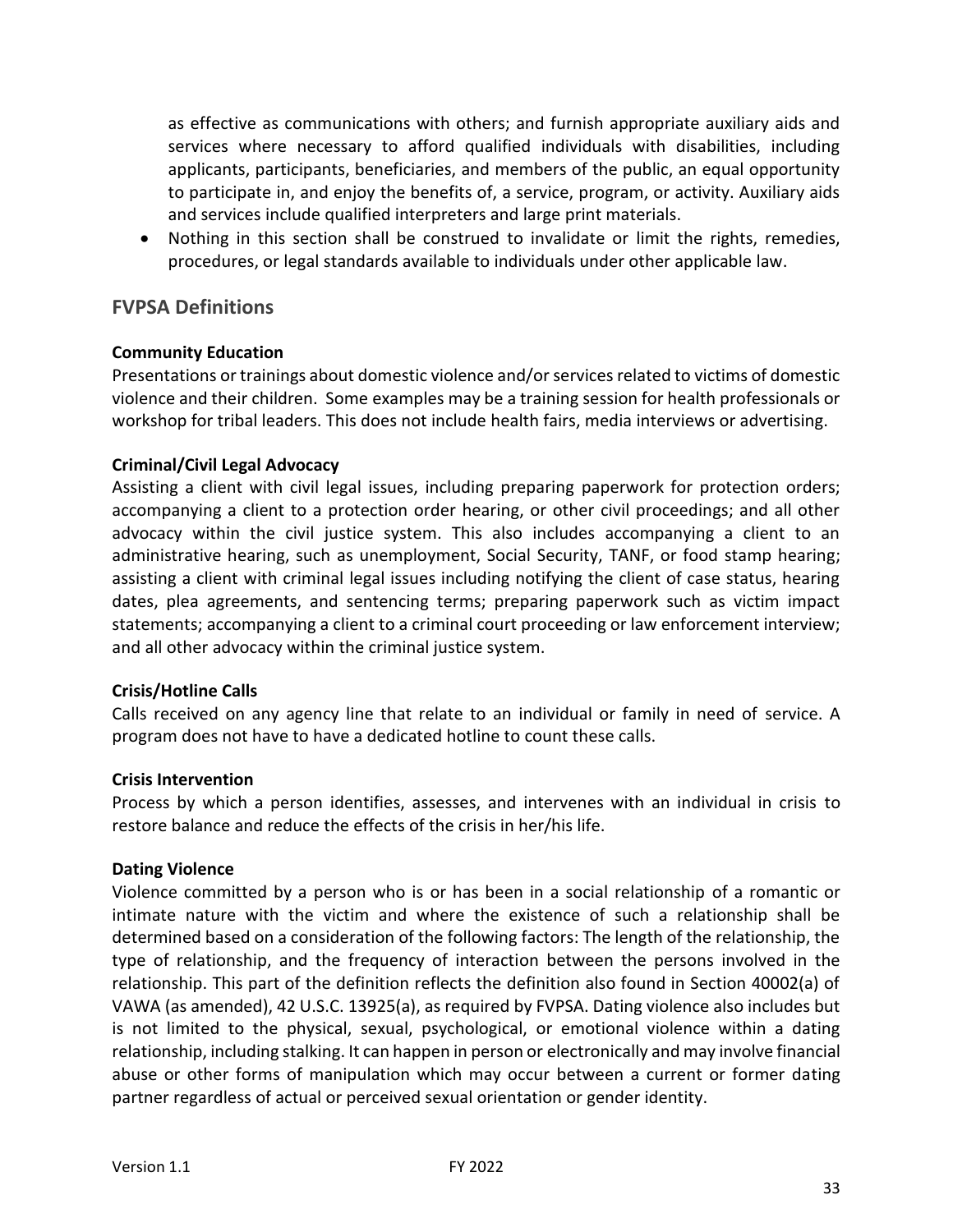### **Domestic Violence**

Felony or misdemeanor crimes of violence committed by a current or former spouse or intimate partner of the victim, by a person with whom the victim shares a child in common, by a person who is cohabitating with or has cohabitated with the victim as a spouse or intimate partner, by a person similarly situated to a spouse of the victim under the domestic or family violence laws of the jurisdiction receiving grant monies, or by any other person against an adult or youth victim who is protected from that person's acts under the domestic or family violence laws of the jurisdiction. This definition also reflects the statutory definition of "domestic violence" found in Section 40002(a) of VAWA (as amended), 42 U.S.C. 13925(a). This definition also includes but is not limited to criminal or non-criminal acts constituting intimidation, control, coercion and coercive control, emotional and psychological abuse and behavior, expressive and psychological aggression, financial abuse, harassment, tormenting behavior, disturbing or alarming behavior, and additional acts recognized in other Federal, Tribal, State, and local laws as well as acts in other Federal regulatory or sub-regulatory guidance. This definition is not intended to be interpreted more restrictively than FVPSA and VAWA but rather to be inclusive of other, more expansive definitions. The definition applies to individuals and relationships regardless of actual or perceived sexual orientation or gender identity.

### **Family Violence**

Any act or threatened act of violence, including any forceful detention of an individual, that results or threatens to result in physical injury and is committed by a person against another individual, to or with whom such person is related by blood or marriage, or is or was otherwise legally related, or is or was lawfully residing.

### **Individual or Group Counseling/Support Groups**

Individual or group counseling or support provided by a volunteer, staff member, or advocate.

### **Medical Accompaniment**

Accompanying a domestic violence victim to, or meeting a victim at a hospital, clinic, or medical office.

### **Personally Identifying Information (PII)**

Individually identifying information for or about an individual including information likely to disclose the location of a victim of domestic violence, dating violence, sexual assault, or stalking, regardless of whether the information is encoded, encrypted, hashed, or otherwise protected, including a first and last name; a home or other physical address; contact information (including a postal, email or Internet protocol address, or telephone or facsimile number); a social security number, driver license number, passport number, or student identification number; and any other information, including date of birth, racial or ethnic background, or religious affiliation, that would serve to identify any individual.

### **Primary Prevention**

Strategies, policies, and programs to stop both first-time perpetration and first-time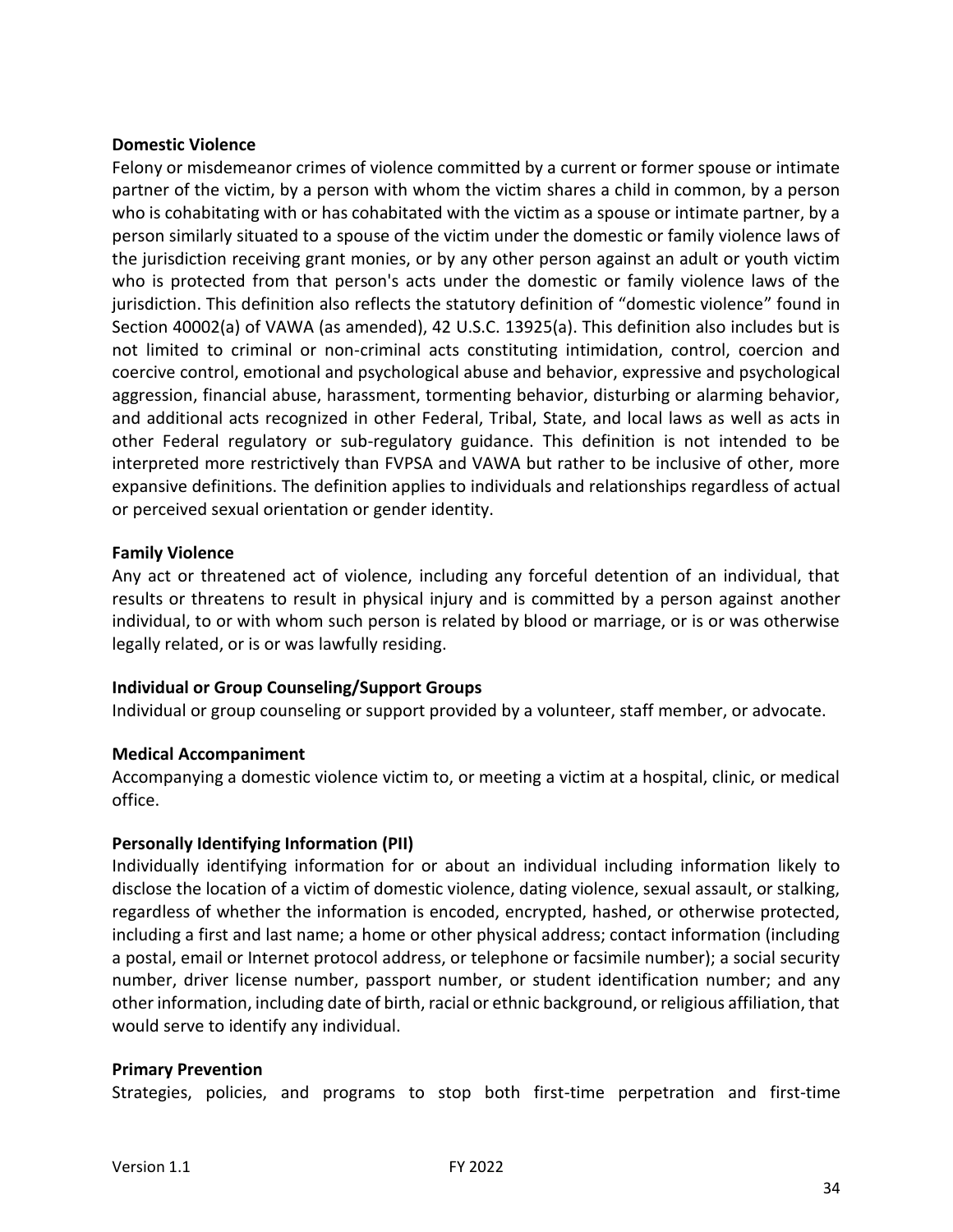victimization. Primary prevention is stopping domestic and dating violence before they occur. Primary prevention includes but is not limited to: school-based violence prevention curricula, programs aimed at mitigating the effects on children of witnessing domestic or dating violence, community campaigns designed to alter norms and values conducive to domestic or dating violence, worksite prevention programs, and training and education in parenting skills and self-esteem enhancement.

### **Primary Purpose Domestic Violence Service Provider**

An entity that operates a project of demonstrated effectiveness carried out by a nonprofit, nongovernmental private entity, Tribe, or Tribal organization, that has as its project's primary purpose the operation of shelters and supportive services for victims of domestic violence and their dependents; or has as its project's primary purpose counseling, advocacy, or self-help services to victims of domestic violence. Territorial Domestic Violence Coalitions may include government-operated domestic violence projects as primary-purpose domestic violence service providers for complying with the membership requirement, provided that Territorial Coalitions can document providing training, technical assistance, and capacity-building of communitybased and privately operated projects to provide shelter and supportive services to victims of family, domestic, or dating violence, with the intention of recruiting such projects as members once they are sustainable as primary-purpose domestic violence service providers.

### **Secondary Prevention**

Identifying risk factors or problems that may lead to future family, domestic, or dating violence, and taking the necessary actions to eliminate the risk factors and the potential problem, including, but not limited to, healing services for children and youth who have been exposed to domestic or dating violence, home visiting programs for high-risk families, and screening programs in health care settings.

### **Shelter Services**

The provision of temporary refuge in conjunction with supportive services in compliance with applicable State or Tribal law or regulations governing the provision, on a regular basis, of shelter, safe homes, meals, and supportive services to victims of family violence, domestic violence, or dating violence, and their dependents. State and Tribal law governing the provision of shelter and supportive services on a regular basis is interpreted by the Administration for Children and Families (ACF) to mean, for example, the laws and regulations applicable to zoning, fire safety, and other regular safety, and operational requirements, including State, Tribal, or local regulatory standards for certifying domestic violence advocates who work in shelter. This definition also includes emergency shelter and immediate shelter, which may include housing provision, rental subsidies, temporary refuge, or lodging in properties that could be individual units for families and individuals (such as apartments) in multiple locations around a local jurisdiction, Tribe/reservation, or State; such properties are not required to be owned, operated, or leased by the program. Temporary refuge includes a residential service, including shelter and off-site services such as hotel or motel vouchers or individual dwellings, which is not transitional or permanent housing, but must also provide comprehensive supportive services. The mere act of making a referral to shelter or housing shall not itself be considered provision of shelter. Should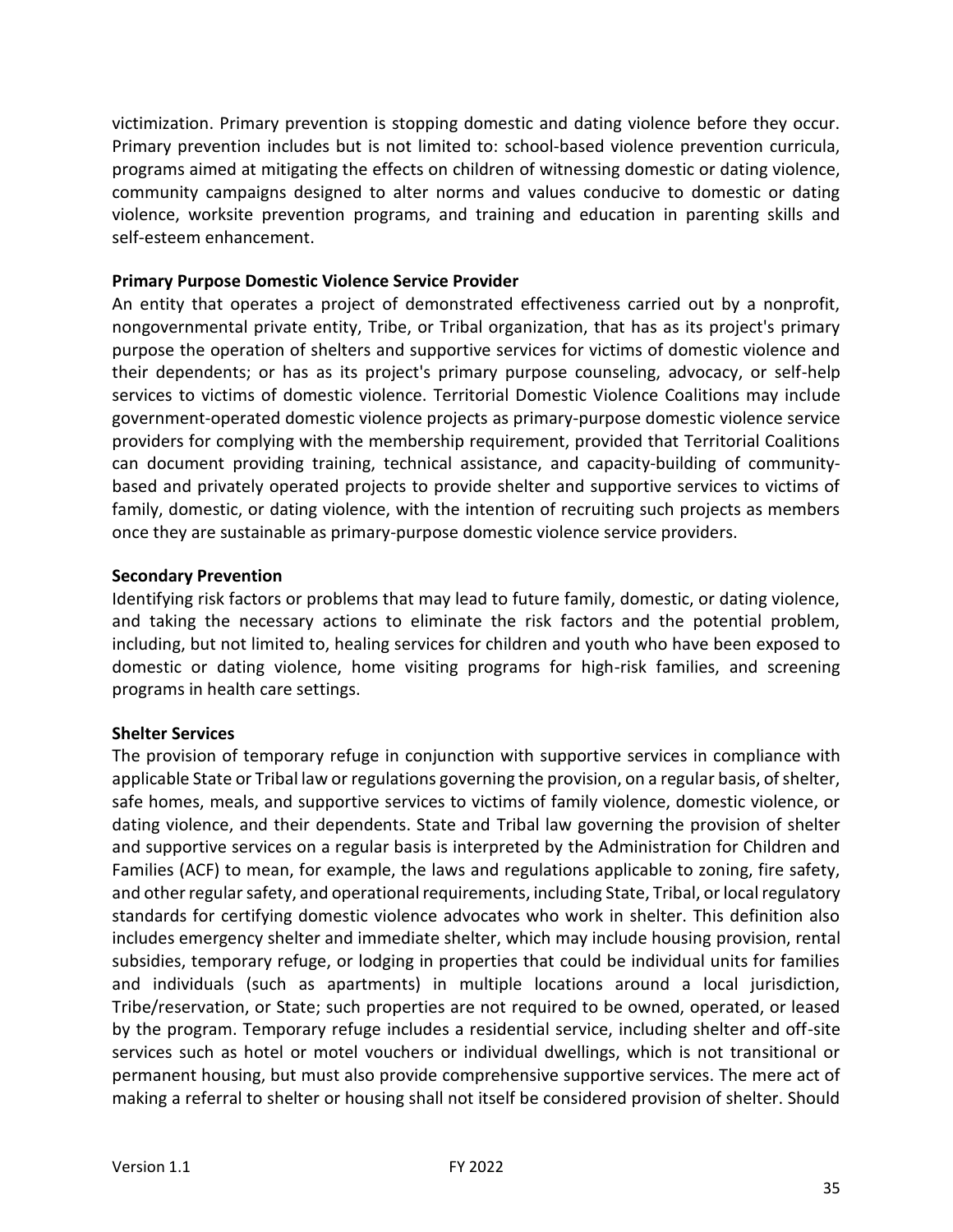other jurisdictional laws conflict with this definition of temporary refuge, the definition which provides more expansive housing accessibility governs.

### **State Domestic Violence Coalition**

A statewide, nongovernmental, nonprofit 501(c)(3) organization whose membership includes a majority of the primary-purpose domestic violence service providers in the state; whose board membership is representative of these primary-purpose domestic violence service providers and which may include representatives of the communities in which the services are being provided in the state; that has as its purpose to provide education, support, and technical assistance to such service providers to enable the providers to establish and maintain supportive services and to provide shelter to victims of domestic violence and their children; and that serves as an information clearinghouse, primary point of contact, and resource center on domestic violence for the state and supports the development of policies, protocols, and procedures to enhance domestic violence intervention and prevention in the state/territory.

### **Supportive Services**

Services for adult and youth victims of family violence, domestic violence, or dating violence, and their dependents that are designed to meet the needs of such victims and their dependents for short-term, transitional, or long-term safety and recovery. Supportive services include, but are not limited to: direct and/or referral-based advocacy on behalf of victims and their dependents, counseling, case management, employment services, referrals, transportation services, legal advocacy or assistance, child care services, health, behavioral health and preventive health services, culturally and linguistically appropriate services, and other services that assist victims or their dependents in recovering from the effects of the violence. To the extent not already described in this definition, supportive services also include but are not limited to other services identified in FVPSA at 42 U.S.C. 10408(b)(1)(A)-(H). Supportive services may be directly provided by grantees and/or by providing advocacy or referrals to assist victims in accessing such services.

### **Transportation Services**

Provision of transportation; either directly or through bus passes, taxi fares, or other means of transportation.

### **Underserved Populations**

Populations who face barriers in accessing and using victim services, including populations underserved because of geographic location, religion, sexual orientation, gender identity, racial and ethnic identity, and special needs including language barriers, disabilities, immigration status, and age. Individuals with criminal histories due to victimization and individuals with substance use disorders and mental health issues are also included in this definition. The reference to racial and ethnic populations is primarily directed toward racial and ethnic minority groups (as defined in section 1707(g) of the Public Health Service Act (42 U.S.C. 300(u-6)(g)), which means American Indians (including Alaska Natives, Eskimos, and Aleuts), Asian Americans, Native Hawaiians and other Pacific Islanders, Blacks, and Hispanics. The term "Hispanic" or "Latino" means individuals whose origin is Mexican, Puerto Rican, Cuban, Central or South American, or any other Spanish-speaking country. This underserved populations' definition also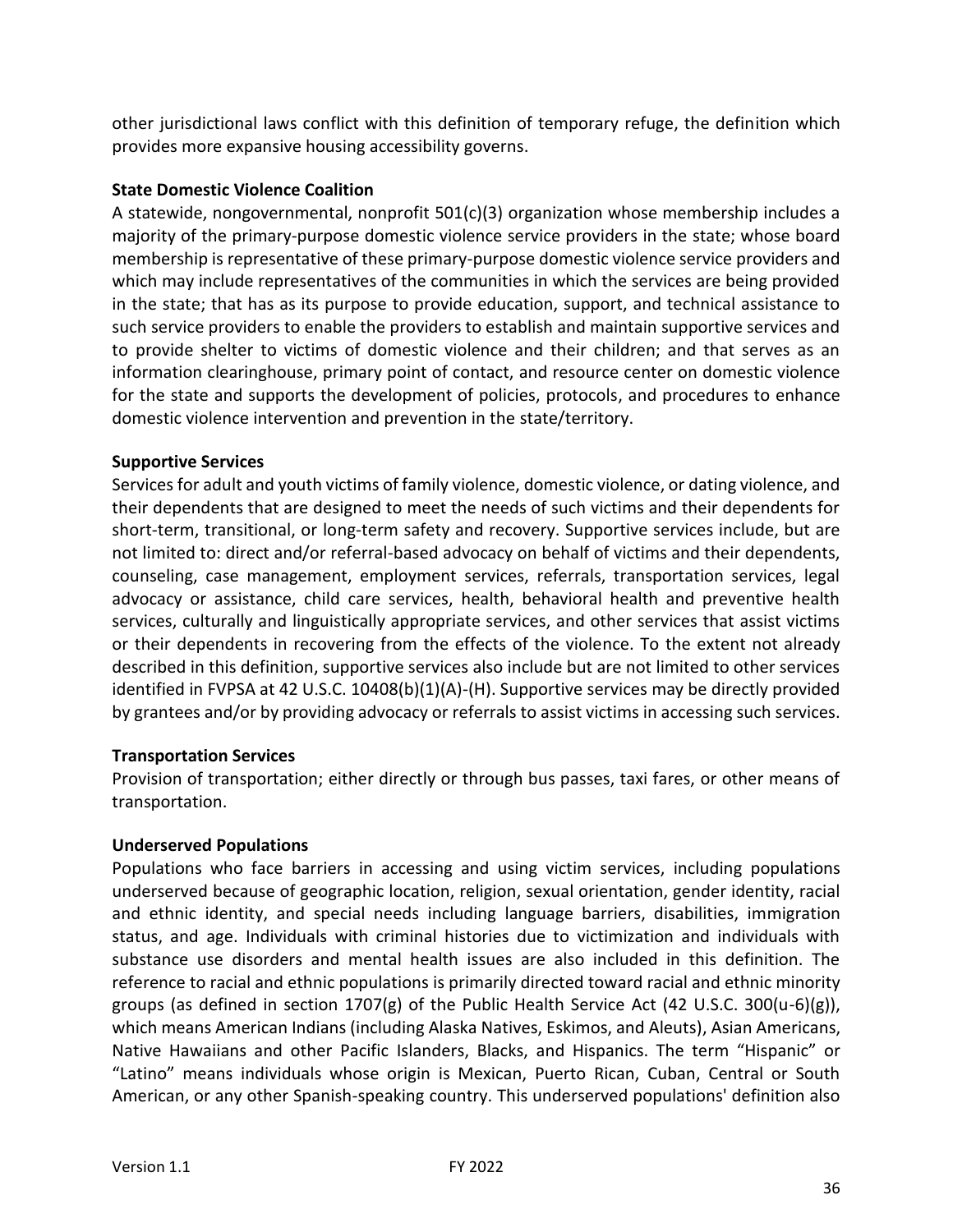includes other population categories determined by the Secretary or the Secretary's designee to be underserved.

### **Victim Advocacy**

Actions designed to help the victim/survivor obtain needed resources or services including employment, housing, shelter services, health care, victim's compensation, etc.

### **Youth Targeting Education**

Presentations or trainings about domestic violence, dating violence, healthy relationships, or available services for victims. Some examples may be a presentation to youth in school on healthy relationships or a workshop for youth at a Safety Day event.

### <span id="page-36-0"></span>**FVPSA Resources**

**FVPSA Guide:** [https://www.acf.hhs.gov/sites/default/files/fysb/fvpsa\\_admin\\_guide\\_20121119\\_0.pdf](https://www.acf.hhs.gov/sites/default/files/fysb/fvpsa_admin_guide_20121119_0.pdf) **FVPSA Regulations:**  [https://www.federalregister.gov/documents/2016/11/02/2016-26063/family-violence-preventionand](https://www.federalregister.gov/documents/2016/11/02/2016-26063/family-violence-preventionand-services-programs)[services-programs](https://www.federalregister.gov/documents/2016/11/02/2016-26063/family-violence-preventionand-services-programs) **HHS Grant Policy Statement:**  <https://www.hhs.gov/sites/default/files/grants/grants/policies-regulations/hhsgps107.pdf>

**HHS Office for Civil Rights:**  <https://www.hhs.gov/civil-rights/for-individuals/index.html> **Serving LEP Victims:**  <http://www.hhs.gov/ocr/civilrights/resources/specialtopics/lep/index.html> **Serving Immigrant Survivors of Domestic Violence:**  <https://www.acf.hhs.gov/trauma-toolkit/immigrant-or-refugee-populations>

# <span id="page-36-1"></span>**Family Violence American Rescue Plan Act**

On March 11, 2021, President Biden signed into law the American Rescue Plan Act of 2021 (ARP), a \$1.9 trillion economic stimulus bill designed to speed up America's recovery from the economic and health effects of the COVID-19 pandemic. With the passage of this bill, the Family Violence Prevention and Services Act (FVPSA) has received an historic investment in domestic violence shelters, supportive services, tribes, and culturally specific programs.

### <span id="page-36-2"></span>**Use of Funds**

The Idaho Council on Domestic Violence and Victim Assistance has been allocated supplemental FVPSA funding from the American Rescue Plan Act. The purpose of these supplemental funds is to prevent, prepare for, and respond to COVID-19. Within these parameters, these funds are available for the purpose of providing immediate shelter and supportive services to adult and youth victims of family violence, domestic violence, or dating violence, and their dependents; and to provide specialized services for children exposed to family violence, domestic violence, or dating violence, including victims who are members of underserved populations as they recover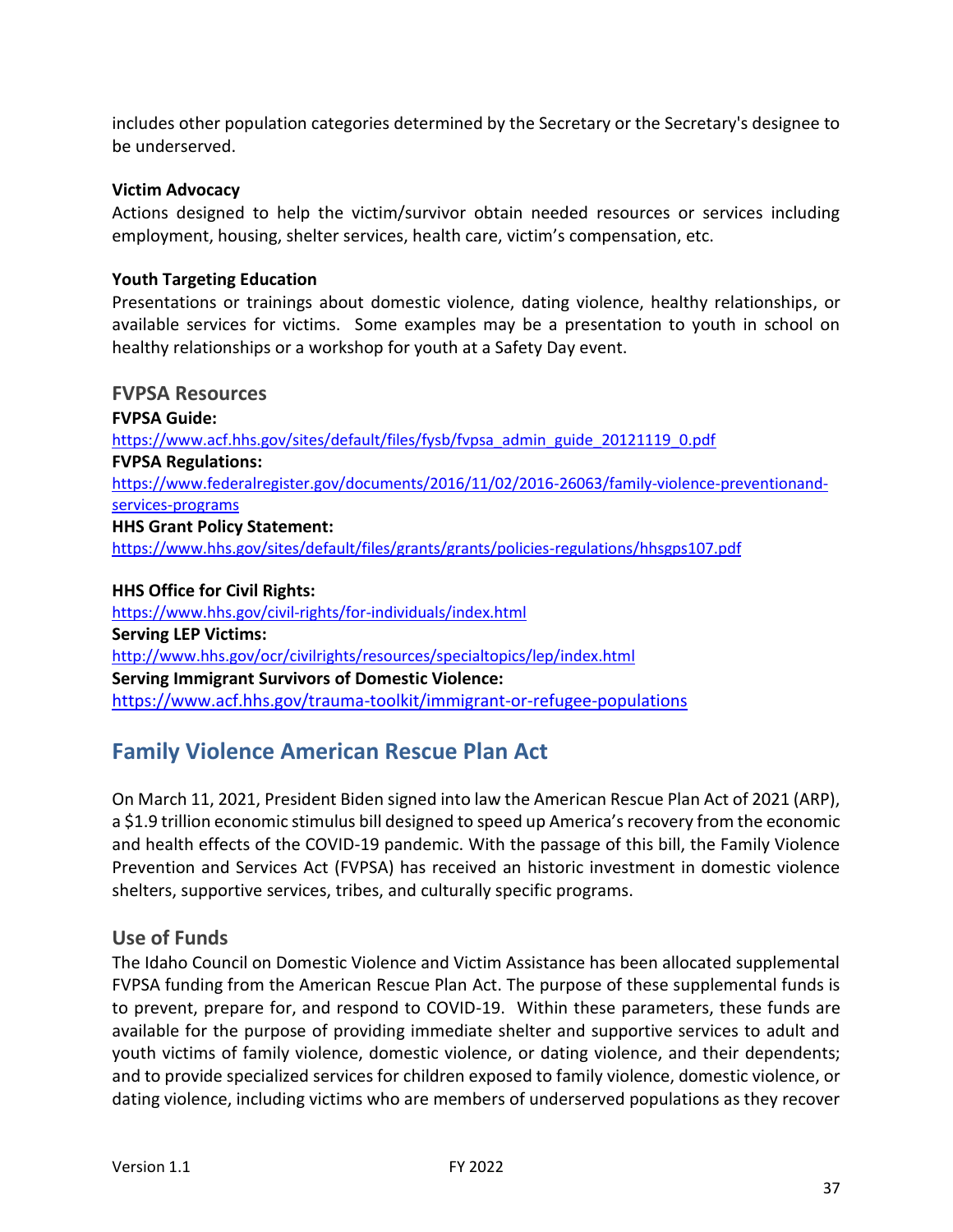and stabilize during the COVID-19 public health emergency.

### **Allowable Expenses**

The Council will allocate funds to qualifying agencies to support continuity in the operation and administration of shelter and supportive services during COVID-19, including but not limited to:

- Staffing
- Shelter supplies & utilities
- Shelter rent
- Survivor supplies
- Housing: including hotel/motel vouchers, apartment rentals, and emergency housing assistance
- Transportation
- Counseling, advocacy, case management, information & referral services
- Advanced Technology

### <span id="page-37-0"></span>**Match Requirement**

No match is required for FVPSA ARP funds.

### <span id="page-37-1"></span>**Reporting Requirements**

Reporting for FVPSA ARPA will follow the same reporting requirements as FVPSA and VOCA reporting. Quarterly Performance Measurement Data Reports are due October 15, January 15, April 15, and July 15. (See REPORTING section for more details and access to online forms.)

# <span id="page-37-2"></span>**Domestic Violence Project Account**

The State of Idaho created the Domestic Violence Project Account. Moneys received from the fees imposed for marriage licenses, divorce filing, and protection order violations shall be credited to the account and shall be perpetually appropriated to the Council on Domestic Violence and Victim Assistance for grants for domestic violence projects and to meet the costs of maintaining the operation of the Council.

Eligible projects shall be given priority by the Council based upon an allocation of funds to projects in the seven regions in the proportion that marriage licenses are filed in each region [[Idaho Code 39-5212](https://legislature.idaho.gov/statutesrules/idstat/title39/t39ch52/sect39-5212/)].

Only programs that meet the ICDVVA minimum standards for domestic violence programs and personnel are eligible for these state funds.

# <span id="page-37-3"></span>**Direct Victim Eligible Services**

To be eligible for domestic violence grants pursuant to this chapter, a project must provide a safe house or refuge and a crisis line, except in the case of a project providing services to batterers. No funds may be granted to batterer programs from the domestic violence project accounts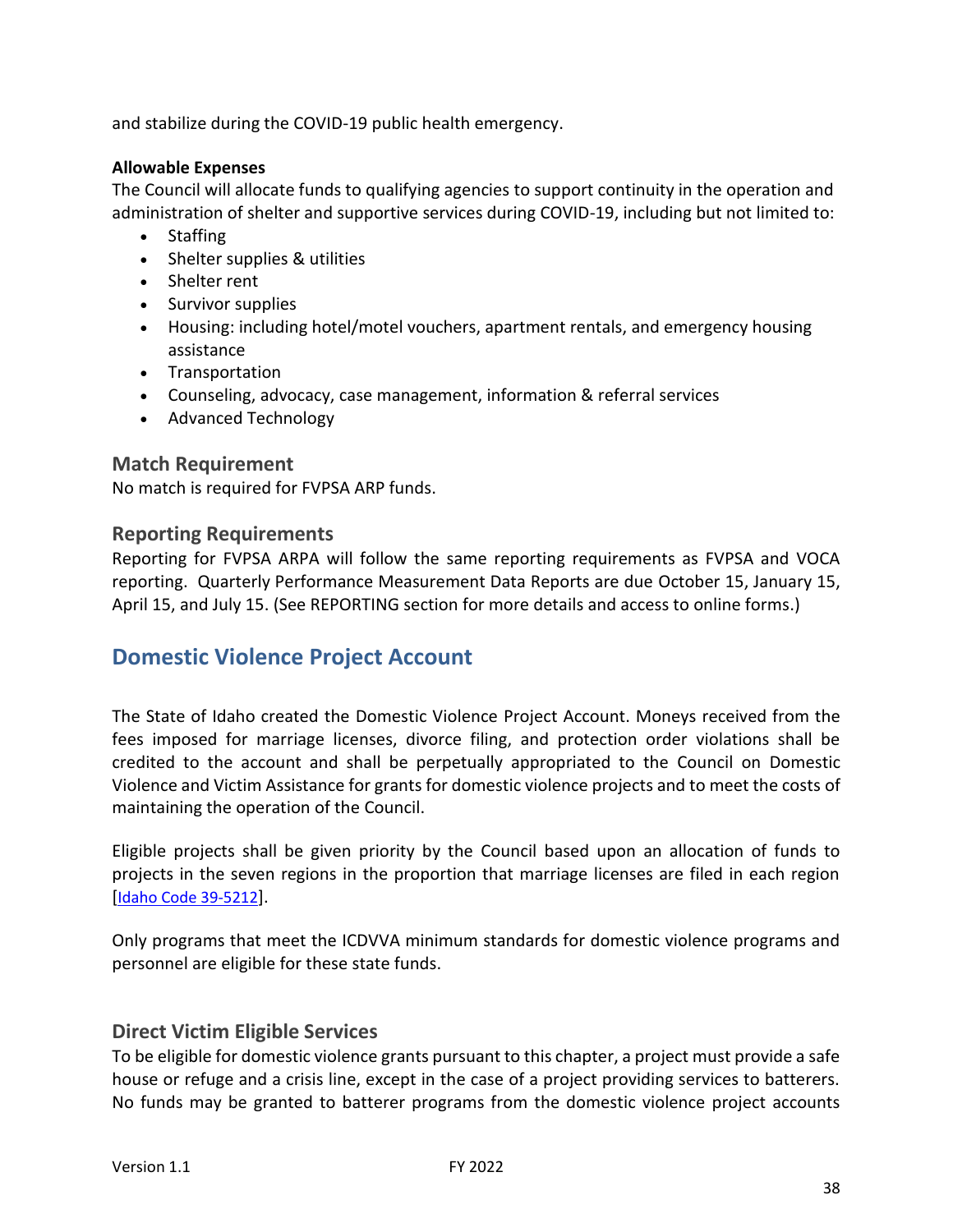which are derived from marriage license or divorce fees. Other services which may be provided include, but are not limited to [[Idaho Code 39-5210](https://legislature.idaho.gov/statutesrules/idstat/title39/t39ch52/sect39-5210/)]:

- Counseling;
- Educational services for community awareness, for prevention of domestic violence and for the care, treatment, and rehabilitation of parties to domestic violence;
- Support groups; and
- Assistance in obtaining legal, medical, psychological, or vocational services.
- Eligibility Requirements

The following are eligible entities for this funding pursuant to [[Idaho Code 39-5211](https://legislature.idaho.gov/statutesrules/idstat/title39/t39ch52/sect39-5211/)]:

- Propose to operate and provide an eligible program.
- Be a private, nonprofit corporation of the State of Idaho, or a public entity of the State of Idaho.
- Require persons employed by or volunteering services to the project to maintain the confidentiality of any information that would identify individuals served by the project.
- Provide a policy of nondiscrimination in its admissions and provision of services on the basis of race, religion, gender, color, age, marital status, national origin, disability, or ancestry.

# <span id="page-38-0"></span>**Program Match Requirement**

Those receiving State Domestic Violence Funds are required to provide a matching contribution of 25% of the total cost of each State Domestic Violence Project Grant. The match can be in-kind or monetary [[Idaho Code 39-5211](https://legislature.idaho.gov/statutesrules/idstat/title39/t39ch52/sect39-5211/)]. For example, for a \$10,000 DV grant, the match would be \$10,000 x .25, or \$2,500.

- The applicant may contribute to or provide the required local matching funds.
- The value of in-kind contributions and volunteer labor from the community may be computed and included as part of the local matching requirement.
- No federal funds can be used for match.

### **Match Documentation**

Subrecipients must maintain records that clearly show the source, the amount, and the period during which the match was allocated. The basis for determining the value of personal service, materials, equipment, and space must be documented. Volunteer services must be documented utilizing timesheets and a supervisor's signature. Match documentation must be submitted with the quarterly financial reports.

All matching contributions must be:

- Verifiable from the applicant's records.
- Not included as a contribution for any federal funds.
- Necessary and reasonable to accomplish the project's goals.
- Allowable charges.
- Not paid by the applicant from federal funds received under another agreement.
- Included in the budget approved by ICDVVA.
- In accordance with all other state and federal requirements.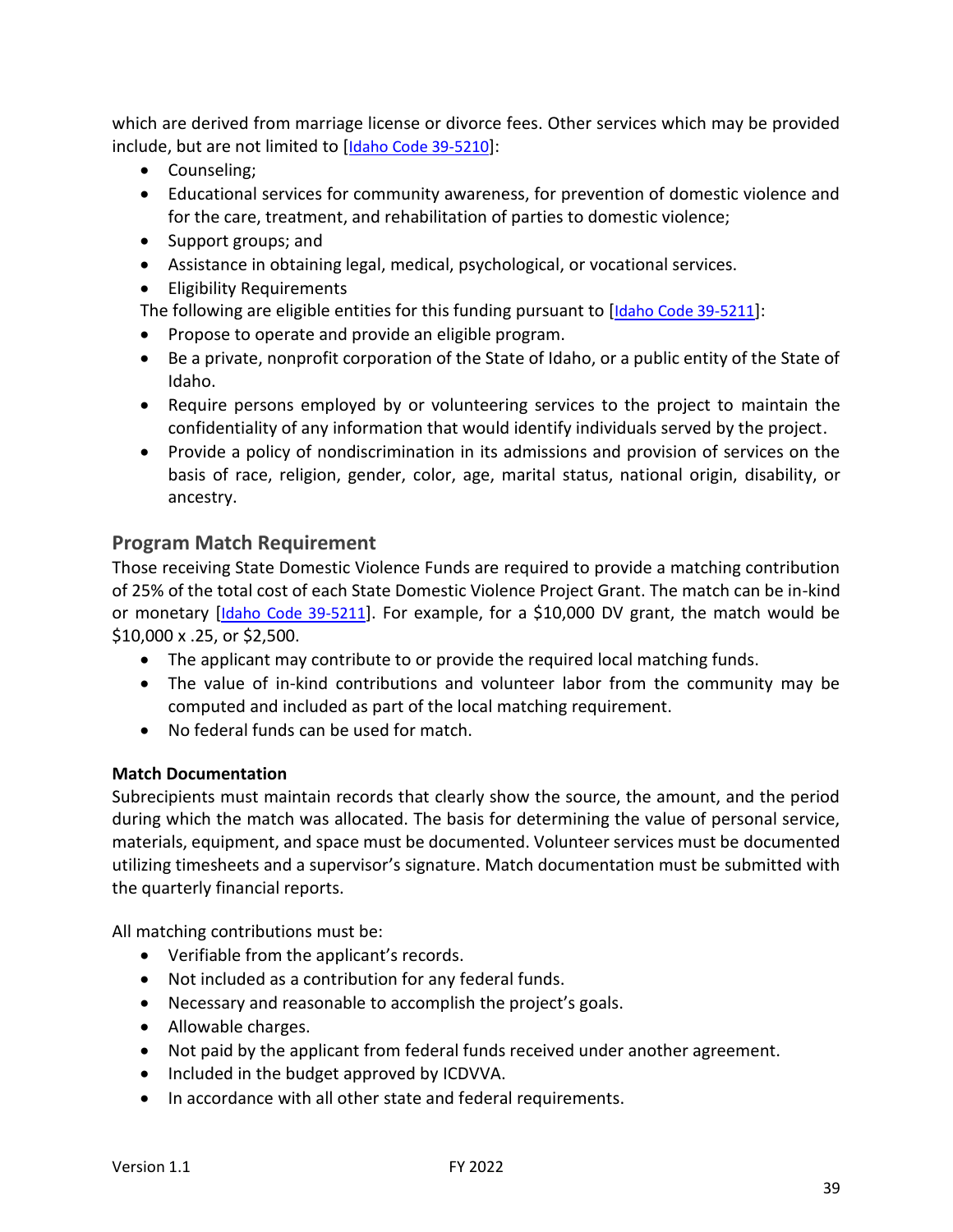# <span id="page-39-0"></span>**Fiscal Administration for Subrecipients**

# <span id="page-39-1"></span>**Reimbursement Requests**

### **Cost & Billing Procedure**

All ICDVVA grants will be reimbursed on a cash basis to include only expenses incurred and paid during the request period. Expenses charged to this subgrant must be reasonable and allowable under the appropriate funding source. Expenses that are charged to the subgrant must be included in the final signed budget. ICDVVA reserves discretion over final determination of allowable expenditures.

Any adjustment to the final signed budget must be pre-approved by ICDVVA, supported with documentation, and in writing.

All requests for reimbursement shall be accompanied by documentation of expenditures (i.e., invoices, checks, payroll ledgers, pay stubs, and other relevant supporting documents). All requests must be allowable under ICDVVA guidelines. Please review the complete requirements in the ICDVVA subrecipient reimbursement request policy at <https://icdv.idaho.gov/grantees/policies-and-procedures/>.

Requests for reimbursement shall not exceed forty-five (45) calendar days from the end of the reimbursement period. Requests submitted after this deadline will not be processed. If the period exceeds forty-five (45) calendar days it will be viewed as a non-compliance issue. ICDVVA reserves the right to deny reimbursement.

ICDVVA retains the right to refuse reimbursement and reserves the right to determine reasonableness of an expense.

- Reimbursement of expenses by ICDVVA shall be made upon submission of mandatory forms supplied by ICDVVA.
- The Subrecipient understands that any unspent funds on hand at the end of a grant period will be retained by ICDVVA.

All requests for reimbursement must be emailed to: [info@icdv.idaho.gov](mailto:info@icdv.idaho.gov) Subject Line: [Program Name] [Draw Number]

The supporting documentation may be emailed with the request, or if the file size would require multiple emails, please reach out to your Grants Manager for access to an uplink/file share solution. If you upload your reimbursement supporting documents, you still need to send an email as outlined above. That email is the record of when you submitted the reimbursement request. In the email, indicate that you are uploading documents to support the request and ICDVVA will then go review and download them as part of processing the reimbursement request.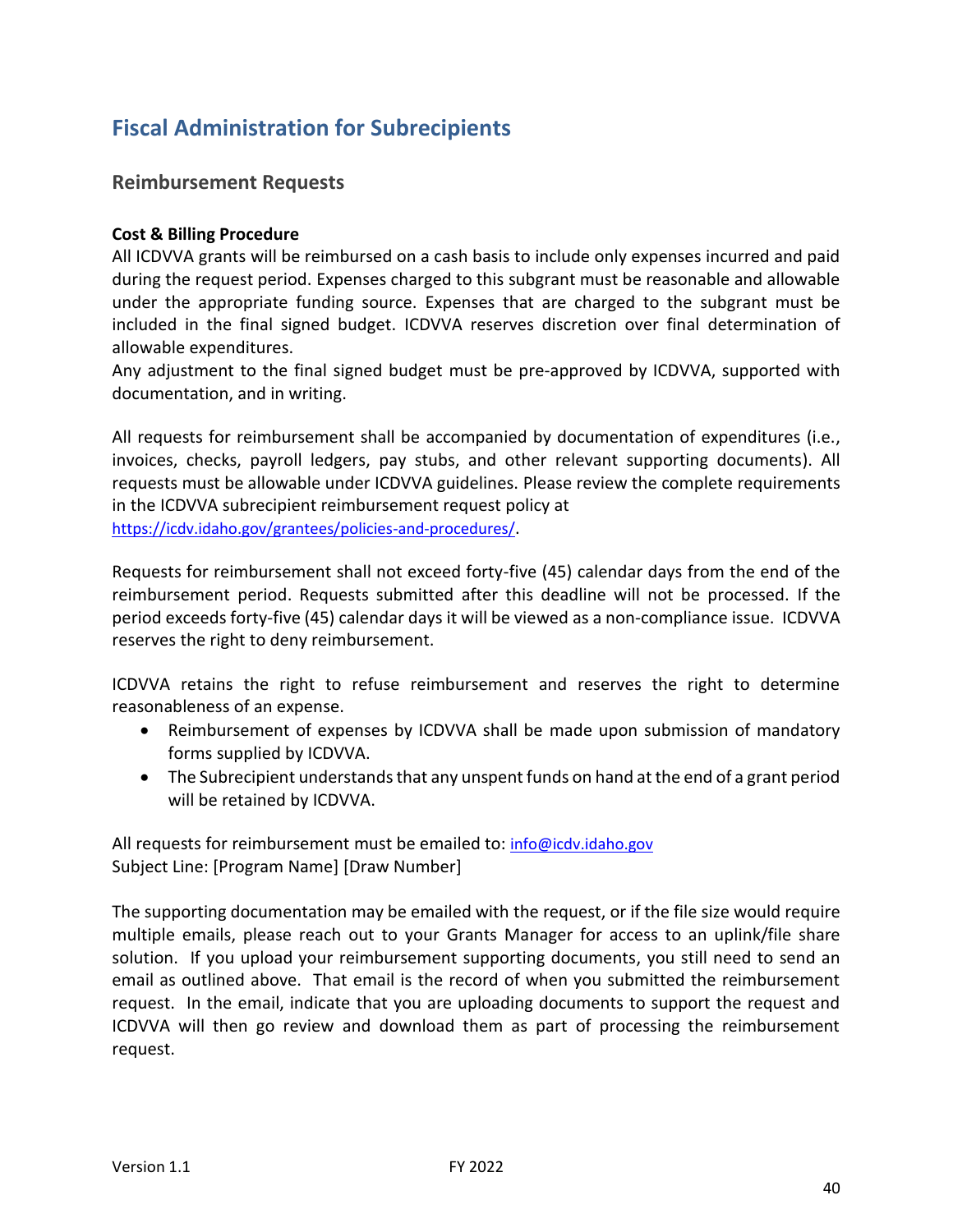# <span id="page-40-0"></span>**Description of Budget Categories**

### **Administrative Services**

All administrative costs must go in this category. The costs of applying for a grant from ICDVVA are not reimbursable. Benefits follow the employee. Do not include benefits for direct services personnel in this section. If you will be requesting ICDVVA funds for administrative costs, please be aware of the following: For both VOCA funds and Family Violence Funds, you can use up to five percent (5%) of your award for administrative costs. Please keep this in mind as you prepare your budgets. Please prorate the cost associated with these positions among all funding sources. Only request funding levels for the positions that are directly attributable to ICDVVA grants.

### **Indirect Services**

Though not direct victim services, these activities are often necessary to ensure that quality direct services are provided. Before these costs can be supported with VOCA funds, these costs must be approved by ICDVVA. ICDVVA and the grantee must agree that: (1) direct services to the crime victim cannot be offered without VOCA support of these expenses; (2) the Grantee has no other source of support for them; and (3) only a limited amount of VOCA funds will be used for these purposes.

### **Operating Costs**

Outlined below are examples of operating costs. This is not an exhaustive list.

### **Skills Training for Staff**

VOCA Funds designated for training are to be used exclusively for developing the skills of direct service providers, including paid staff and volunteers, so they can offer quality services to crime victims. VOCA funds can be used for training both VOCA-funded and non-VOCA-funded service providers who work within a VOCA recipient organization. VOCA funds cannot be used for management and administrative training of Executive Directors, Board Members, and other individuals who do not provide direct services.

### **Idaho Safety & Resilience Conference**

ICDVVA presents a training conference on crime victim assistance each year. Attendance is not mandatory, but highly recommended.

### **Supplemental Conferences**

Grantees may utilize limited funds to attend training that improves skills and victim services.

### **Training Materials**

ICDVVA funds can be used to purchase materials, such as books, training manuals, and videos for direct service providers, and can support the costs of a trainer for in-service staff development.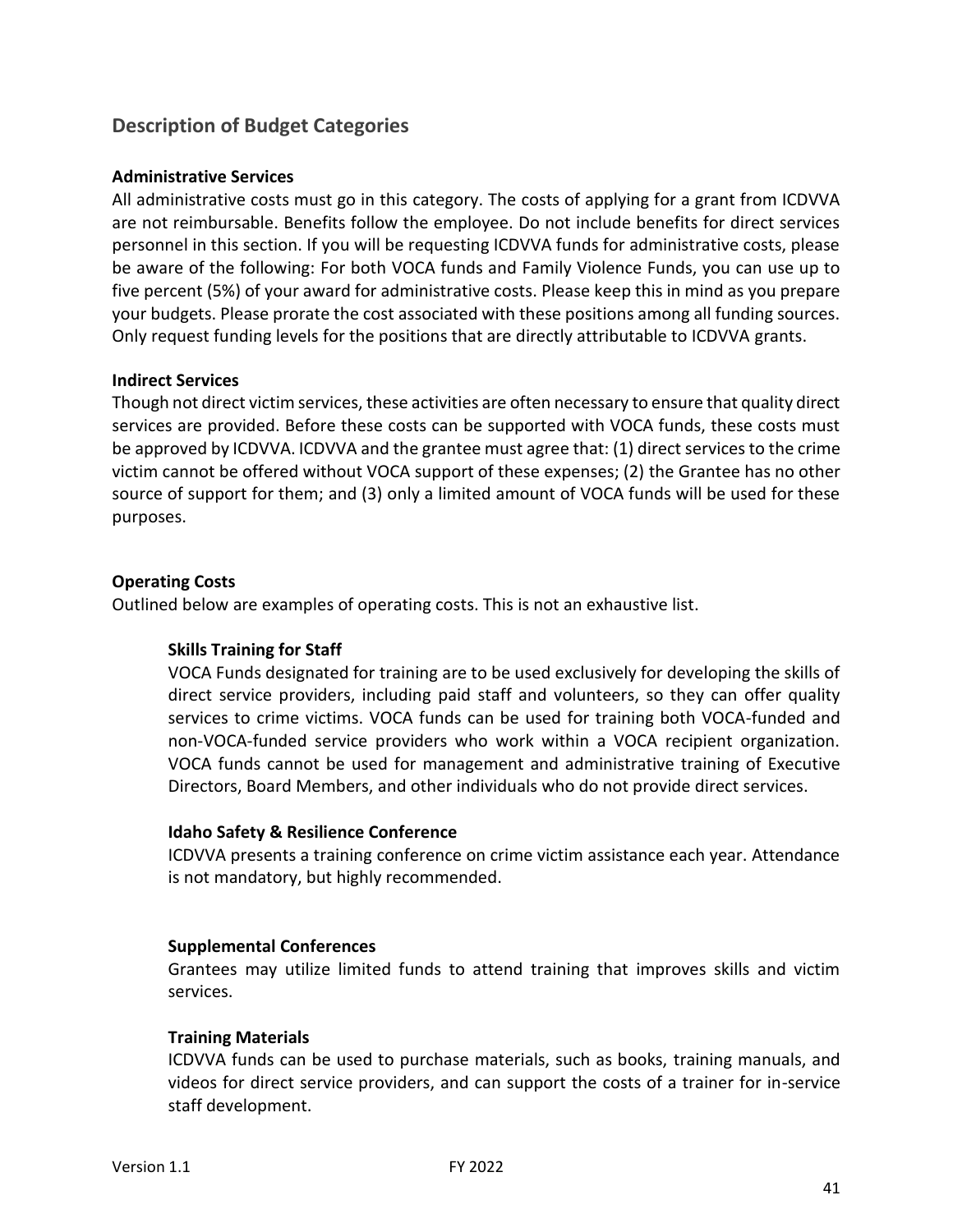### **Equipment and Furniture**

ICDVVA requires preapproval of individual purchases over \$500 via an asset acquisition form. The request must be directly related to the provision of victim services. ICDVVA funds may be used to buy furniture and equipment that provide or enhance direct services to crime victims. ICDVVA cannot support the entire cost of an item that is not used exclusively for victim related activities but can support a prorated share of such an item. A detailed description of the furniture or equipment item to be purchased must be provided. Examples of allowable costs may include: computers, recording equipment for interviewing children, two-way mirrors, and equipment and furniture for shelters, workspaces, victim waiting rooms, and children's play areas.

### **Advanced Technologies**

This includes use of funds for internet connections for submission of the ICDVVA required reports.

### **Repairs or Replacement of Essential Items**

Preapproval is required via submission of the Repair/Replacement Form for repairs exceeding \$500.

### **Direct Victim Services: Staff, Salaries, and Benefits**

This includes any employee of the program who would be involved in direct victim services. These costs DO NOT include payments for administrative services. If your program serves recipients not designated as victims or secondary victims or provides services that are ineligible for reimbursement, pro-rate these wages/salaries based on the amount of time providing eligible services. Accurate time and attendance records must be maintained for each position budgeted under this grant. Benefits follow the employee.

### <span id="page-41-0"></span>**Change Request Forms**

ICDVVA understands that through the course of a grant cycle, there will be programmatic, financial, and personnel changes among subrecipients. The following forms are available to notify ICDVVA Grant Managers of substantive changes in subrecipient grants.

The following require an adjustment form:

- Budget Adjustment Requests
- Grant Adjustment Requests

The following require a preapproval form:

- Asset Acquisition Requests
- Training/Travel Requests
- Repair/Replacement Requests

### **Grant Adjustment Requests**

The purpose of the [Grant Adjustment Request](https://form.jotform.com/91915244374157) is to alert ICDVVA about any of the following changes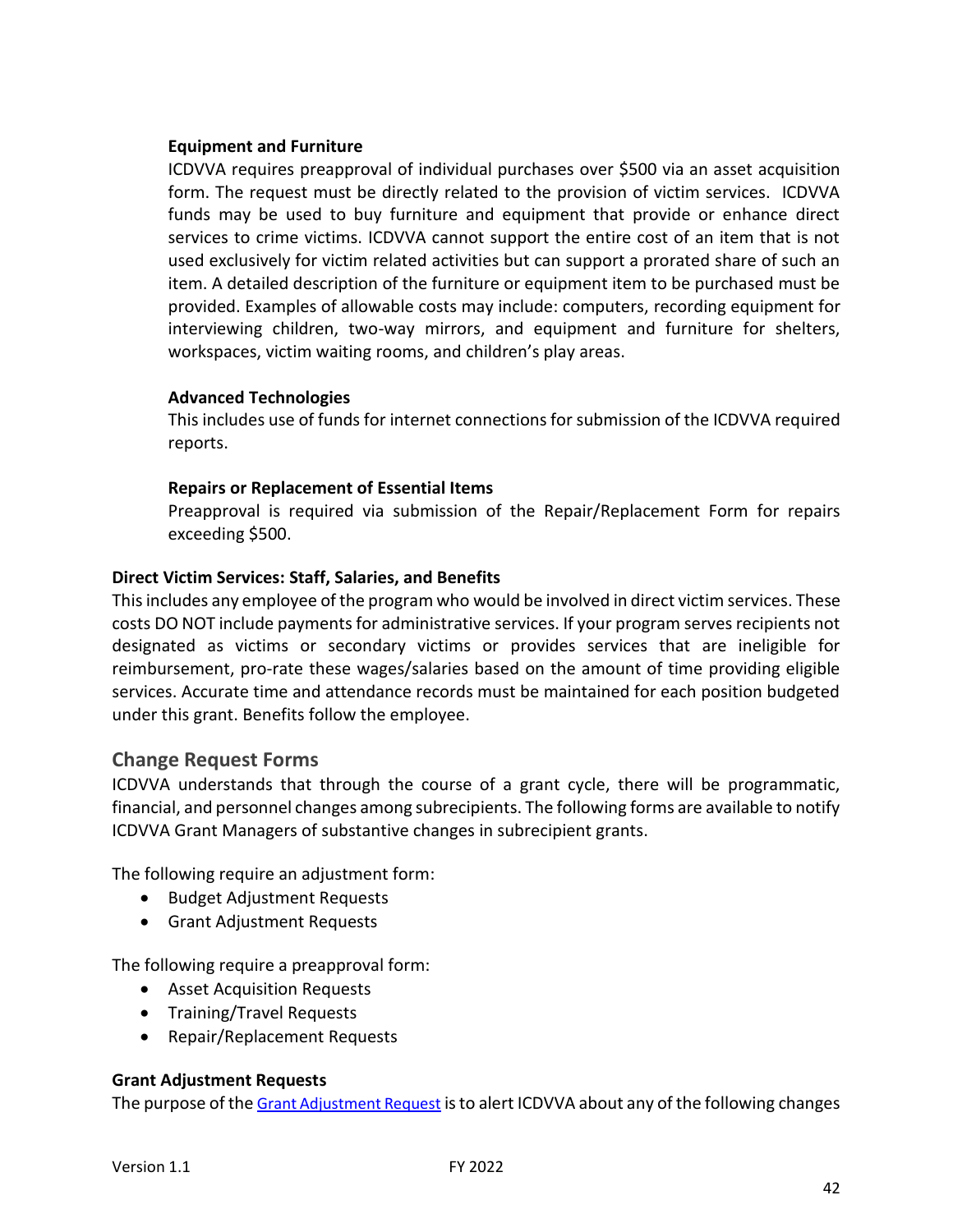to your grant:

- A change in the agency Executive Director;
- A change in the agency Project Director;
- Changes in program scope or activities.

### **Budget Adjustment Requests**

The purpose of the Budget Adjustment Request is to receive prior approval from ICDVVA to any changes from the final signed budget. The Budget Adjustment must be approved by ICDVVA in writing prior to expending the adjusted funds. Without prior approval, the expense will be deemed unallowable and not reimbursed. All changes to budgets must be pertinent to the original project scope. All Budget Adjustment Requests must be submitted thirty (30) days prior to the end of the grant period.

### **Budget Adjustment Request Form**

The Budget Adjustment Request form is available in the Grant Administration Workbook provided by your Grant Manager. Please contact your Grant Manager directly for questions on completing and submitting the form.

### **Asset Acquisition Requests**

All requests for furniture, equipment, and advanced technologies in an amount over \$500.00 must be preapproved in writing by ICDVVA prior to purchase. Without prior approval, the expense will be deemed unallowable and not reimbursed. Follow the link for the [Asset Acquisition](https://form.jotform.com/91926978168174)  [Request](https://form.jotform.com/91926978168174) form.

### **Training/Travel Requests**

All requests for training and training-related travel in an amount over \$500.00 must be preapproved in writing by ICDVVA prior to incurring expenses (as a total for all participating employees). Without prior approval, the expense will be deemed unallowable and not reimbursed. Follow the link for the [Training/Travel](https://form.jotform.com/91926978168174) Request form.

### **Repair/Replacement Requests**

All requests for repairs and replacements in an amount over \$500.00 must be preapproved in writing by ICDVVA prior to purchase. Without prior approval, the expense will be deemed unallowable and not reimbursed. Follow the link for the Repair/Replacement Request form.

# <span id="page-42-0"></span>**Reporting**

### <span id="page-42-1"></span>**Performance Measurement Data Reporting**

ICDVVA requires quarterly performance measurement data reports from VOCA and FVPSA subrecipients. ICDVVA hosted a mandatory webinar on June 29, 2021 for data collection and reporting. The webinar was recorded and disseminated to all subrecipients for reference throughout the year.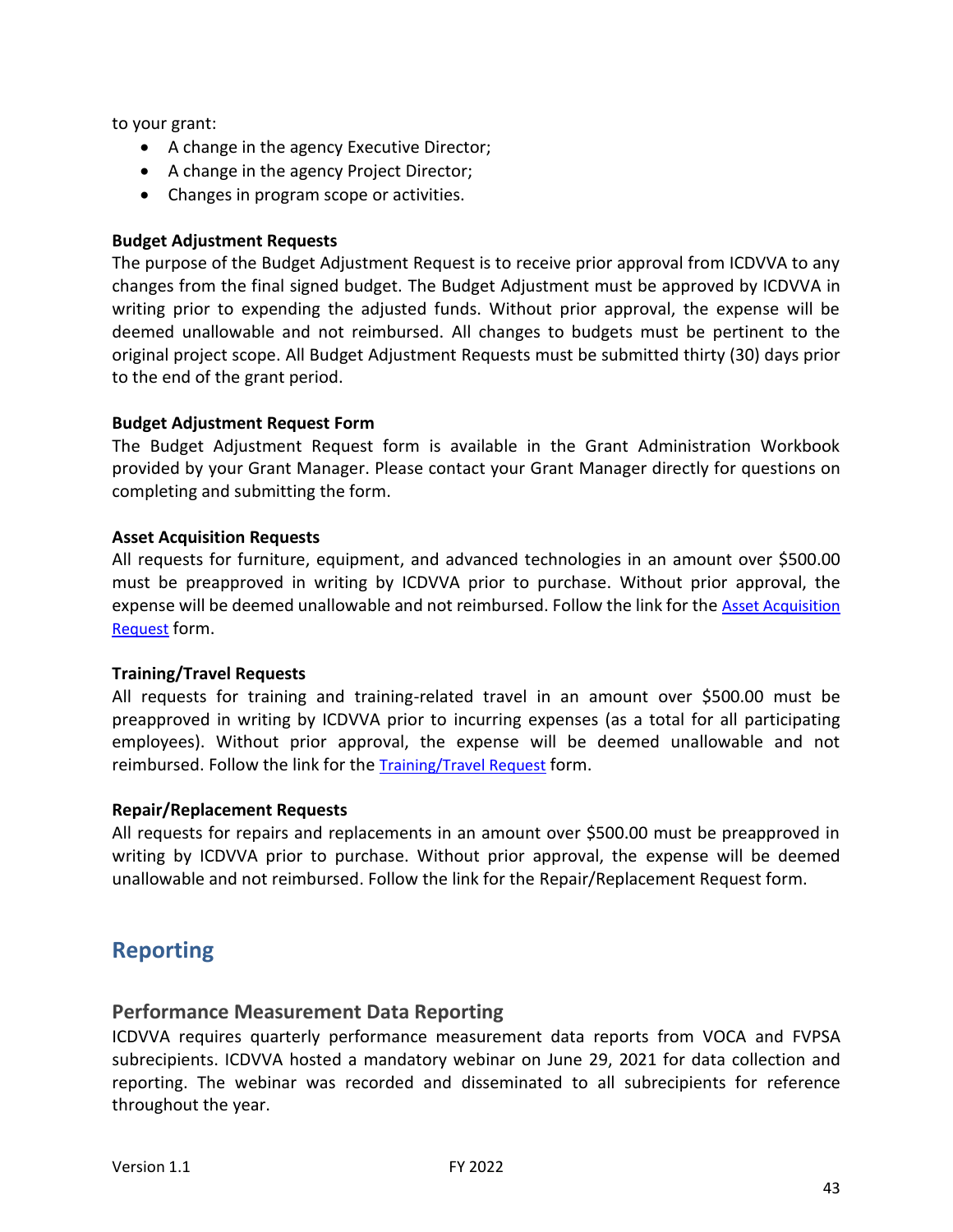ICDVVA will also host an optional OVC Tech PMT Training Webinar on September 15, 2021 at 10:30 am MDT. This is optional and will be posted to our website and YouTube channel.

If your agency has multiple grants and receives funding to provide direct victim services through VOCA and FVPSA, you must report data for each program separately. Please be sure that whichever data collection method you use is accurately tracking the clients you serve with your VOCA and FVPSA grant funds separately.

VOCA subrecipients may utilize the VOCA tracking spreadsheet available at: [https://icdv.idaho.gov/grantees/forms-and-reporting/.](https://icdv.idaho.gov/grantees/forms-and-reporting/) The exception to utilizing this form is if subrecipients already utilize an electronic tracking system programmed to capture VOCA required data. Subrecipients must inform the Research Analyst of the electronic tracking system they are using.

While your ICDVVA grant follows the state fiscal year, federal reporting requirements are slightly different. Please note that in the federal fourth quarter (October-December), subrecipients must also complete the section of narrative questions for both VOCA and FVPSA. Please submit the quarterly data to ICDVVA using the forms provided at [https://icdv.idaho.gov/grantees/forms](https://icdv.idaho.gov/grantees/forms-and-reporting/)[and-reporting/.](https://icdv.idaho.gov/grantees/forms-and-reporting/)

In FY22 subrecipients will be responsible for entering their own quarterly VOCA data in the PMT. Subrecipients will continue to use the Jotform for entering Q1 (July-September) and work with the research analyst to enter Q1 data in the OVC PMT. Q2 (October-December) data will be entered directly in the OVC PMT by subrecipients.

[VOCA Performance Measures, Subrecipient Quarterly Performance Report](https://form.jotform.com/91767058842165) <https://ojpsso.ojp.gov/>

FVPSA Data must be submitted every quarter using Jotform. [Family Violence Prevention & Services Act \(FVPSA\) Quarterly Performance Report](https://form.jotform.com/91975318251159)

FVPSA ARP Data must be submitted every quarter using Jotform. [Family Violence Prevention & Services \(FVPSA\) ARPA Quarterly Performance Progress Report](https://form.jotform.com/212275634723152)

Dates for submitting VOCA, FVPSA, and FVPSA ARPA Quarterly Performance Measurement Reports are as follows. Please add these to your agency's calendar:

| <b>Quarter</b>              | $Q1:$ July - | Q2: October - | Q3: January - | Q4: April - |
|-----------------------------|--------------|---------------|---------------|-------------|
|                             | September    | December      | <b>March</b>  | <b>June</b> |
| <b>Report Period Ending</b> | September 30 | December 31   | March 31      | June 30     |
| Report Due Date             | October 15   | January 15    | April 15      | July 15     |

Delays in submitting programmatic reports can cause ICDVVA to be late in its reporting requirements to our federal partners. Therefore, ICDVVA takes timeliness in programmatic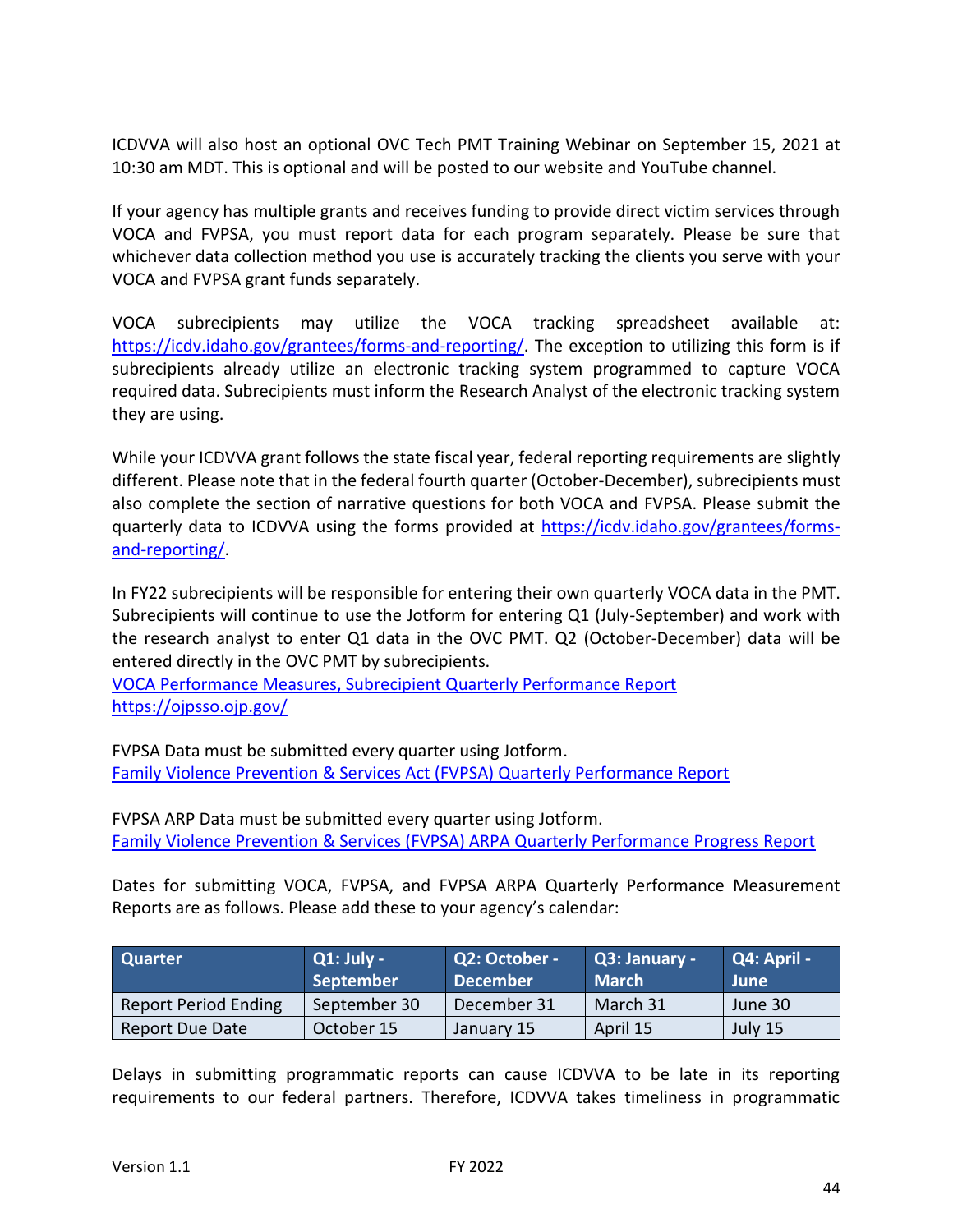reports very seriously. Late reports may result in withholding funds. We appreciate your cooperation!

# <span id="page-44-0"></span>**Program Outcomes Reports**

Biannual Goals and Objectives reports track subrecipient progress toward meeting the goals and objectives stated in your funding application. Reports are due twice per year:

| <b>Reporting Period</b> | July $1 -$ December 31 | January 1 – June 30 |
|-------------------------|------------------------|---------------------|
| <b>Report Due Date</b>  | January 15             | July 15             |

There is not a form for this report. It can be submitted in a format convenient to the subrecipient (i.e., a Word document) and should be emailed to [info@icdv.idaho.gov](mailto:info@icdv.idaho.gov) by the report due date. Please include all goals and objectives from the application, even if to report that one has been dropped due to extenuating circumstances (and explain).

# <span id="page-44-1"></span>**Continuing Education Reporting**

Grantees seeking to maintain educational hours, pursuant to the [Service Standards](https://icdv.idaho.gov/wp-content/uploads/sites/80/2019/10/ICDVVA_Standards_9-9-2013.pdf), must submit a biannual report. (The reports shall be due: January 15 and July 15). ICDVVA forms are available at <https://icdv.idaho.gov/grantees/forms-and-reporting/>.

# <span id="page-44-2"></span>**Compliance Monitoring Activities**

The goal of monitoring activities is to ensure services for Idaho survivors of crime are delivered with integrity and in accordance to grant regulations. Subrecipients must maintain accurate, current, and complete client, administrative and fiscal records, including accurate records of receipt, obligation, and disbursement of funds. Records must be accessible to authorized state officials during normal operating hours for purposes of inspection and/or audit, with or without prior notification, pursuant to Section 39-108, Idaho Code. Subrecipients will be required to participate in onsite or remote monitoring to ensure compliance with all ICDVVA applicable rules and regulations.

Compliance monitoring of ICDVVA subrecipients will occur every two years. Events that may precipitate more frequent monitoring include but are not limited to:

- Sudden change in leadership or key funded staff
- Complaints of waste, fraud, or abuse
- Complaints from clients
- Complaints from subrecipient board
- Uniformly inaccurate or sudden change in quality of reimbursement requests

### <span id="page-44-3"></span>**Monitoring Standards & Procedures**

Standards for Programmatic Monitoring include, but are not limited to: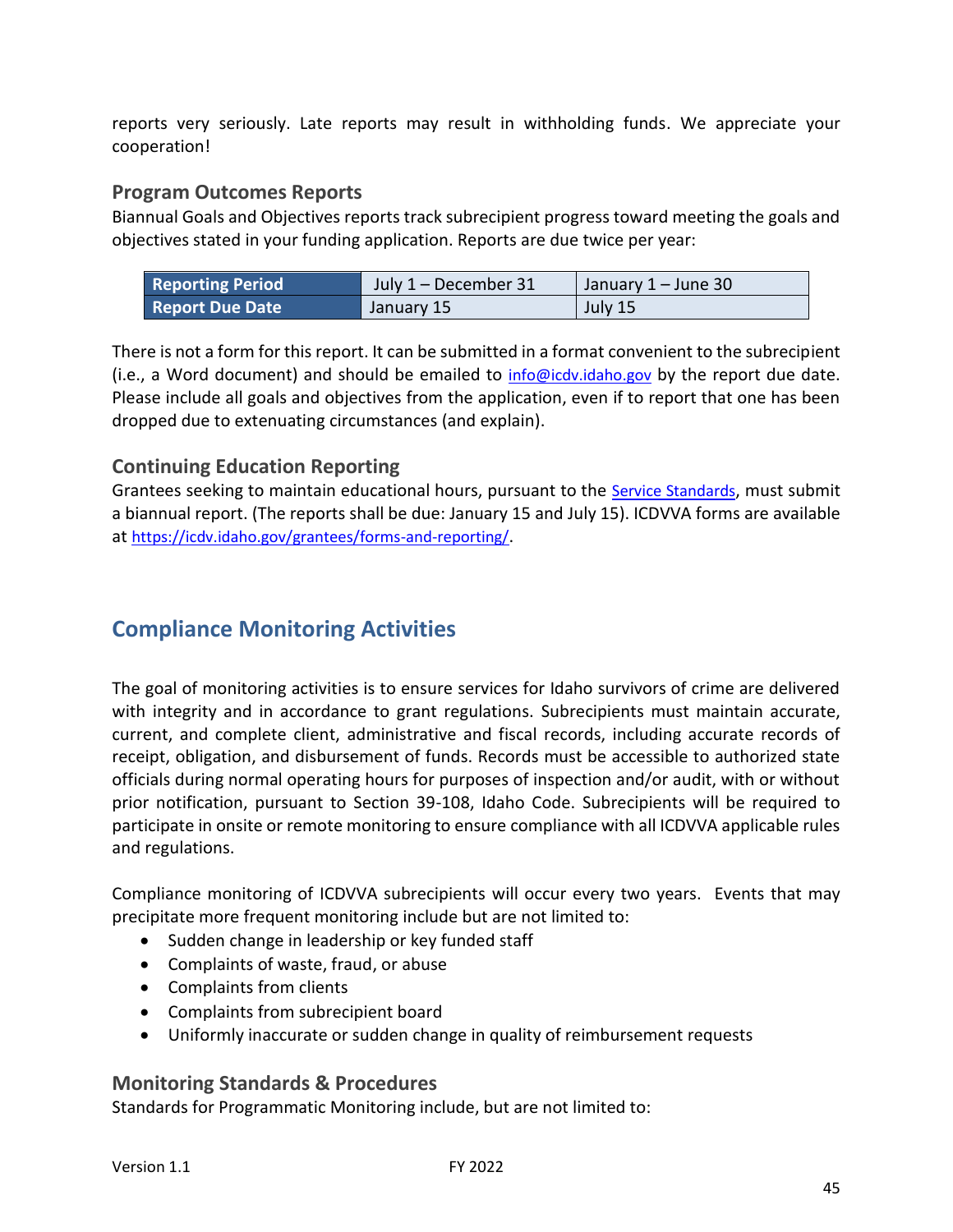- Policies and procedures governing program services
- Office for Civil Rights requirements
- Current certifications and licensure as necessary
- Current Employer Liability and Workers Compensation Insurance
- Other such programmatic materials as ICDVVA staff may request
- Review of all programmatic reporting for the review period
- Interview with subrecipient staff

Standards for Financial Monitoring include, but are not limited to:

- Assessment of submitted documentation from subrecipient. Documentation includes, but is not limited to:
	- o Expense Ledger
	- o Personnel documentation (timesheets, payroll remittance, benefits, etc.)
	- o Receipts and cancelled checks for purchases
	- o Mileage logs
	- o Travel receipts
	- o Documentation of value of donated goods/materials/items
	- o Equipment log / property records for items purchased with grant funds
	- o Other such financial documentation as ICDVVA staff may request
- Review of all financial reporting for the review period
- Interview with subrecipient staff

Procedures for both onsite and remote monitoring are as follows:

- Subrecipients will be notified of the scheduled monitoring via email no less than thirty (30) calendar days prior to the scheduled monitoring meeting. Subrecipients will receive a documents checklist and pre-review workbook with the notification.
- All requested documents and the pre-review workbook must be submitted to ICDVVA in advance of the scheduled monitoring by a date determined by the Grant Manager.
- The Grant Manager reviews all documents and the pre-review workbook prior to the monitoring meeting.
- During the meeting, the Grant Manager will interview the subgrantee's designated grant project director and any grant project staff for additional information/clarifications on monitoring documents.
- Following the meeting, subrecipients will receive an ICDVVA Monitoring Report which includes any findings, concerns, or recommendations and due dates for specific items that require corrective action.
- Subrecipients must review the Monitoring Report, include a corrective action plan if required, sign, and return the Monitoring Report to ICDVVA.
- Subrecipients must resolve all corrective action items to the satisfaction of ICDVVA within established deadlines.
- ICDVVA will issue a letter of monitoring completion upon satisfactory resolution of all corrective action items.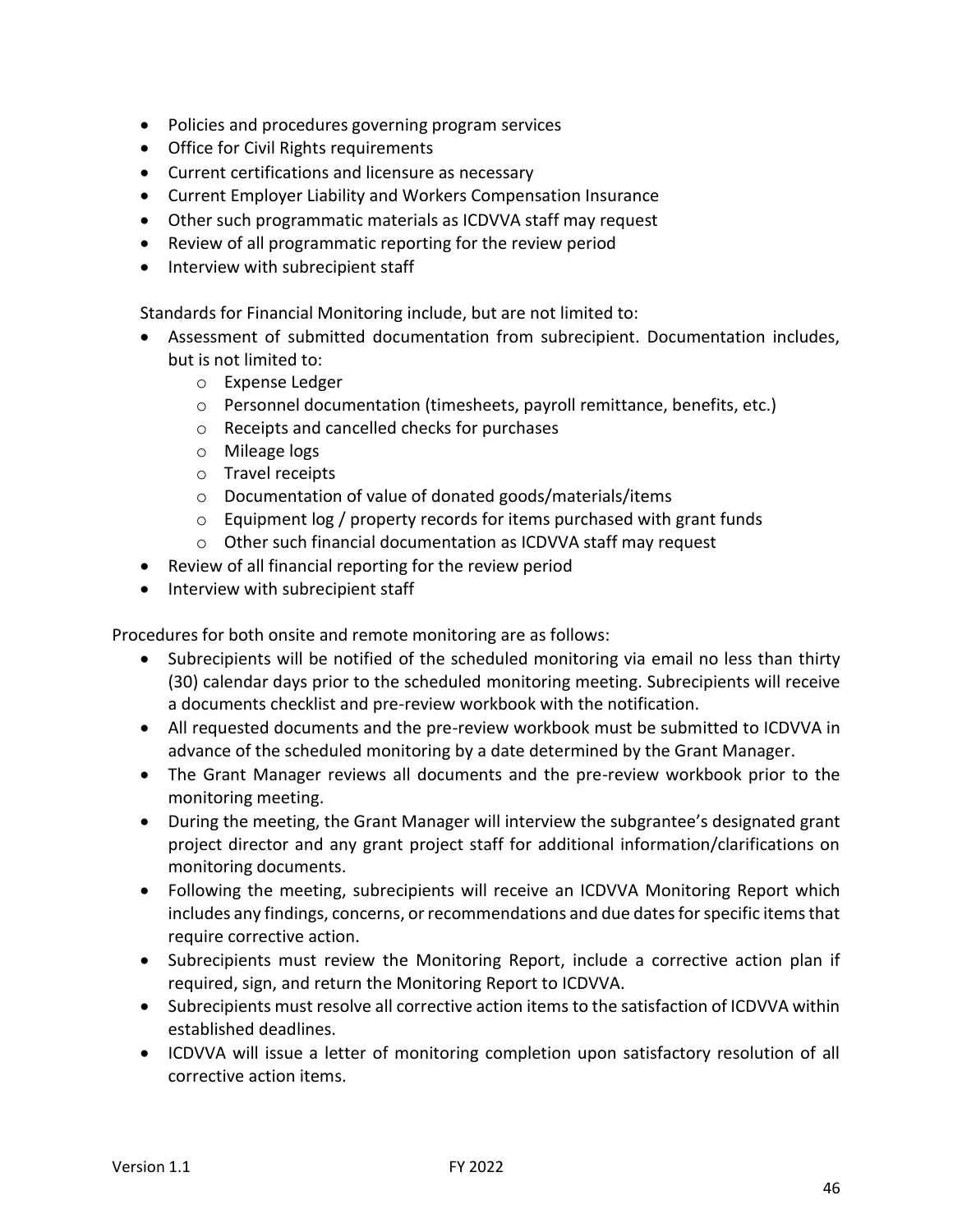# <span id="page-46-0"></span>**Policy Development for Subrecipients**

ICDVVA requires subrecipients to develop, adopt, and maintain operational, personnel, and fiscal policies to ensure quality of services. The governing board is responsible for reviewing, revising, and approving policies of the program.

The following information is a list of topic areas and information to consider when developing policies. Generally, policies exist to provide guidance to agency employees in performing their jobs. Well-written policies are fundamental to administrative and operational aspects of a program and to enhance workplace safety and quality. Policies are subject to change with appropriate notice as conditions may warrant. Governing boards have a responsibility to ensure policies are legal, current, and appropriate. Review of policies by each organization's board should be conducted and documented annually.

- Mission statement
- Services
- Policy review and revision
- Governing body bylaws
- Conflict of interest
- Equal employment opportunity plan
- Non-discrimination in service provision
- Limited English proficiency
- Federal civil rights law training
- Complaint filing procedures
- Drug-free workplace
- Violence-free workplace
- ADA/Accessibility for clients as well as employees
- Lobbying
- Sexual harassment
- Confidentiality
- Breach of personally identifiable information
- Storage and maintenance of personnel, volunteer, and client files
- Mandatory reporting
- Service eligibility
- Crisis intervention services
- Services documentation
- Services evaluation
- Safety
- Transportation
- Children services
- Shelter services policies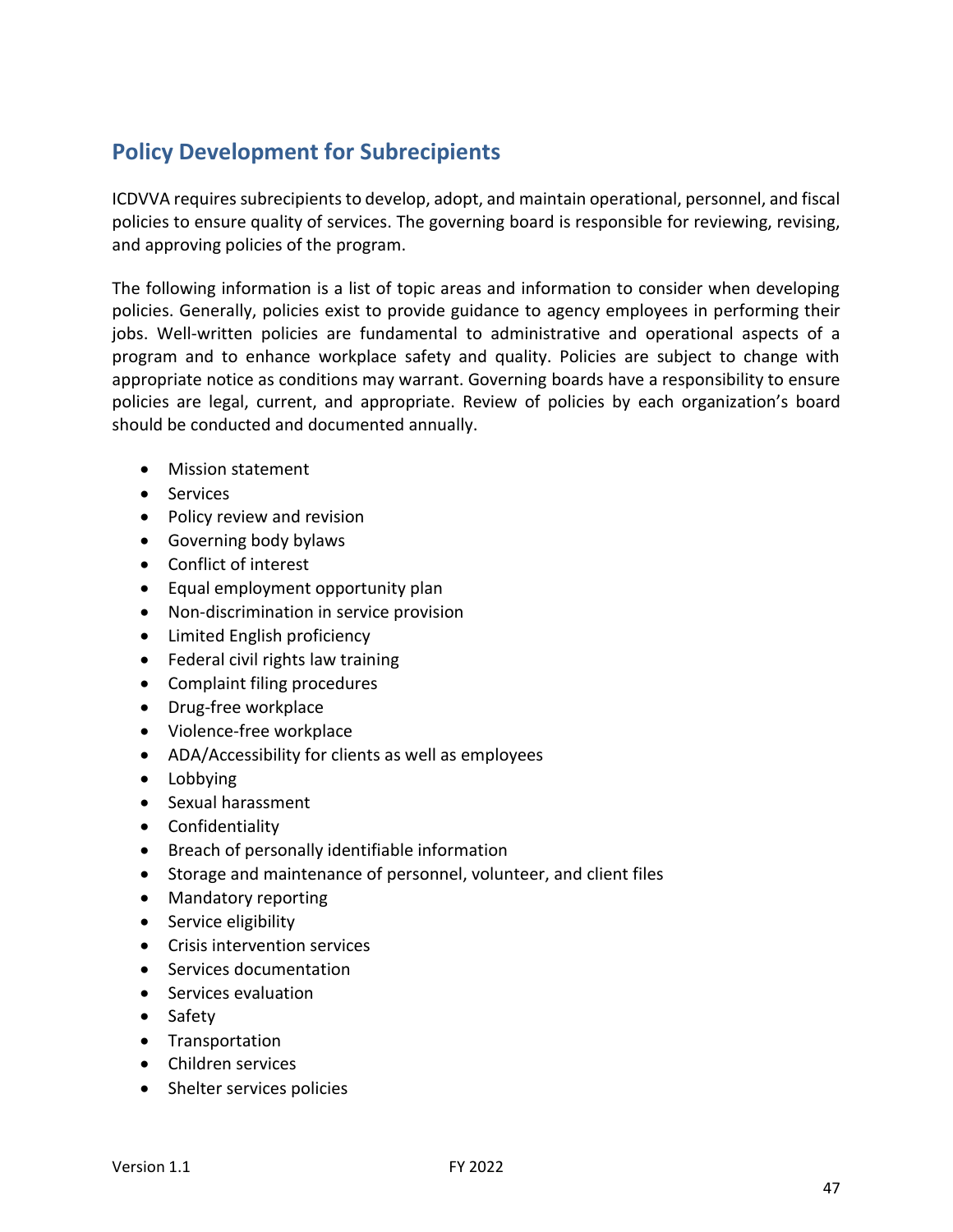- Eligibility for shelter services
- Shelter health and safety
- Shelter locations
- Length of stay
- Shelter intake
- Shelter children services
- Termination of services
- Personnel and volunteer policies
- Orientation
- Staff development
- Temporary assignment
- Ethical behavior
- Problem solving
- Evaluation
- Grievance
- Dismissal
- Background checks
- Volunteer recruitment and selection
- Volunteer management
- Training requirements
- Compassion fatigue & vicarious trauma
- Trauma informed response
- Discourage texting while driving
- Fiscal policies
- Internal controls and separation of financial duties
- Salaries and benefits for paid and unpaid staff
- Travel
- Gift cards
- Staff cell phone reimbursement

# <span id="page-47-0"></span>**Federal Civil Rights (Non-discrimination Policy)**

As recipients of federal funds, all subrecipients are subject to the following federal nondiscrimination laws:

- **Victims of Crime Act (VOCA) of 1984, as amended**, 34 U.S.C. § 20110(e) and the regulation implementing the Victim of Crime Act Victim Assistance Program, 28 C.F.R. § 94.114 (prohibiting discrimination in programs funded under the statute, both in employment and in the delivery of services or benefits, based on race, color, national origin, sex, religion, and disability);
- **Title VI of the Civil Rights Act (Title VI) of 1964**, as amended, 42 U.S.C. § 2000d, and the DOJ implementing regulation, 28 C.F.R. pt. 42, subpts. C & D (prohibiting discrimination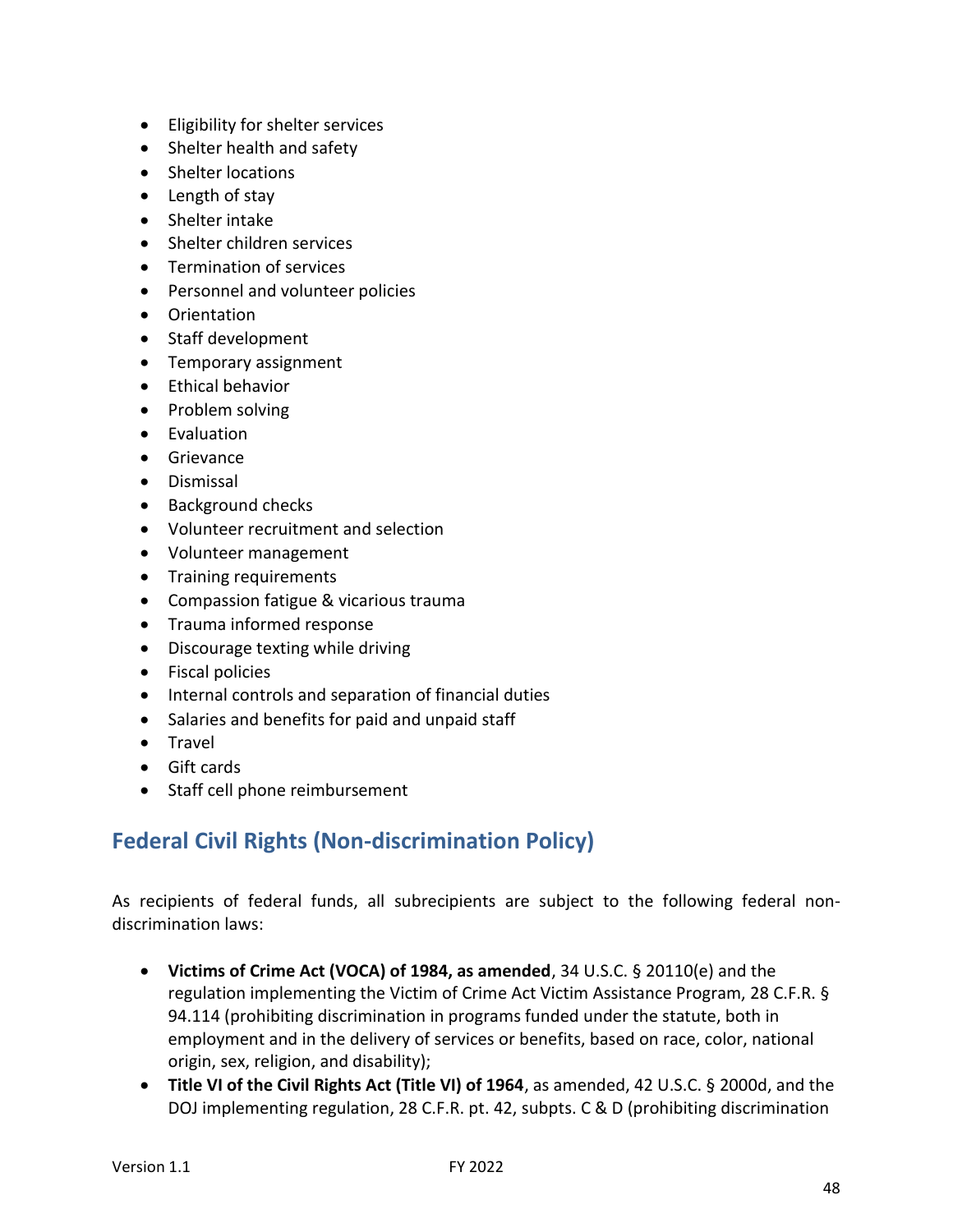in federally assisted programs based on race, color, and national origin in the delivery of services or benefits);

- **Section 504 of the Rehabilitation Act (Section 504) of 1973**, as amended, 29 U.S.C. § 794, and the DOJ implementing regulation, 28 C.F.R. pt. 42, subpt. G (prohibiting discrimination in federally assisted programs based on disability both in employment and in the delivery of services or benefits);
- **Title II of the Americans with Disabilities Act of 1990**, as amended, 42 U.S.C. § 12132, and the implementing regulation at 28 C.F.R.  $\S$  35.171(a)(1)(i), (3)(i) (prohibiting discrimination based on disability both in employment and in the delivery of services or benefits);
- **Title IX of the Education Amendments (Title IX) of 1972**, as amended, 20 U.S.C. § 1681, and the DOJ implementing regulations, 28 C.F.R. pt. 42, subpt. D & pt. 54 (prohibiting discrimination in federally assisted education programs based on sex both in employment and in the delivery of services or benefits);
- **Age Discrimination Act (Age Act) of 1975**, as amended, 42 U.S.C. § 6102, and the DOJ implementing regulation, 28 C.F.R. pt. 42, subpt. I (prohibiting discrimination in federally assisted programs based on age in the delivery of services or benefits); and
- **Executive Order 13,559**, amending Executive Order 13,279, and the DOJ implementing regulation, Partnerships with Faith-Based and Other Neighborhood Organizations, 28 C.F.R. pt. 38 (prohibiting discrimination in federally assisted social service programs based on religion in the delivery of services or benefits).

Information about these laws can be found on the U.S. Department of Justice, Office of Justice Programs, Office for Civil Rights [website.](http://www.ojp.usdoj.gov/about/ocr/statutes.htm) Generally, to be compliant with these laws, subrecipients may not discriminate on the basis of sex, national origin, immigration status, religion, race, color, disability status, or age when providing services.

To ensure your agency is providing the best possible services to all persons in your community, you should have a non-discrimination policy for service provision and disseminate the policy to all organization employees and clients seeking your services.

Clients who feel they have been discriminated against may file a complaint with ICDVVA or the Office for Civil Rights. If a finding of discrimination is made against your agency, you must file these findings with the Office for Civil Rights and send a copy to ICDVVA. The ICDVVA Complaint Procedure and Complaint form are available on the ICDVV[A website.](https://icdv.idaho.gov/resources/civil-rights/)

# <span id="page-48-0"></span>**Office of Justice Programs Civil Rights Training**

Subrecipient Executive Directors must complete the Office of Justice Programs Civil Rights Training every three (3) years (at least once during every three-year grant cycle). A link to the online training curriculum and Civil Rights Training Certification Form is available on the ICDVVA [website.](https://icdv.idaho.gov/resources/civil-rights/)